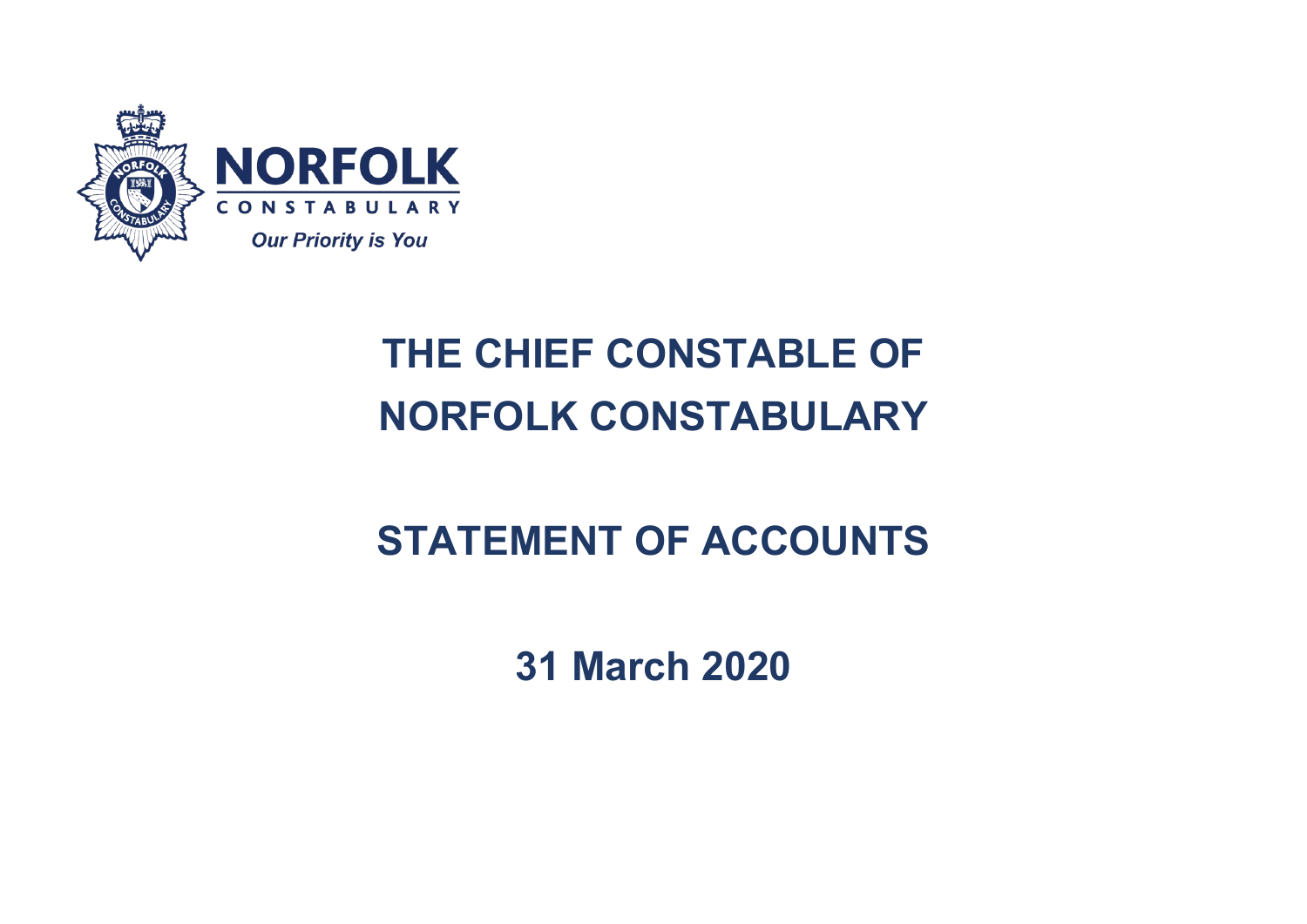# **Statement of Accounts**

# **for the year ended 31 March 2020**

| <b>Contents</b>                                                    | Page |  |  |
|--------------------------------------------------------------------|------|--|--|
| Auditor's Report to the Chief Constable of Norfolk                 | İ    |  |  |
| <b>Statement of Responsibilities for the Statement of Accounts</b> | 1    |  |  |
| <b>Narrative Report</b>                                            |      |  |  |
| <b>Financial Statements:</b>                                       |      |  |  |
| <b>Comprehensive Income and Expenditure Statement (CIES)</b>       | 16   |  |  |
| <b>Balance Sheet</b>                                               | 17   |  |  |
| Movement in Reserves Statement (MiRS)                              | 18   |  |  |
| <b>Cash flow Statement</b>                                         | 19   |  |  |
| <b>Expenditure and Funding Analysis</b>                            | 20   |  |  |
| <b>Notes to the Financial Statements</b>                           | 21   |  |  |
| <b>Police Pension Fund Accounting Statements</b>                   | 48   |  |  |
| <b>Glossary of Terms</b>                                           | 49   |  |  |
|                                                                    |      |  |  |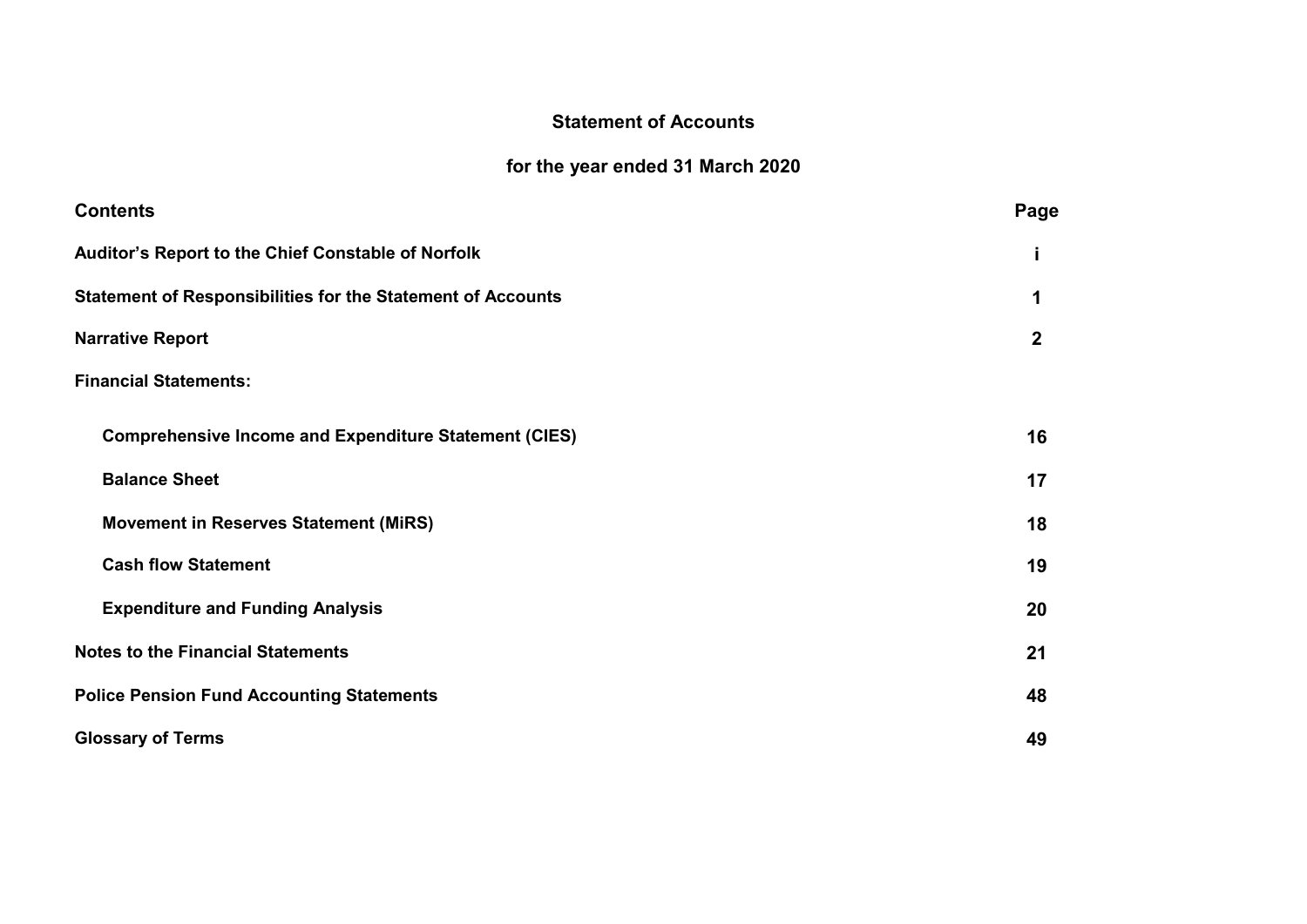

# **INDEPENDENT AUDITOR'S REPORT TO THE CHIEF CONSTABLE OF NORFOLK**

# **Opinion**

We have audited the financial statements of the Chief Constable of Norfolk for the year ended 31 March 2020 under the Local Audit and Accountability Act 2014. The financial statements comprise the:

- Chief Constable of Norfolk Movement in Reserves Statement;
- Chief Constable of Norfolk Comprehensive Income and Expenditure Statement;
- Chief Constable of Norfolk Balance Sheet;
- Chief Constable of Norfolk Cash Flow Statement
- Chief Constable Expenditure and Funding Analysis and the related notes 1 to 17; and
- Chief Constable of Norfolk Police Pension Fund Accounting Statements.

The financial reporting framework that has been applied in their preparation is applicable law and the CIPFA/LASAAC Code of Practice on Local Authority Accounting in the United Kingdom 2019/20.

In our opinion the financial statements:

- give a true and fair view of the financial position of the Chief Constable of Norfolk as at 31 March 2020 and of its expenditure and income for the year then ended; and
- have been prepared properly in accordance with the CIPFA/LASAAC Code of Practice on Local Authority Accounting in the United Kingdom 2019/20.

# **Basis for opinion**

We conducted our audit in accordance with International Standards on Auditing (UK) (ISAs (UK)) and applicable law. Our responsibilities under those standards are further described in the Auditor's responsibilities for the audit of the financial statements section of our report below. We are independent of the Chief Constable for Norfolk in accordance with the ethical requirements that are relevant to our audit of the financial statements in the UK, including the FRC's Ethical Standard and the Comptroller and Auditor General's (C&AG) AGN01, and we have fulfilled our other ethical responsibilities in accordance with these requirements.

We believe that the audit evidence we have obtained is sufficient and appropriate to provide a basis for our opinion.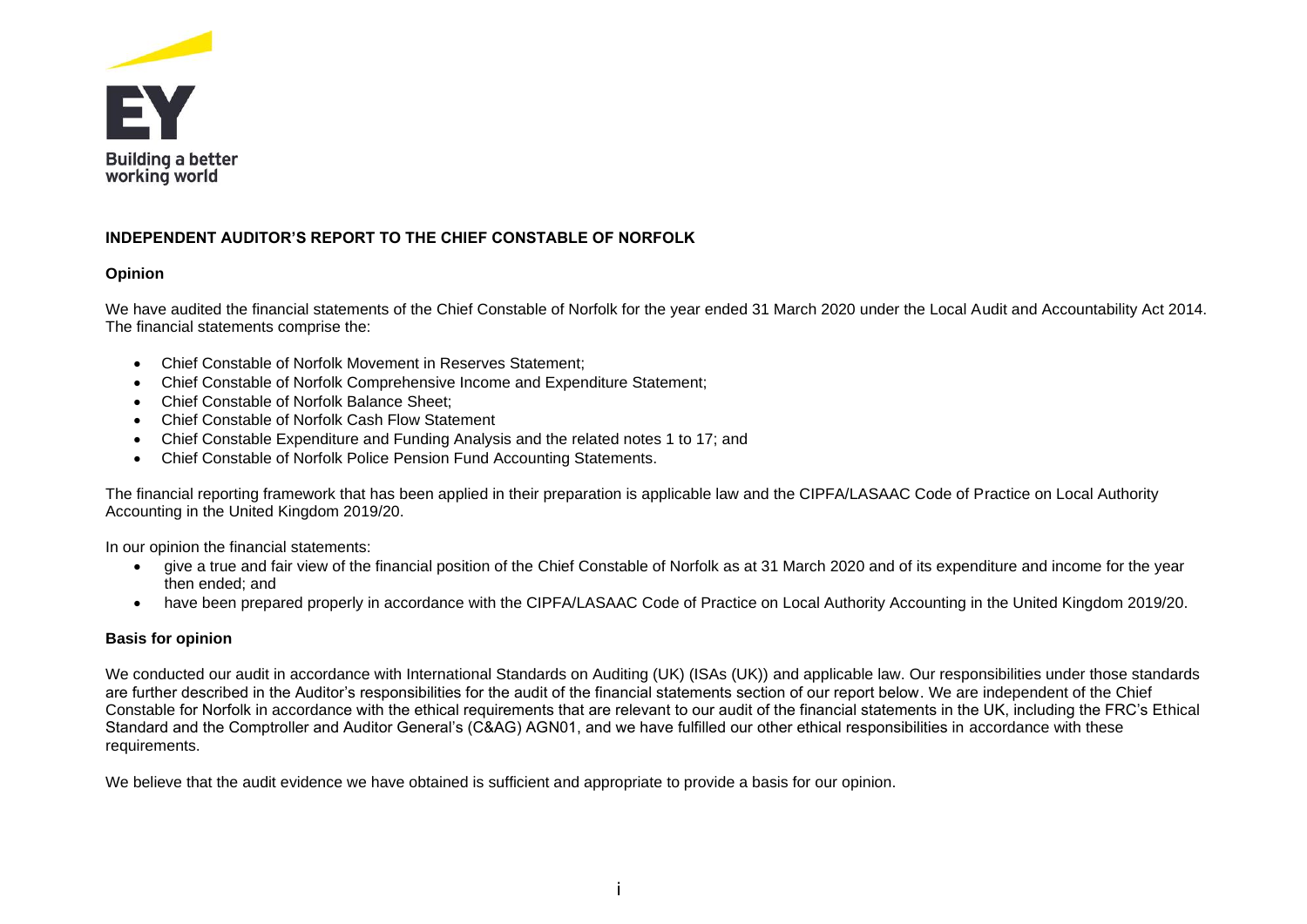## **Conclusions relating to going concern**

We have nothing to report in respect of the following matters in relation to which the ISAs (UK) require us to report to you where:

- the Chief Finance Officer's use of the going concern basis of accounting in the preparation of the financial statements is not appropriate; or
- the Chief Finance Officer has not disclosed in the financial statements any identified material uncertainties that may cast significant doubt about the Chief Constable's ability to continue to adopt the going concern basis of accounting for a period of at least twelve months from the date when the financial statements are authorised for issue.

# **Other information**

The other information comprises the information included in the "*Statement of Accounts 31 March 2020*", other than the financial statements and our auditor's report thereon. The Chief Finance Officer is responsible for the other information.

Our opinion on the financial statements does not cover the other information and, except to the extent otherwise explicitly stated in this report, we do not express any form of assurance conclusion thereon.

In connection with our audit of the financial statements, our responsibility is to read the other information and, in doing so, consider whether the other information is materially inconsistent with the financial statements or our knowledge obtained in the audit or otherwise appears to be materially misstated. If we identify such material inconsistencies or apparent material misstatements, we are required to determine whether there is a material misstatement in the financial statements or a material misstatement of the other information. If, based on the work we have performed, we conclude that there is a material misstatement of the other information, we are required to report that fact.

We have nothing to report in this regard.

## **Opinion on other matters prescribed by the Local Audit and Accountability Act 2014**

## **Arrangements to secure economy, efficiency and effectiveness in the use of resources**

In our opinion, based on the work undertaken in the course of the audit, having regard to the guidance issued by the Comptroller and Auditor General (C&AG) in April 2020, we are satisfied that, in all significant respects, the Chief Constable for Norfolk put in place proper arrangements to secure economy, efficiency and effectiveness in its use of resources for the year ended 31 March 2020.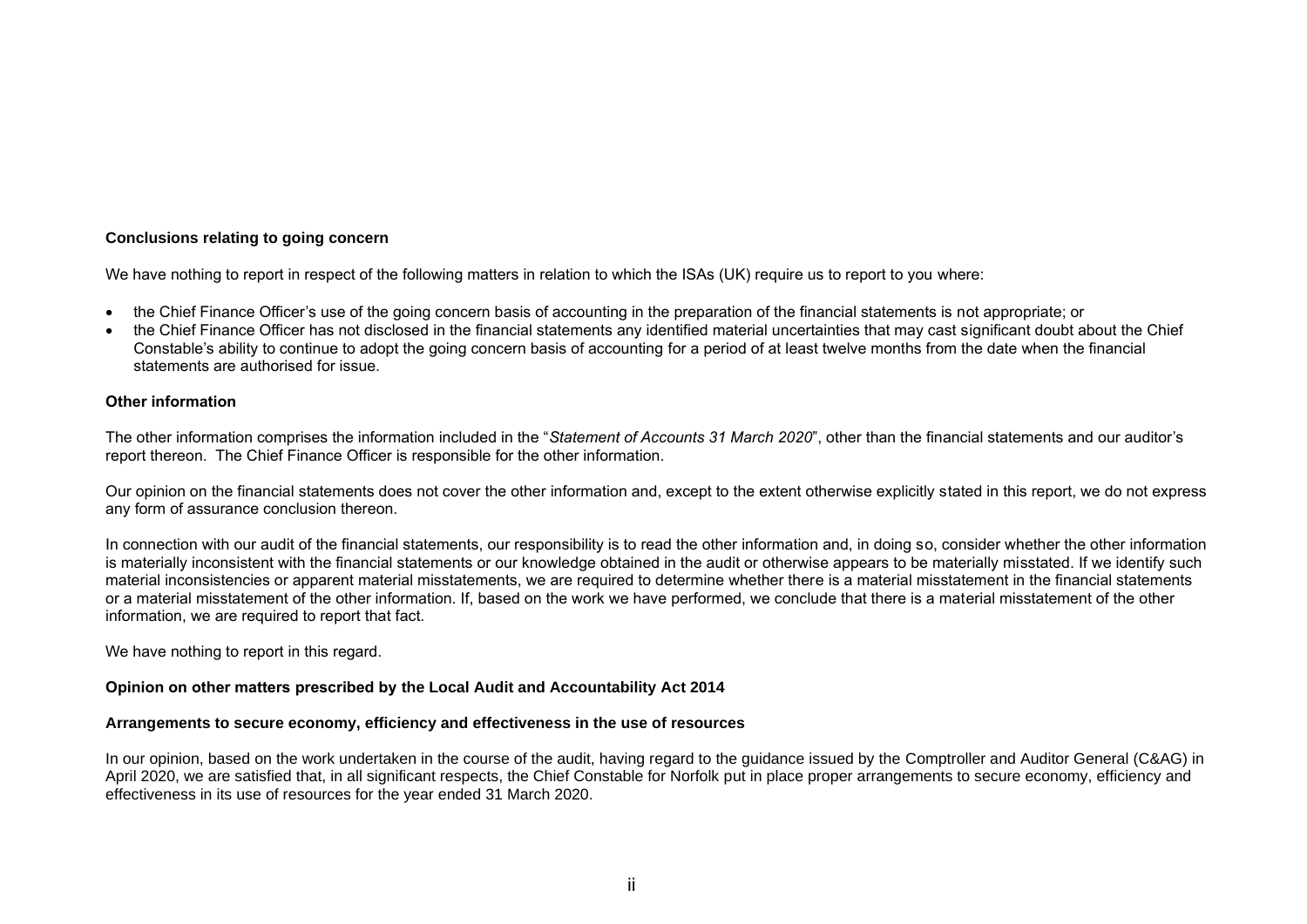# **Matters on which we report by exception**

We report if:

- in our opinion the annual governance statement is misleading or inconsistent with other information forthcoming from the audit or our knowledge of the entity;
- we issue a report in the public interest under section 24 of the Local Audit and Accountability Act 2014;
- we make written recommendations to the audited body under Section 24 of the Local Audit and Accountability Act 2014;
- we make an application to the court for a declaration that an item of account is contrary to law under Section 28 of the Local Audit and Accountability Act 2014;
- we issue an advisory notice under Section 29 of the Local Audit and Accountability Act 2014; or
- we make an application for judicial review under Section 31 of the Local Audit and Accountability Act 2014.

We have nothing to report in these respects.

# **Responsibilities of the Chief Finance Officer**

As explained more fully in the "*Statement of Responsibilities for the Statement of Accounts"* set out on page 1, the Chief Finance Officer is responsible for the preparation of the Statement of Accounts, which includes the financial statements, in accordance with proper practices as set out in the CIPFA/LASAAC Code of Practice on Local Authority Accounting in the United Kingdom 2019/20, and for being satisfied that they give a true and fair view.

In preparing the financial statements, the Chief Finance Officer is responsible for assessing the Chief Constable's ability to continue as a going concern, disclosing, as applicable, matters related to going concern and using the going concern basis of accounting unless the Chief Constable either intends to cease operations, or have no realistic alternative but to do so.

The Chief Constable is responsible for putting in place proper arrangements to secure economy, efficiency and effectiveness in its use of resources, to ensure proper stewardship and governance, and to review regularly the adequacy and effectiveness of these arrangements.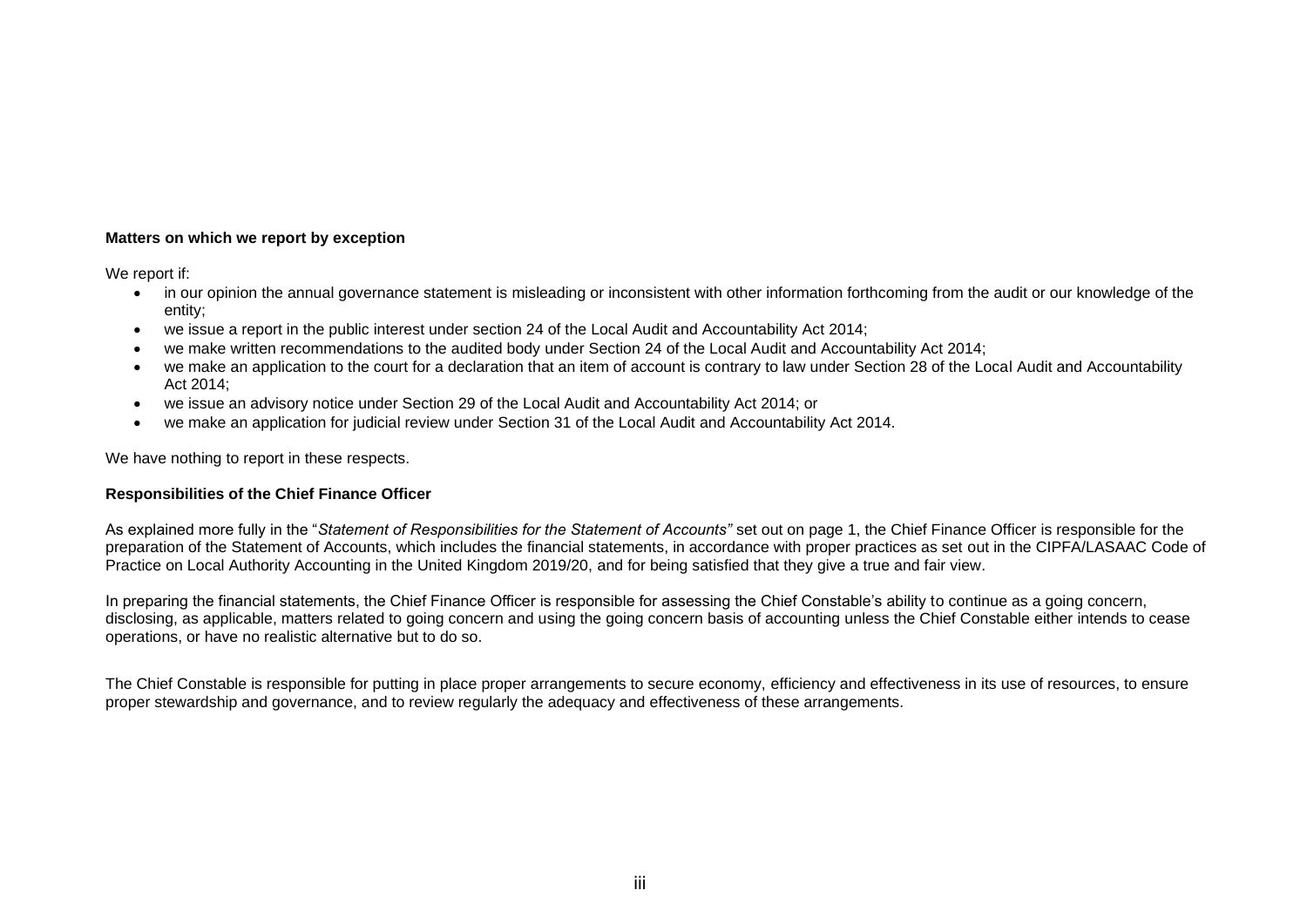## **Auditor's responsibilities for the audit of the financial statements**

Our objectives are to obtain reasonable assurance about whether the financial statements as a whole are free from material misstatement, whether due to fraud or error, and to issue an auditor's report that includes our opinion. Reasonable assurance is a high level of assurance, but is not a guarantee that an audit conducted in accordance with ISAs (UK) will always detect a material misstatement when it exists. Misstatements can arise from fraud or error and are considered material if, individually or in the aggregate, they could reasonably be expected to influence the economic decisions of users taken on the basis of these financial statements.

A further description of our responsibilities for the audit of the financial statements is located on the Financial Reporting Council's website at [https://www.frc.org.uk/auditorsresponsibilities.](https://www.frc.org.uk/auditorsresponsibilities) This description forms part of our auditor's report.

#### **Scope of the review of arrangements for securing economy, efficiency and effectiveness in the use of resources**

We have undertaken our review in accordance with the Code of Audit Practice, having regard to the guidance on the specified criterion issued by the Comptroller and Auditor General (C&AG) in April 2020, as to whether the Chief Constable had proper arrangements to ensure it took properly informed decisions and deployed resources to achieve planned and sustainable outcomes for taxpayers and local people. The Comptroller and Auditor General determined this criterion as that necessary for us to consider under the Code of Audit Practice in satisfying ourselves whether the Chief Constable put in place proper arrangements for securing economy, efficiency and effectiveness in its use of resources for the year ended 31 March 2020.

We planned our work in accordance with the Code of Audit Practice. Based on our risk assessment, we undertook such work as we considered necessary to form a view on whether, in all significant respects, the Chief Constable had put in place proper arrangements to secure economy, efficiency and effectiveness in its use of resources.

We are required under Section 20(1)(c) of the Local Audit and Accountability Act 2014 to satisfy ourselves that the Chief Constable of Norfolk has made proper arrangements for securing economy, efficiency and effectiveness in its use of resources. The Code of Audit Practice issued by the National Audit Office (NAO) requires us to report to you our conclusion relating to proper arrangements.

We report if significant matters have come to our attention which prevent us from concluding that the Chief Constable has put in place proper arrangements for securing economy, efficiency and effectiveness in its use of resources. We are not required to consider, nor have we considered, whether all aspects of the Chief Constable's arrangements for securing economy, efficiency and effectiveness in its use of resources are operating effectively.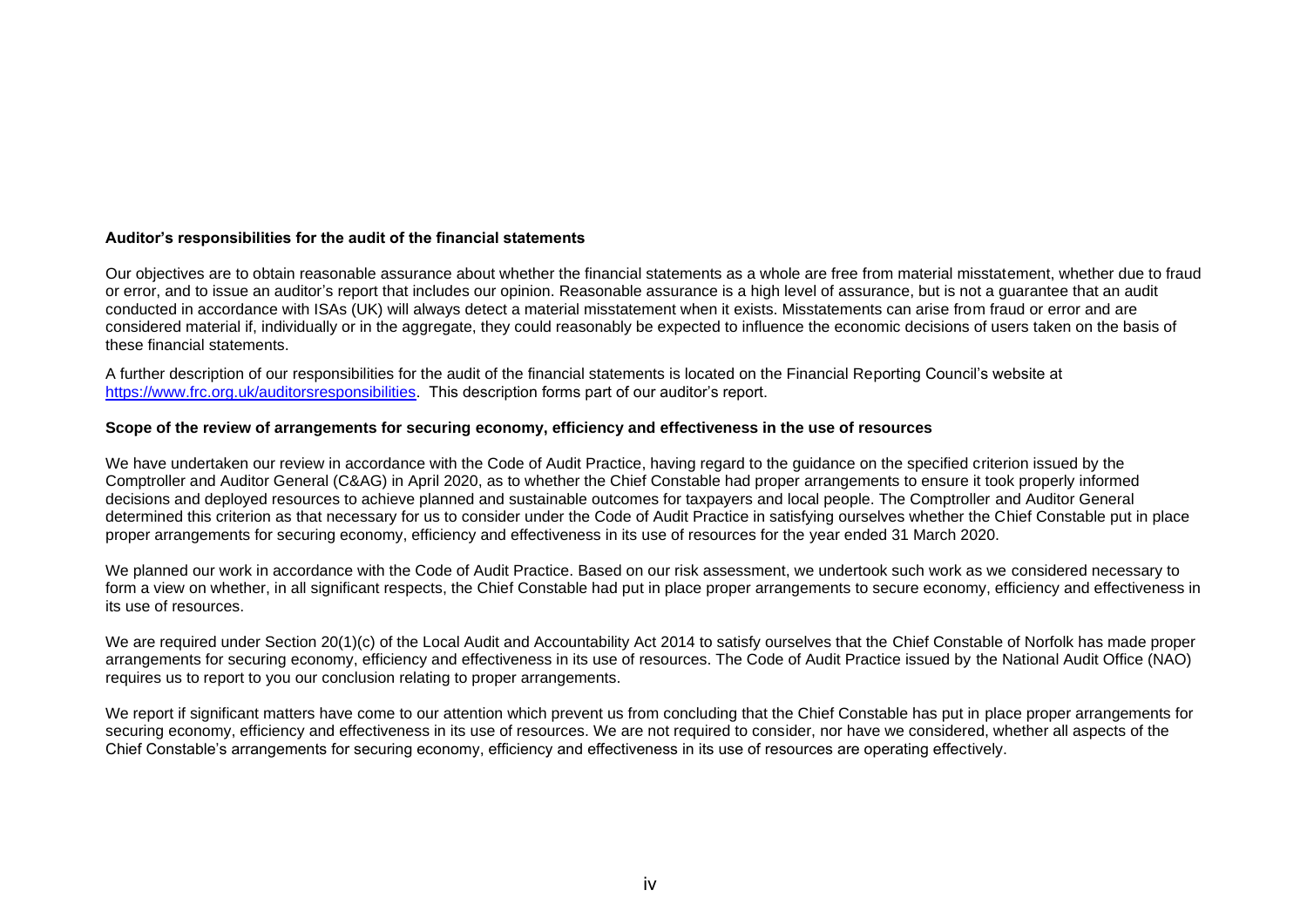## **Certificate**

We certify that we have completed the audit of the accounts of the Chief Constable of Norfolk in accordance with the requirements of the Local Audit and Accountability Act 2014 and the Code of Audit Practice issued by the National Audit Office.

## **Use of our report**

This report is made solely to the Chief Constable of Norfolk, in accordance with Part 5 of the Local Audit and Accountability Act 2014 and for no other purpose, as set out in paragraph 43 of the Statement of Responsibilities of Auditors and Audited Bodies published by Public Sector Audit Appointments Limited. To the fullest extent permitted by law, we do not accept or assume responsibility to anyone other than the Chief Constable of Norfolk, for our audit work, for this report, or for the opinions we have formed.

MARK MODESON FRUST & YOUNG LLP

*………………………………………* **Date:** *12 November 2020*

*Mark Hodgson (Key Audit Partner) Ernst & Young LLP (Local Auditor) Cambridge*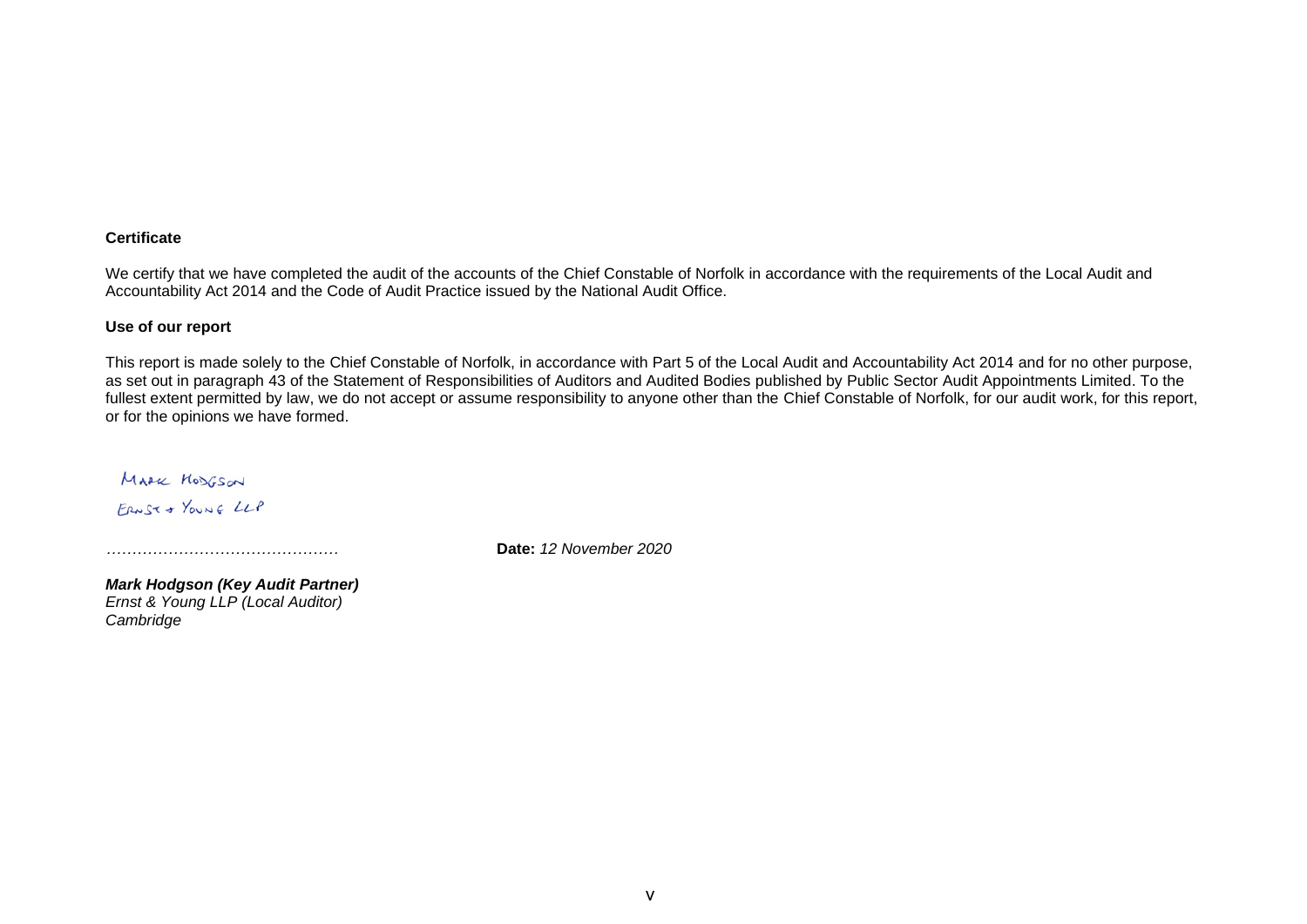# **Statement of Responsibilities for the Statement of Accounts**

# **The Chief Constable of Norfolk Constabulary's Responsibilities**

The Chief Constable must:

- Arrange for the proper administration of the Chief Constable's financial affairs and ensure that one of ts officers has the responsibility for the administration of those affairs. That officer is the Chief Finance Officer of the Chief Constable.
- Manage its affairs to ensure economic, efficient and effective use of resources and safeguard its assets;
- Approve the Statement of Accounts;
- Ensure that there is an adequate Annual Governance Statement.

## **Approval of Statement of Accounts**

I approve the following Statement of Accounts:

**Simon Bailey**

**Chief Constable of Norfolk Constabulary**

# **The Chief Finance Officer (CFO) of the Chief Constable Responsibilities**

The Chief Constable's CFO is responsible for preparing the Statement of Accounts for the Chief Constable of Norfolk Constabulary in accordance with proper practices as set out in the CIPFA/LASAAC Code of Practice on Local Authority Accounting in the United Kingdom based on International Financial Reporting Standards ("the Code").

In preparing this statement of accounts, the CFO of the Chief Constable has:

- Selected suitable accounting policies and then applied them consistently;
- Made judgements and estimates that were reasonable and prudent;
- Complied with the Code and its application to local authority accounting.

The CFO of the Chief Constable has also:

- Kept proper accounting records which were up to date;
- Taken reasonable steps for the prevention and detection of fraud and other irregularities.

# **Certified by Chief Finance Officer of the Chief Constable of Norfolk Constabulary**

I certify that this statement of accounts has been prepared in accordance with proper accounting practice and presents a true and fair view of the financial position of the Chief Constable of Norfolk Constabulary at 31 March 2020, and its income and expenditure for the year to that date.

**Peter Jasper ACMA, Assistant Chief Officer**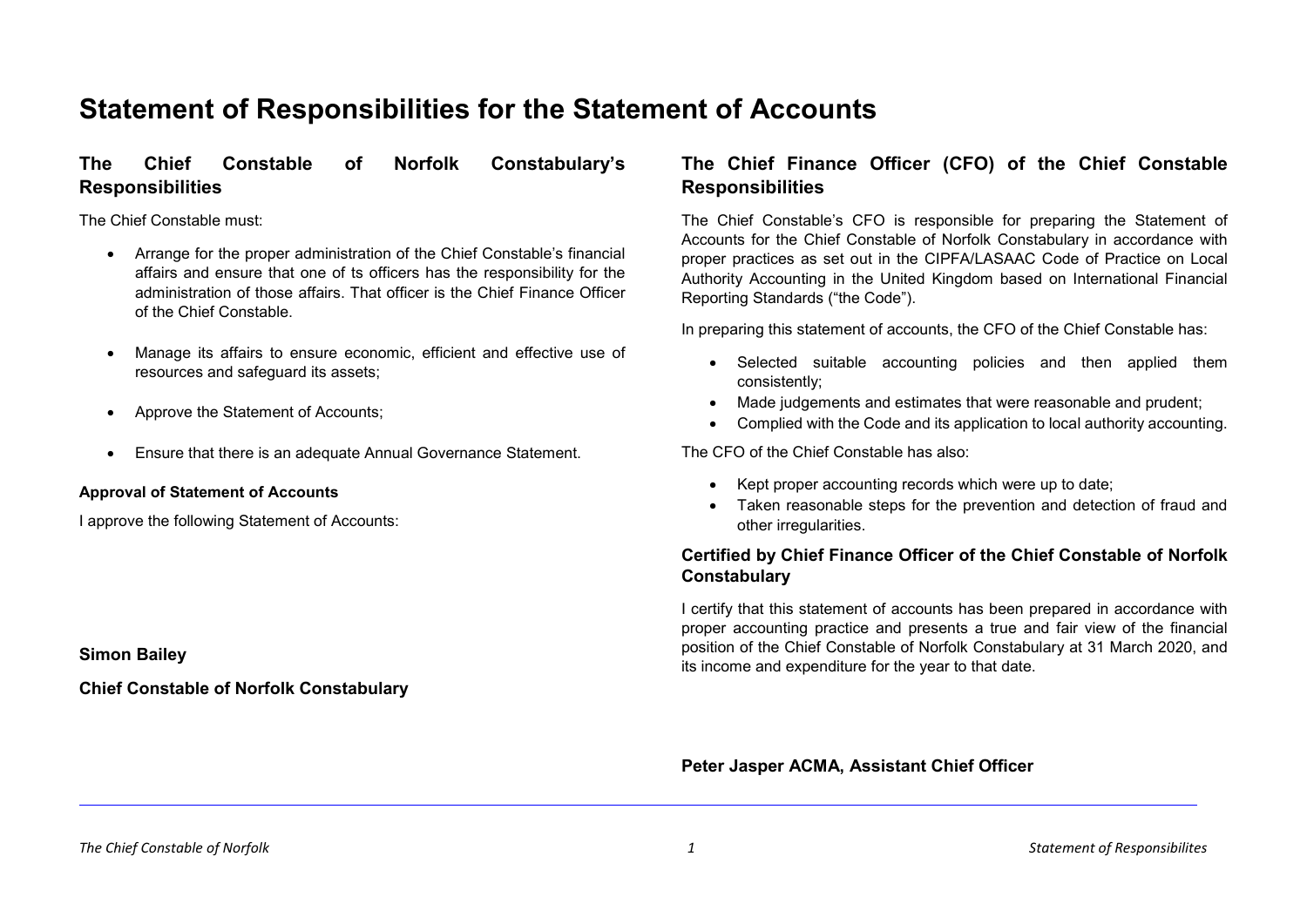# **Narrative Report**

# **Introduction**

This Narrative Report provides information about Norfolk Constabulary, including the key issues affecting its accounts. It also provides a summary of the financial position at 31st March 2020 and is structured as below:

- 1. The policing context for Norfolk
- 2. Impact of the governance arrangements on the Financial Statements of the PCC and Chief Constable
- 3. Explanation of the Financial Statements
- 4. The 2019/20 revenue and capital budget process
- 5. Financial performance
- 6. Non-financial performance
- 7. Impact of Covid-19 pandemic
- 8. Looking forward

# **1. The policing context for Norfolk**

# **Information about the Office of the Chief Constable of Norfolk**

Under the Police Reform and Social Responsibility Act 2011 (the Act) the Police and Crime Commissioner for Norfolk (PCC) and the Chief Constable of Norfolk Constabulary were established as separate legal entities. Corporate governance arrangements for the PCC and Chief Constable have been reviewed and a commentary on their effectiveness is set out in the joint Annual Governance Statement for the PCC and Chief Constable which is published alongside these Statements of Accounts.

The responsibilities of the Chief Constable, determined by the Act, include:

• Supporting the PCC in the delivery of the strategy and objectives set out in the Police and Crime Plan;

- <span id="page-8-0"></span>Assisting the PCC in planning the force's budget;
- Having regard to the Strategic Policing Requirement when exercising and planning their policing functions in respect of their Force's national and international policing responsibilities;
- Being the operational voice of policing in the force area and regularly explaining to the public the operational actions of officers and staff under their command;
- Entering into collaboration agreements with other Chief Constables, other policing bodies and partners that improve the efficiency or effectiveness of policing and with the agreement of their respective PCC;
- Remaining politically independent of their PCC;
- Exercising the power of direction and control in such a way as is reasonable to enable their PCC to have access to all necessary information and staff with the force;
- Having day to day responsibility for financial management of the force within the framework of the agreed budget allocation and levels of authorisation issued by the PCC.

For accounting purposes, the PCC for Norfolk is the parent entity of the Chief Constable of Norfolk and together they form the PCC for Norfolk Group.

# **The County of Norfolk**

Norfolk is the fifth largest county in England with a land area of 2,074 square miles with approximately 100 miles of coastline. The estimated population of Norfolk was 903,680 (2018 ONS estimate). Although a predominantly rural area, around 40% of Norfolk's population live in the four main urban areas of Norwich, Great Yarmouth, King's Lynn and Thetford.

Norfolk has a much older age profile than England as a whole, with 24.0% of Norfolk's population aged 65 and older compared with 20% in England (2018 estimate). Over the next twenty years there is a projected growth of 105,000 people in Norfolk with those aged  $65+$  making up almost a third of the population  $1$ .

 $\overline{a}$ 

<sup>1</sup> <https://www.norfolkinsight.org.uk/population/>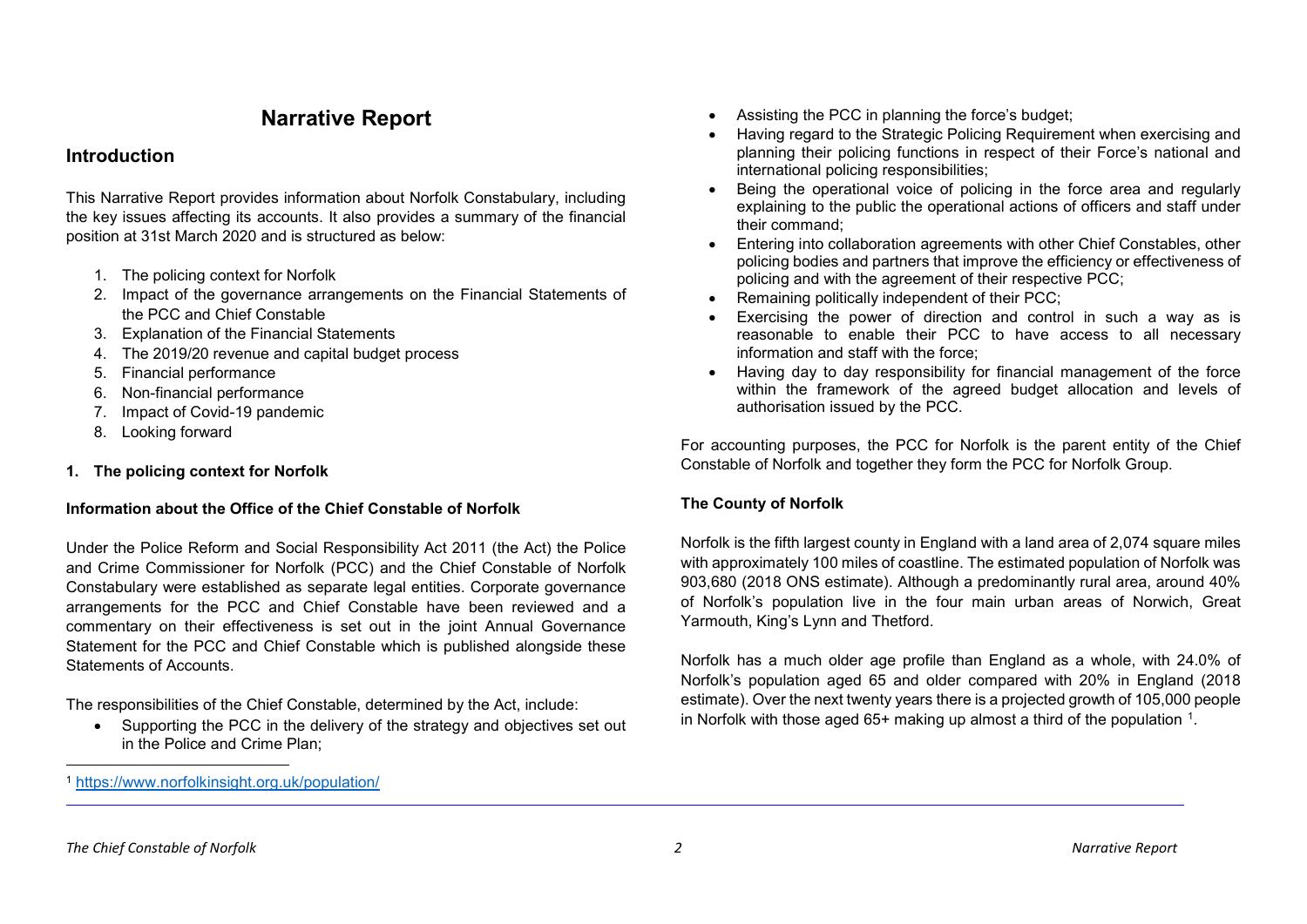Norfolk is a popular tourist destination, and in 2018 the county received 3.1m overnight visitors per year and 47.8m day trips were made. The number of jobs in the county's tourism sector in 2018 was 67,000, accounting for 19% of all employment<sup>2</sup> Norfolk's visitor economy in 2018 was calculated at £3.34bn. The transient populations associated with tourism impact on the policing of Norfolk to varying extents at different times of the year. Other significant employers in the Norfolk economy include the public sector, agriculture, retail and engineering. Tackling crime within rural communities has been highlighted as one of the priorities in the Police and Crime Plan recently issued by the Police and Crime Commissioner. Norfolk Constabulary supports hundreds of events throughout the year, Norwich City football matches, Norwich Pride, Sundown music festival and numerous other local carnivals and occasions. Clearly, the outbreak of Covid-19 has seen a suspension of such events, and more reference is made to the required changes to operational policing in Section 7 of this report.

There are areas with high flood risk within Norfolk, namely Great Yarmouth, the Norfolk Broads, the outskirts of Norwich (River Yare) and the coastal areas of North Norfolk and King's Lynn. A large area of West Norfolk is at medium to low risk of flooding. The road network in Norfolk comprises A and B roads with no motorways. Both pose challenges, again impacting on the policing of the county. Road safety is another focus of the current Norfolk Police and Crime Plan.

## **Changing demand**

Demand for policing in Norfolk has changed over recent years. There has been a shift from traditional crime like burglary, vehicle offences and criminal damage, towards less visible but significantly more harmful criminal activity. Domestic violence, serious sexual offences, exploitation of vulnerable children and adults and online crime are all increasing. With this comes an increase in the cost of dealing with complex criminal investigations and providing support to the victims, for whom the effect of these crimes can be life-changing.

<span id="page-9-0"></span>In addition, the Constabulary is increasingly being called upon to deal with a range of social issues that do not reflect the core policing role. A primary example of this is mental health, which is linked to around 20% of the calls for services received.

Dealing with this change in demand continues to present a significant challenge for the Constabulary, as the organisation strives to maintain the highest level of service to the communities of Norfolk, with the financial legacy of constrained funding.

To respond to this the Constabulary continues to shape its future through the Norfolk 2020 change programme. Norfolk 2020 is an in-depth review of frontline policing and the changes required to deliver services effectively now, and in the future, against the backdrop of funding and changing demand.

The review, commissioned in 2015, is continuing to drive out efficiencies by better demand management and identification of the most effective ways to deliver services in the future, protecting individuals and communities from harm.

While in the short term changes in demand have been seen as a result of the Covid-19 pandemic, see section 7 of this report, work remains ongoing to continuously improve the efficiency of policing over the medium to long term.

## **Collaboration and partnership working**

The Police Reform and Social Responsibility Act 2011 places duties on chief officers and policing bodies to keep collaboration activities under review and to collaborate where it is in the interests of the efficiency and effectiveness of their own and other police force areas.

 $\overline{2}$ [https://mediafiles.thedms.co.uk/Publication/ee](https://mediafiles.thedms.co.uk/Publication/ee-nor/cms/pdf/Economic%20Impact%20of%20Tourism%20-%20%20Norfolk%20Report%202018.pdf)[nor/cms/pdf/Economic%20Impact%20of%20Tourism%20-](https://mediafiles.thedms.co.uk/Publication/ee-nor/cms/pdf/Economic%20Impact%20of%20Tourism%20-%20%20Norfolk%20Report%202018.pdf) [%20%20Norfolk%20Report%202018.pdf](https://mediafiles.thedms.co.uk/Publication/ee-nor/cms/pdf/Economic%20Impact%20of%20Tourism%20-%20%20Norfolk%20Report%202018.pdf)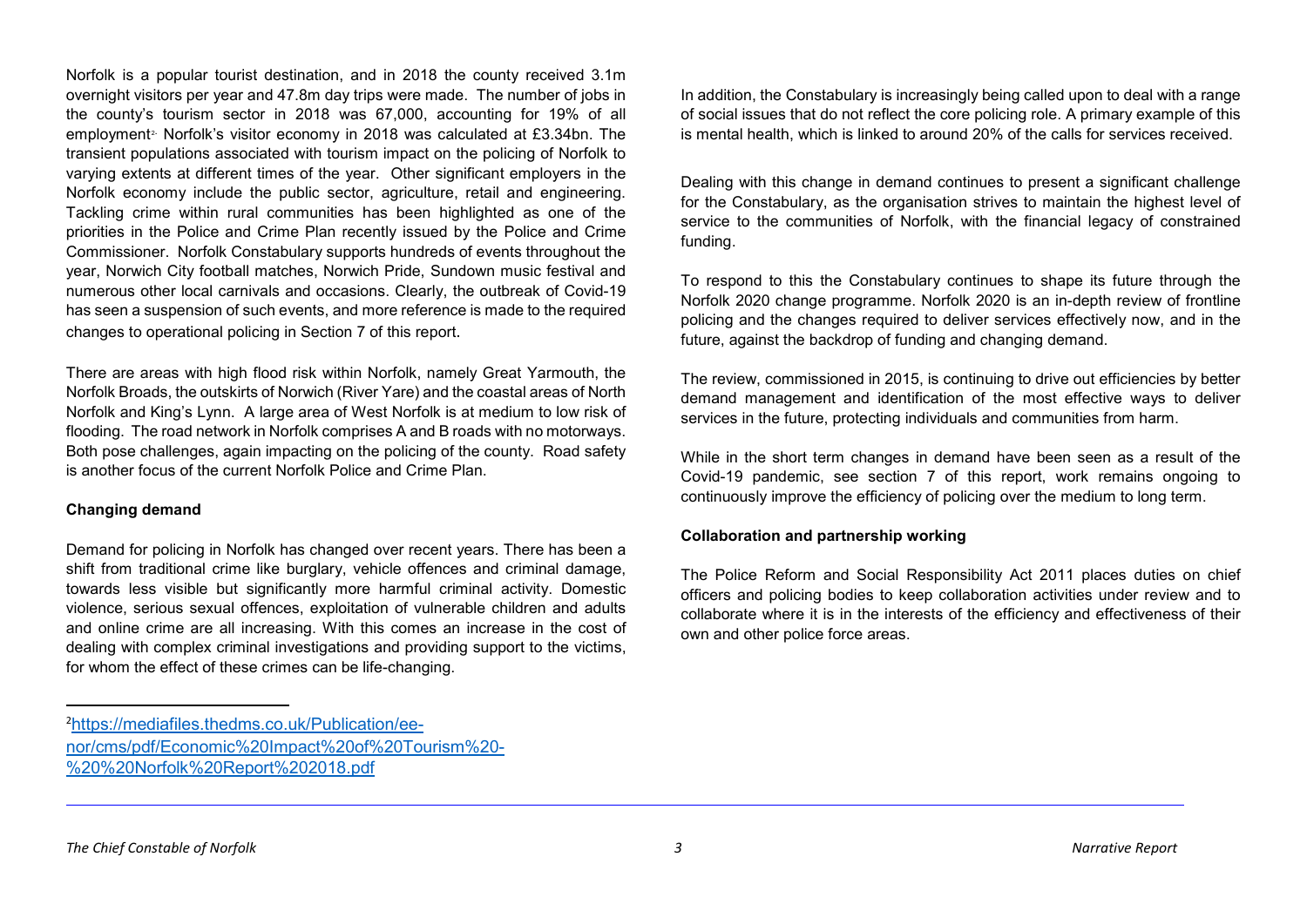Norfolk Constabulary's preferred partner for collaboration is Suffolk Constabulary. A joint strategy exists which outlines the collaborative vision for Norfolk and Suffolk, and provides a strategic framework within which collaborative opportunities are progressed.

The two police forces have been collaborating for over a decade, with the programme of collaborative work delivering an extensive number of joint units and departments that encompasses most functions except local policing and includes areas such as major investigation, protective services, custody, criminal justice and back office support functions. The partnership has also yielded significant savings for both forces and received praise from Her Majesty's Inspectorate of Constabulary and Fire & Rescue Services (HMICFRS).

Areas of collaboration outside of Norfolk/Suffolk include Eastern Region Special Operations Unit (ERSOU), a specialist unit with a remit for tackling serious and organised crime in the Eastern Region. ERSOU comprises resources from the following police forces: Norfolk, Suffolk, Essex, Cambridgeshire, Bedfordshire, Hertfordshire and Kent.

There is also a 7Forces Strategic Collaboration Programme currently working on other areas for wider collaboration, convergence and savings. In January 2020 a 7Force Commercial Procurement team has been fully implemented and is now overseeing all procurement activity across all the 7forces, making sure all opportunities for savings and efficiencies are exploited.

Norfolk is also part of a well-established 10 force consortium for insurance known as the South East and Eastern Regional Police Insurance Consortium (SEERPIC).

The Policing and Crime Act 2017 received Royal Assent on 31 January 2017. The Act includes a duty, in England, for emergency services to collaborate. It also gives enabling powers for PCCs in England to take responsibility for the governance of their local fire and rescue services. The Norfolk Office of the PCC retained consultants who prepared an independent report on the options open to the PCC for taking responsibility for the Fire and Rescue Service. The conclusion of the report was that the 'Governance Model' should be examined in a full business case and work commenced on this in March 2018.

The business case sets out the details of the proposal to adopt the new Governance Model, based on the Government's statutory test of being in the interest of improving economy, efficiency and effectiveness, while maintaining and where possible improving public safety.

Following extensive public consultation, the business case for change has been reassessed against the critical success factors. As a result, the Governance Model does not currently offer the best balance of benefits and risks, primarily due to the high risk of failure to deliver the project due to lack of stakeholder consensus. The project is 'paused' at this time.

Within this context, Norfolk Constabulary and Norfolk Fire and Rescue Service continue to strengthen their working relationship and the Fire Control Room has moved in alongside the Police Control Room and a number of other collaborative working arrangements, such as sharing of estate have or are being worked on.

Norfolk Constabulary is committed to working in partnership with public, private and third sector agencies to tackle issues of crime and disorder. This is demonstrated through roles in critical partnership initiatives such as the Community Safety Partnership, Norfolk 180 and Early Help Hubs. Norfolk Constabulary is committed to finding long term sustainable solutions to problems of crime and disorder, working together with partners and the communities in an evidence-based problem-solving way and supporting innovation at a local level.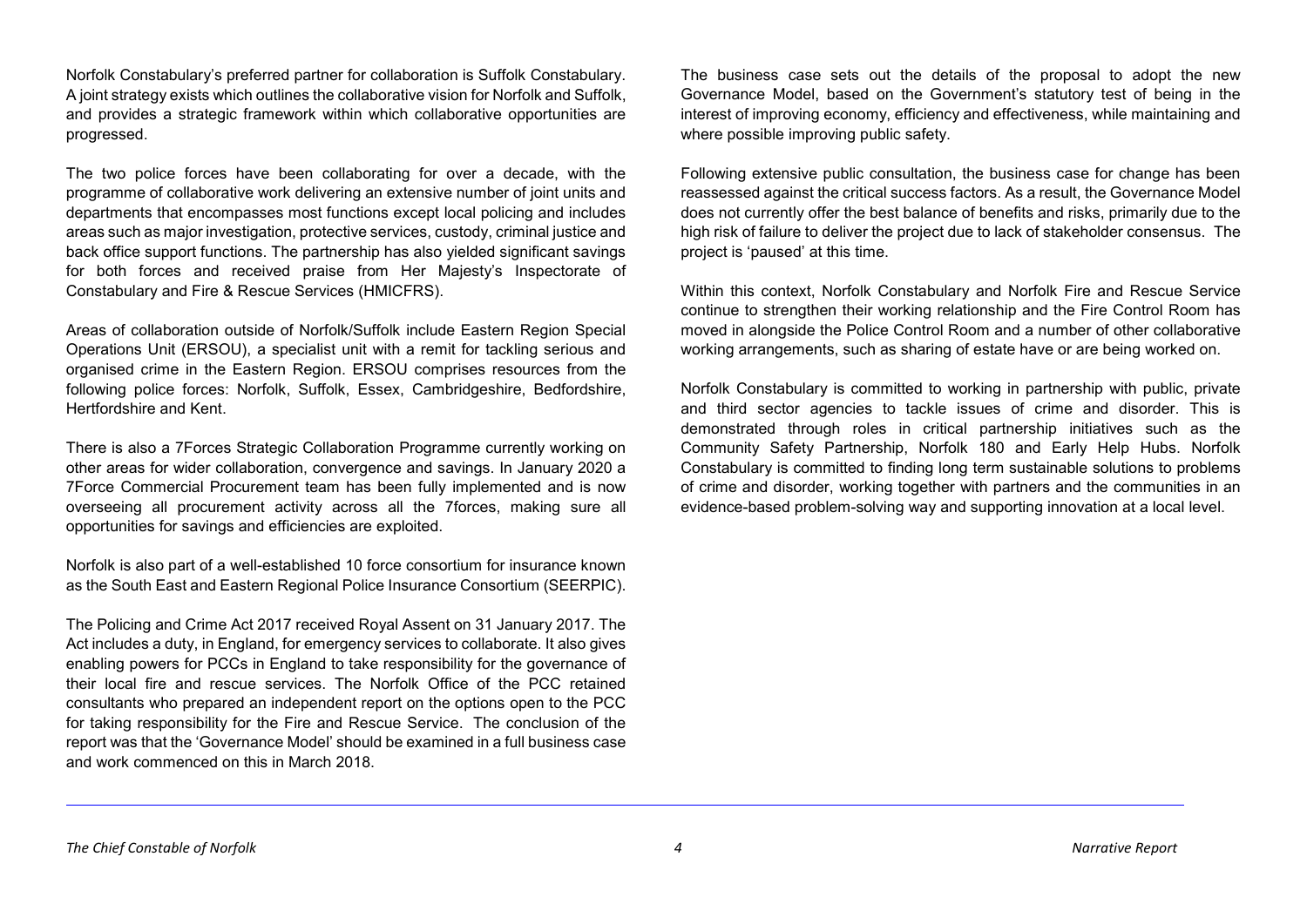## **2. Impact of the Governance Arrangements on the Financial Statements of the PCC and Chief Constable**

The International Accounting Standards Board framework states that assets, liabilities and reserves should be recognised when it is probable that any future economic benefits associated with the item(s) will flow to, or from, the entity. The PCC has responsibility for the finances of the whole Group and controls the assets, liabilities and reserves. With the exception of the liabilities for employment and post-employment benefits, referred to later, this would suggest that these balances should be shown on the PCC's Balance Sheet.

The Scheme of Governance and Consent sets out the roles and responsibilities of the PCC and the Chief Constable, and also includes the Financial Regulations and Contract Standing Orders. As per these governance documents, all contracts and bank accounts are in the name of the PCC. No consent has been granted to the Chief Constable to open bank accounts or hold cash or associated working capital assets or liabilities. This means that all cash, assets and liabilities in relation to working capital are the responsibility of the PCC, with all the control and risk also residing with the PCC. To this end, all working capital is shown in the accounts of the PCC and the Group.

The PCC receives all income and makes all payments from the Police Fund for the Group and has responsibility for entering into contracts and establishing the contractual framework under which the Chief Constable's staff operates. The PCC has not set up a separate bank account for the Chief Constable, which reflects the fact that all income is paid to the PCC. The PCC has not made arrangements for the carry forward of balances or for the Chief Constable to hold cash backed reserves.

Therefore, the Chief Constable fulfils his statutory responsibilities for delivering an efficient and effective police force within an annual budget, which is set by the PCC. The Chief Constable ultimately has a statutory responsibility for maintaining the Queen's peace and to do this has direction and control over the force's police officers and police staff. It is recognised that in exercising day-to-day direction and control the Chief Constable will undertake activities, incur expenditure and generate income to allow the police force to operate effectively. It is appropriate that a distinction is made between the financial impact of this day-to-day direction and control of the force and the overarching strategic control exercised by the PCC.

Therefore, the expenditure and income associated with day-to-day direction and control and the PCC's funding to support the Chief Constable is shown in the Chief Constable's Accounts, with the main sources of funding (i.e. central government grants and council tax) and the vast majority of balances being shown in the PCC's **Accounts** 

Notably it has been decided to recognise transactions in the Chief Constable's Comprehensive Income and Expenditure Statement (CIES) in respect of operational policing, police officer and staff costs, and associated operational income, whilst liabilities for employment and post-employment benefits have been transferred to the Chief Constable's Balance Sheet in accordance with International Accounting Standard 19 (IAS19).

The rationale behind transferring the liability for employment benefits is that IAS19 states that the employment liabilities should follow employment costs. Because employment costs are shown in the Chief Constable's CIES, on the grounds that the Chief Constable is exercising day-to-day direction and control over police officers and employs police staff, it follows that the employment liabilities are therefore shown in the Chief Constable's Balance Sheet.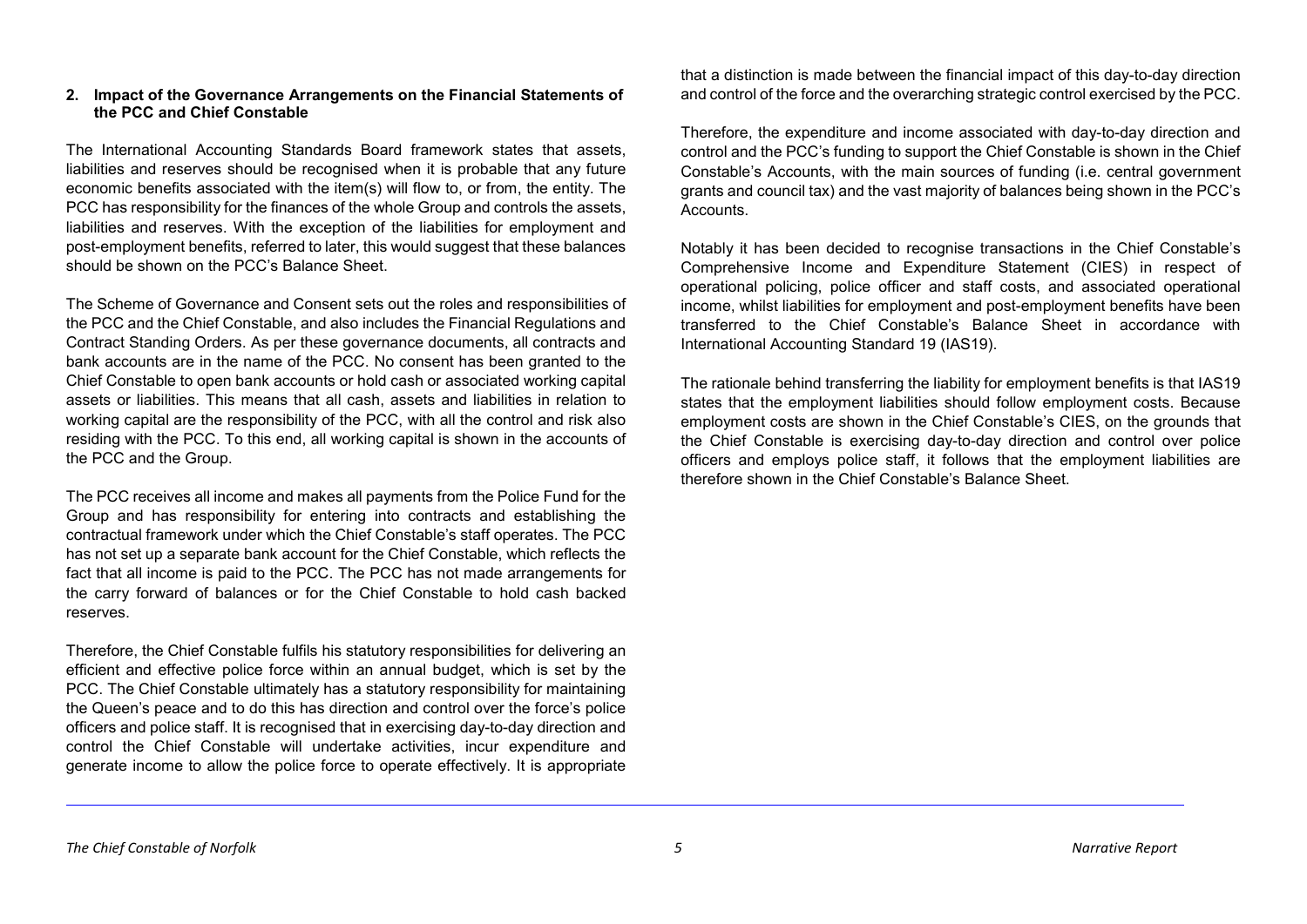## **3. Explanation of financial statements**

The 2019/20 Statement of Accounts for the Chief Constable are set out on the following pages. The purpose of individual primary statements is explained below:

- **The Comprehensive Income and Expenditure Statement (CIES)** shows the accounting cost in the year of providing services in accordance with generally accepted accounting practices, rather than the amount to be funded from taxation. Adjustments made between the accounting and funding bases are shown in the Movement in Reserves Statement.
- **The Balance Sheet** shows the value as at the Balance Sheet date of the assets and liabilities recognised by the Chief Constable. The net assets of the Chief Constable (assets less liabilities) are matched by the reserves held by the Chief Constable.
- **The Movement in Reserves Statement (MiRS)** shows the movement in the year on the different reserves held by the Chief Constable. The Surplus or (Deficit) on the Provision of Services line shows the true economic cost of providing the Chief Constable's services, more details of which are shown in the Comprehensive Income and Expenditure Statement. These differ from the statutory amounts required to be charged to the General Fund Balance for council tax setting purposes.
- **The Cash Flow Statement** shows the changes in cash and cash equivalents during the reporting period. The statement shows how the Chief Constable generates and uses cash and cash equivalents by classifying cash flows as operating, investing and financing activities. However, all cash is held by the PCC for Norfolk so the cash flow statement for the Chief Constable shows the net deficit on the provision of services as non-cash movements.

Please note that occasionally minor differences occur between the primary statements and the notes to the accounts, this is due to unavoidable rounding discrepancies. There have been some minor presentational changes to some notes in an effort to simplify them.

The Accounting Policies are disclosed in Note 1 of the Notes to the Financial **Statements**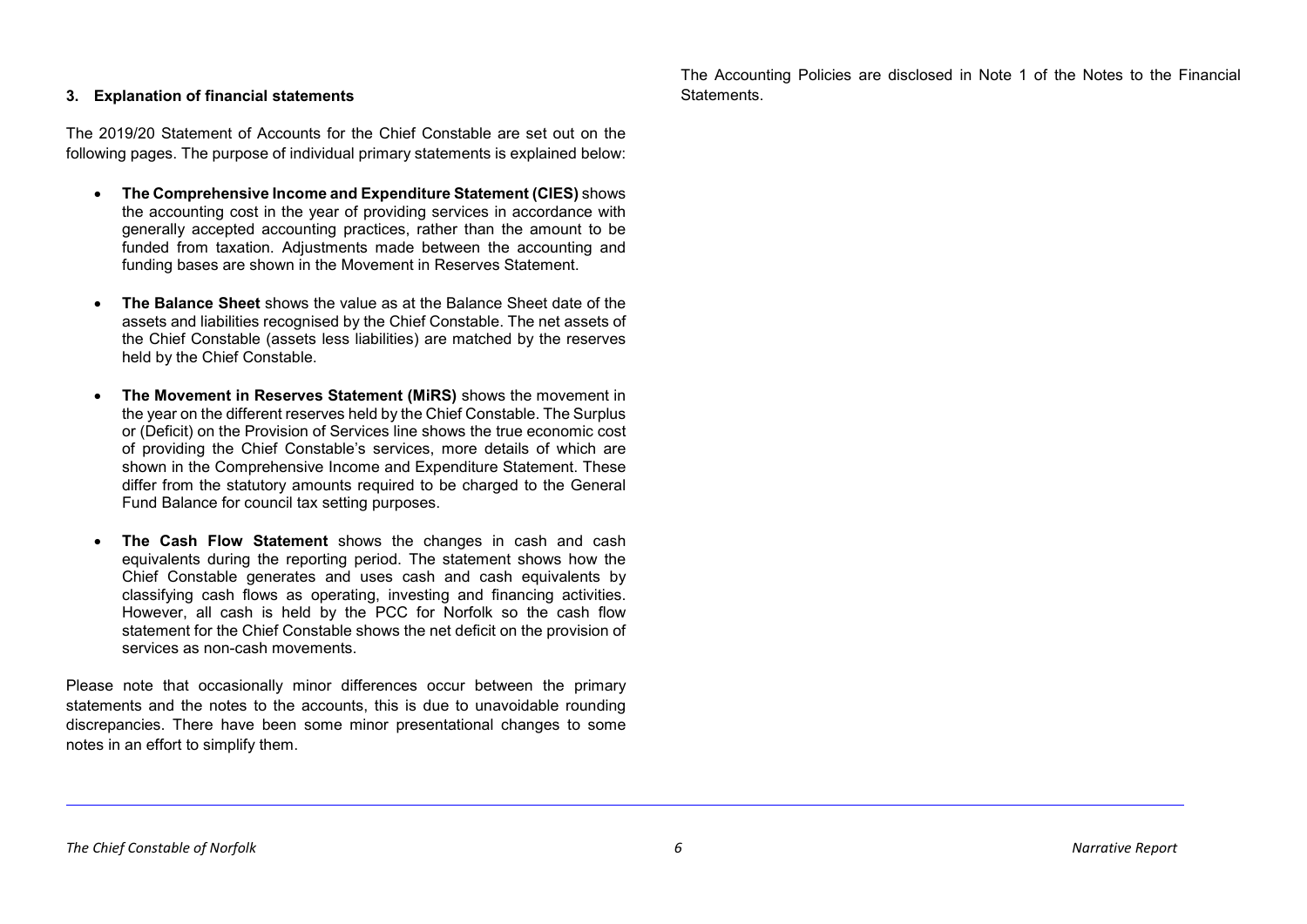#### **4. The 2019/20 Revenue and Capital Budget Process**

A joint financial planning process took place between September 2018 and January 2019 in accordance with an agreed timetable. An enhanced Service and Financial Planning process took place using Outcome Based Budgeting (OBB) principles.

OBB is a method for aligning budgets to demand, performance, outcomes and priorities. This process is informed by the Force Management Statement that reviews the services provided by the Constabulary, estimates future demand, and assesses the readiness of each function to meet that demand and deliver on required outcomes and performance levels. This information is then lined up against the priorities and demands of the PCC. This allows projects to be developed to target areas that can be made more efficient, and those areas requiring more investment.

These outcomes were then reviewed by a Joint Chief Officer Panel against the OBB principles and decisions made about limiting growth and increasing savings.

These outputs were then presented to the Joint Chief Officer Team, and further refined after these sessions. Finally, the outcomes of the process were presented to the PCC. The process concluded with agreement on Norfolk only budgets, the agreement of joint budgets, costs and savings arising from the process to be included in spending plans.

In accordance with the requirements of Section 96 (1) (b) of the Police Act 1996, as amended by section 14 of the Police Reform and Social Responsibility Act 2011, the PCC has an obligation to consult with business rate payers and there is also a general responsibility to consult with the public.

The PCC launched the consultation for the 2019/20 police budget which ran for 4 weeks. The consultation took the form of an online and hard copy survey and an intensive programme of media, communications and engagement activity.

The results were collated towards the end of January 2019 and presented by the PCC to the Police and Crime Panel at its meeting on 5 February 2019.

These spending plans were then incorporated into the Medium-Term Financial Plan of the PCC that covered the period 2019/20 to 2023/24 and was signed off in February 2019.

The Medium-Term Financial Plans for the PCC are available at [www.norfolk](http://www.norfolk-pcc.gov.uk/)[pcc.gov.uk](http://www.norfolk-pcc.gov.uk/)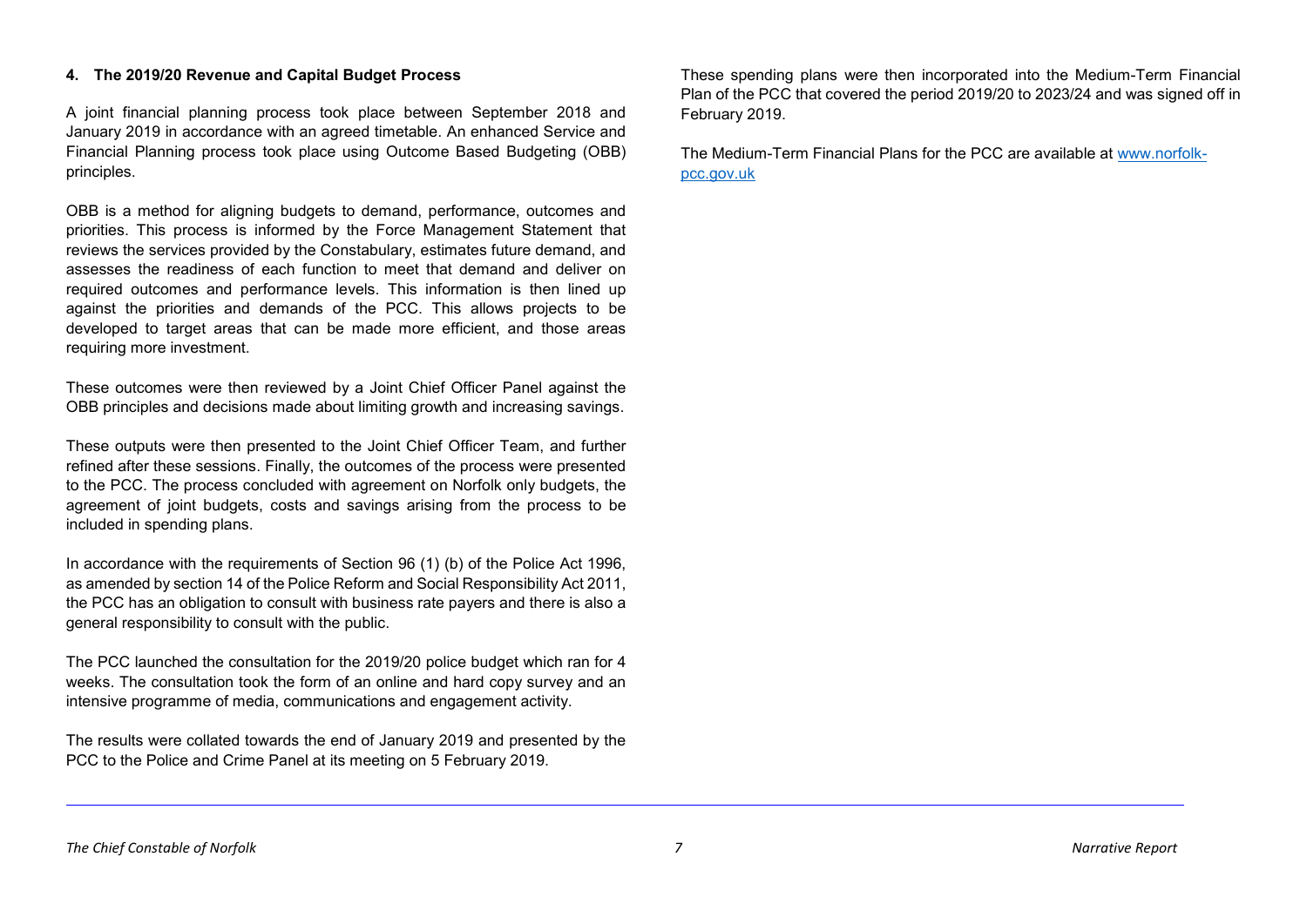#### **5. Financial Performance**

# **Savings plans**

The Chief Constable has run a well-established and effective change programme over recent years. The programme was initially developed to address the savings requirements arising from the spending reviews of 2010 and 2013 that covered the period up to 2015/16, and is still required to deal with the spending challenges from inflation, increasing demand, the changing nature of crime, increasing legislative and regulatory cost pressures and ongoing investment in modernising the Constabulary through improved digital infrastructure and technology.

Savings plans of £2m were identified for 2019/20, and those savings have been achieved. The PCC and Chief Constable are jointly committed to providing the best possible policing service across Norfolk whilst at the same time increasing efficiency and reducing costs. This commitment is evidenced by the most recent HMICFRS assessment that judged the Constabulary as "Outstanding" in terms of its efficiency.

There is more information about the impact of the Home Office settlement for 2020/21 and what this means for the Constabulary over the medium-term in the Looking Forward section below. Just over £100k of savings planned in 2020/21 have been delayed by the impact of the Covid-19 pandemic. However, the constabulary undertook an in-year savings review and have identified approximately £1.5m of savings which will help provide some resilience for future funding shocks caused by the pandemic. This will be kept under constant review through the current governance arrangements that are still running and are still effective.

## **Long Term Liabilities**

## Pension Liabilities

There are three separate pension schemes for police officers and one scheme for police staff. Although benefits from these schemes will not be payable until an officer or staff member retires, the Chief Constable has a future commitment to make these payments and under International Accounting Standard 19 (IAS19) is

required to account for this future commitment based on the full cost at the time of retirement. The future net pension liabilities of the Chief Constable as calculated by an independent actuary are set out in the following table:



These liabilities result in the Balance Sheet showing net overall liabilities of £1,771m at 31 March 2020, however, the financial position of the Chief Constable remains sound as these liabilities will be spread over many years.

The value of the LGPS pension fund assets is calculated by the actuary as part of the formal triennial valuation process, and rolled forward to the balance sheet date, allowing for any movements in the year. These movements include investment returns, which may be estimated where necessary. However, the 2019/20 figures incorporate actual returns for the period 1 April 2019 to 31 March 2020. Investment returns have been significantly lower than expected, particularly in the last two months of the accounting period, primarily as a result of the Covid-19 worldwide pandemic. There is therefore uncertainty inherent in current and future estimates for investment returns and asset values due to the continuing crisis, at the publication date it is not possible to reflect the full financial impact within the Statement of Accounts.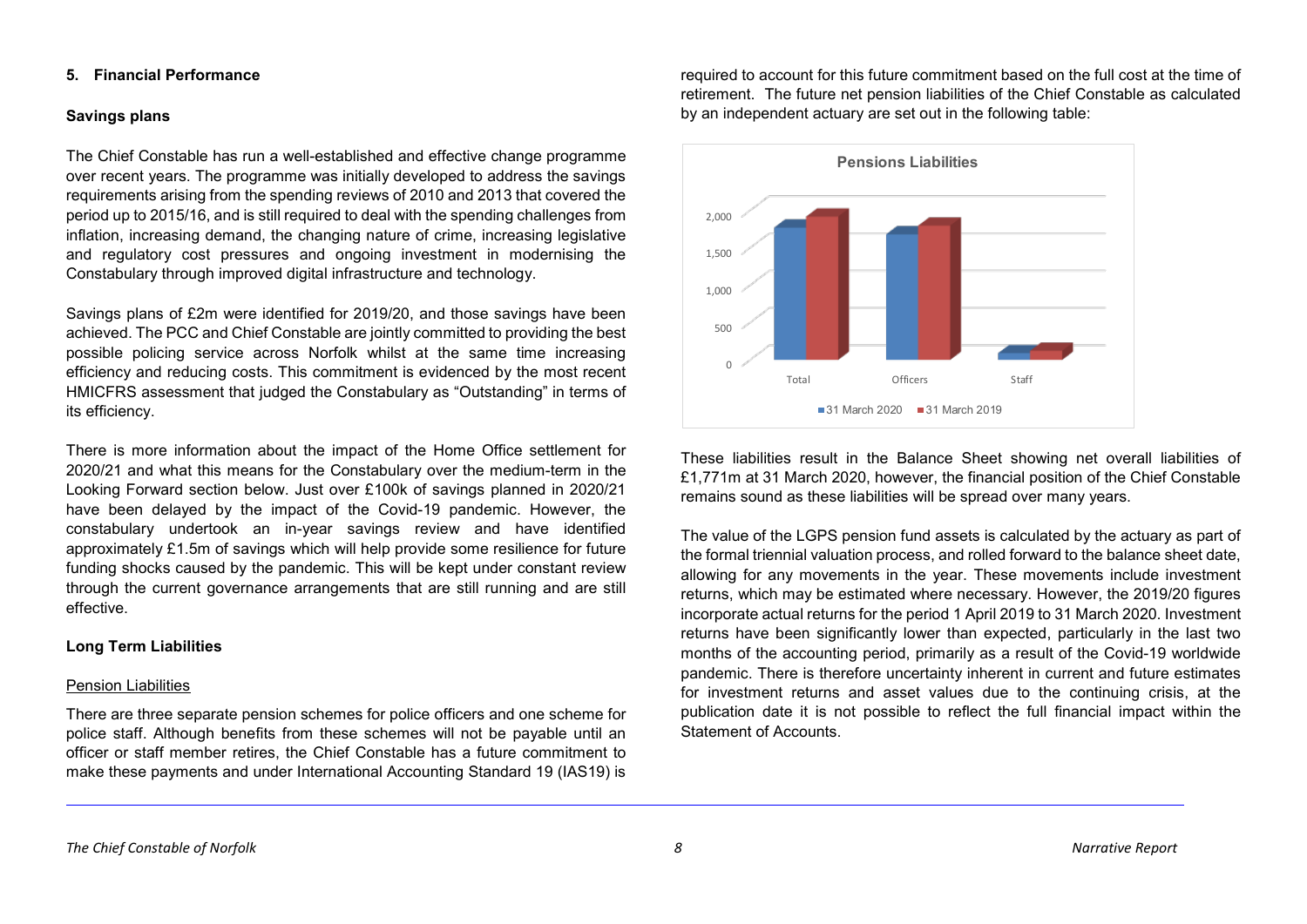# **Reserves**

The Chief Constable does not hold any usable reserves.

# **Annual Governance Statement**

The Accounts and Audit Regulations 2015 require the Annual Governance Statement (AGS) to accompany the Statements of Accounts. The AGS can be found on the Constabulary website at [www.norfolk-police.uk](http://www.norfolk-police.uk/)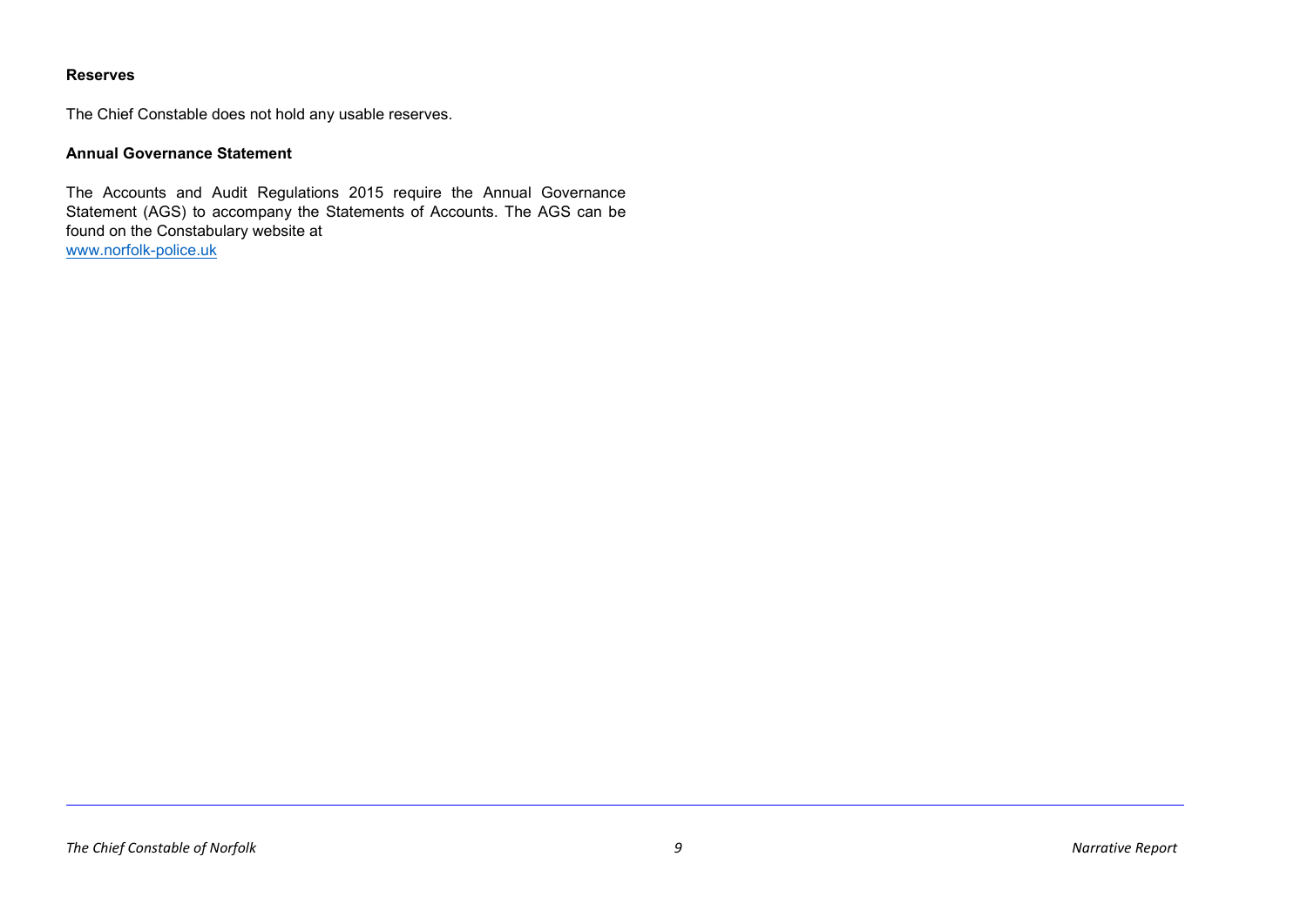#### **6. Non-financial Performance**

Like most police forces in England and Wales, crime reported to and recorded by Norfolk Constabulary has risen. In the 12 months to the end of March 2020 there were 65,971 recorded crimes, 12% more than the long-term average. These increases reflect considerable efforts made by officers and staff to encourage reporting from victims of 'hidden' crimes, and those from parts of the community which have not normally reported crime frequently. The Constabulary has also invested resources in ensuring its recording of crime is as comprehensive as possible. The result of these strategies has been rises in recorded violence, sexual crime and domestic abuse. It should be noted that once Covid-19 lockdown measures were applied in the UK, there was a reduction in reported crime – please refer to Section 7 of this report for more details.

The Constabulary continues to prioritise services to vulnerable and at-risk victims, targets perpetrators who cause the highest harm, continues robust operational responses to the threat of 'county lines' organised crime groups, tackles modern slavery, and targets sexual crimes against adults and children. Collaborations with Suffolk Constabulary, the regional special operations unit (ERSOU), the seven force collaboration and other Norfolk agencies and voluntary organisations, and investments in modern technologies such as automated number plate recognition, mobile computing devices and body worn video cameras are critical parts of these responses.

The Constabulary also continues to prioritise community issues through investment in Beat Managers and Community Engagement Officers. The Norfolk 2020 project continues to develop evidence-based initiatives to reduce demand and improve efficiency enabling officers to spend more time engaging with communities and responding to local needs. As a result, public confidence in the Constabulary remains high and anti-social behaviour has fallen substantially.

The Police and Crime Plan 2016-2020 lists the PCC's priorities for tackling crime in Norfolk:

- Increase visible policing
- Support rural communities
- Improve road safety
- Prevent offending
- Support victims and reduce vulnerability
- Deliver a modern and innovative service
- Good stewardship of taxpayers' money.

The following table shows the 'year-end' position for some of the more easily available Police and Crime Plan key performance indicators where prior year data is available. Full details will be published in the PCC's Annual Report in the autumn.

| <b>Area</b>                         | <b>Indicator</b>                                      | 2018/19 | 2019/20 |
|-------------------------------------|-------------------------------------------------------|---------|---------|
| <b>Domestic Abuse</b>               | <b>Number of crimes</b>                               | 9,674   | 11,424  |
|                                     | Solved rate                                           | 15%     | 12%     |
| <b>Serious</b><br><b>Sexual</b>     | <b>Number of crimes</b>                               | 1,979   | 2,350   |
| <b>Offences</b>                     | Solved rate                                           | 7%      | 6%      |
| <b>Sexual</b><br><b>Child</b>       | <b>Number of crimes</b>                               | 1,437   | 1,647   |
| Abuse                               | Solved rate                                           | 10%     | 7%      |
| <b>Hate Crime</b>                   | <b>Number of crimes</b>                               | 1,086   | 1,105   |
|                                     | Solved rate                                           | 18%     | 15%     |
| <b>Online Crime</b>                 | <b>Number of crimes</b>                               | 1,390   | 1,555   |
|                                     | Solved rate                                           | 13%     | 11%     |
| <b>Call Handling</b>                | % 999 calls answered in 10<br>seconds                 | 91%     | 90%     |
| <b>Emergency</b><br><b>Response</b> | ℅<br>οf<br>emergencies<br>responded to in target time | 90%     | 89%     |
| <b>Road Safety</b>                  | <b>Number of KSI collisions</b>                       | 418     | 416     |

Demands on the Constabulary have changed in nature in recent years. Acquisitive crimes have reduced, while crimes such as domestic abuse and child sexual exploitation have risen. Rises in crime and reductions in solved rates reflect this changing demand, as does the focus of the Police and Crime Plan. The Force continues to prioritise the most harmful crime types alongside initiatives that focus on community priorities such as rural crime, business crime and responding to emergencies. The Force's performance in call handling and emergency response remains strong and public confidence that the Constabulary is doing a good job is consistently in the top ten highest of any force in England and Wales.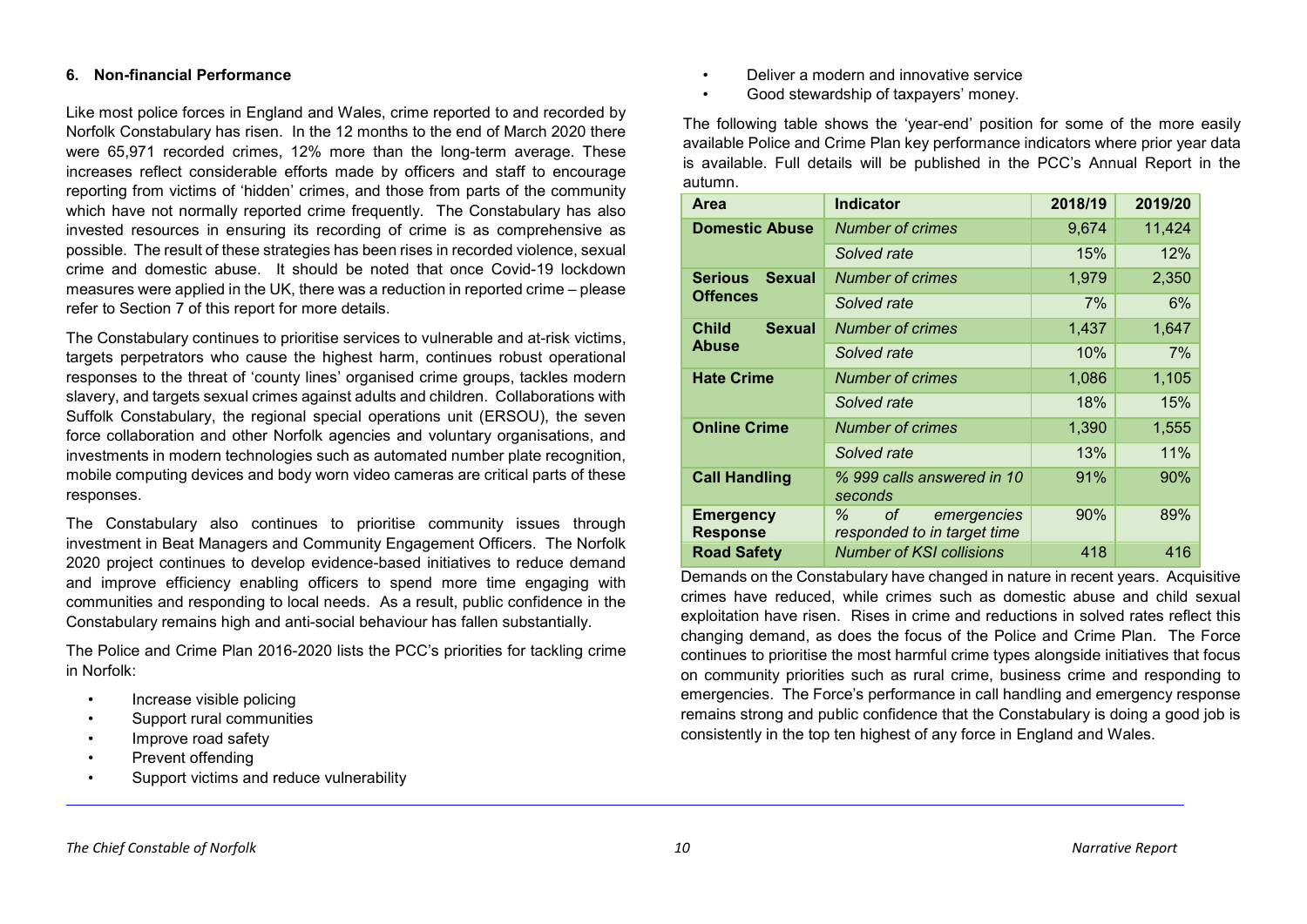## **7. Impact of Covid-19 Pandemic**

Covid-19 has had a major impact on everyone's lives within the United Kingdom, as well as on every sector of the economy. In the build up to lockdown on 23 March, significant changes were made to the policing model in Norfolk that were then brought to an end at the end of July, and policing has reverted to a business as usual model (subject to policing operating with appropriate personal protective equipment (PPE) and social distancing). However, it should be noted that recently with the increase in infection rates this is being kept under constant review. Clearly most of the impact has been in the financial year 2020/21 rather than in the reporting period covered by these accounts, but certain issues are highlighted within these accounts, here in the Narrative Report but also in the body of the accounts.

This section outlines key issues for the Constabulary.

#### **Provision of services and impact on workforce**

As a result of the Covid-19 pandemic the Constabulary have established a specific command model to focus specifically on our response to the disease. This command structure has been set up in collaboration with Suffolk Constabulary and enables a consistent approach to our activity both in each force and across the extensive "joint" collaborated services. This command structure operates a Gold-Silver-Bronze model with Gold Command operating across both forces, and a Silver Command nominated in each force. A Strategic Gold plan has been written which is then implemented by the Silvers at a tactical level. Each Silver has designed a set of Silver principles that form a plan which then governs the tactical response in each county. Even with the change back to an adapted business as usual model, the Gold and Silver commanders have been maintained and activity has increased over recent weeks due to the increase in infection rates.

Force sickness levels have been monitored on a daily basis and all officers and staff who are symptomatic remain off work for the required number of days. Clear guidance has been provided to those living with someone displaying symptoms about the requirement to self-isolate and those deemed vulnerable were previously provided laptops to enable them to effectively work from home. This approach has been sustained and wherever possible, people who are able to effectively work from home continue to be supported to do so. A prioritised approach to testing has been introduced to ensure all those eligible have access to this service, improving the accuracy of sickness levels and enabling a swifter return to work of people not infected with the disease. In the first wave force sickness levels were much lower than expected although business continuity planning had been completed to enable a graduated response to service delivery should this have been required. However, in more recent times, sickness rates are clearly starting to increase, no doubt linked to the increase in community testing but also the track and trace process within the community.

The organisation had to quickly adapt to the pandemic and also the Government regulations in relation to legislation and social distancing measures in the workplace. Operational activity had to be changed quickly and business as usual processes were amended to ensure the safety of officers and the community were of primary concern. Whilst some activities continued, some approaches were modified to ensure compliance with these regulations. Examples of these include amendments to arrest and interview policies and the extension of agile working to ensure people were equipped with appropriate technology to enable them to work from home where their role permits it.

Owing to the changes which have taken place across the county other changes have resulted for the Constabulary. Owing to the restrictions of social distancing, a large number of home visits which would normally be taking place by officers and staff with both offenders and victims have had to be conducted in other ways, such as via phone, via Skype or from outside in the garden and alternative methods for securing evidence in statement form have been introduced.

The impact of the restrictions initially resulted in reductions in crimes being reported to the Constabulary however this demand has now returned to what would be described as pre-Covid levels. However, concerns remain that a number of people, notably those suffering domestic and sexual abuse in the home, are less able to make contact with agencies to report concerns and that as a result, some hidden harm may remain unreported. As a result, various methods have been adopted in an attempt to facilitate this contact such as online chat, newsletters for school children and videos for children providing guidance on staying safe online, all undertaken in collaboration with partners across the county. In addition to this, the force have also had to balance increasing demands relating to Government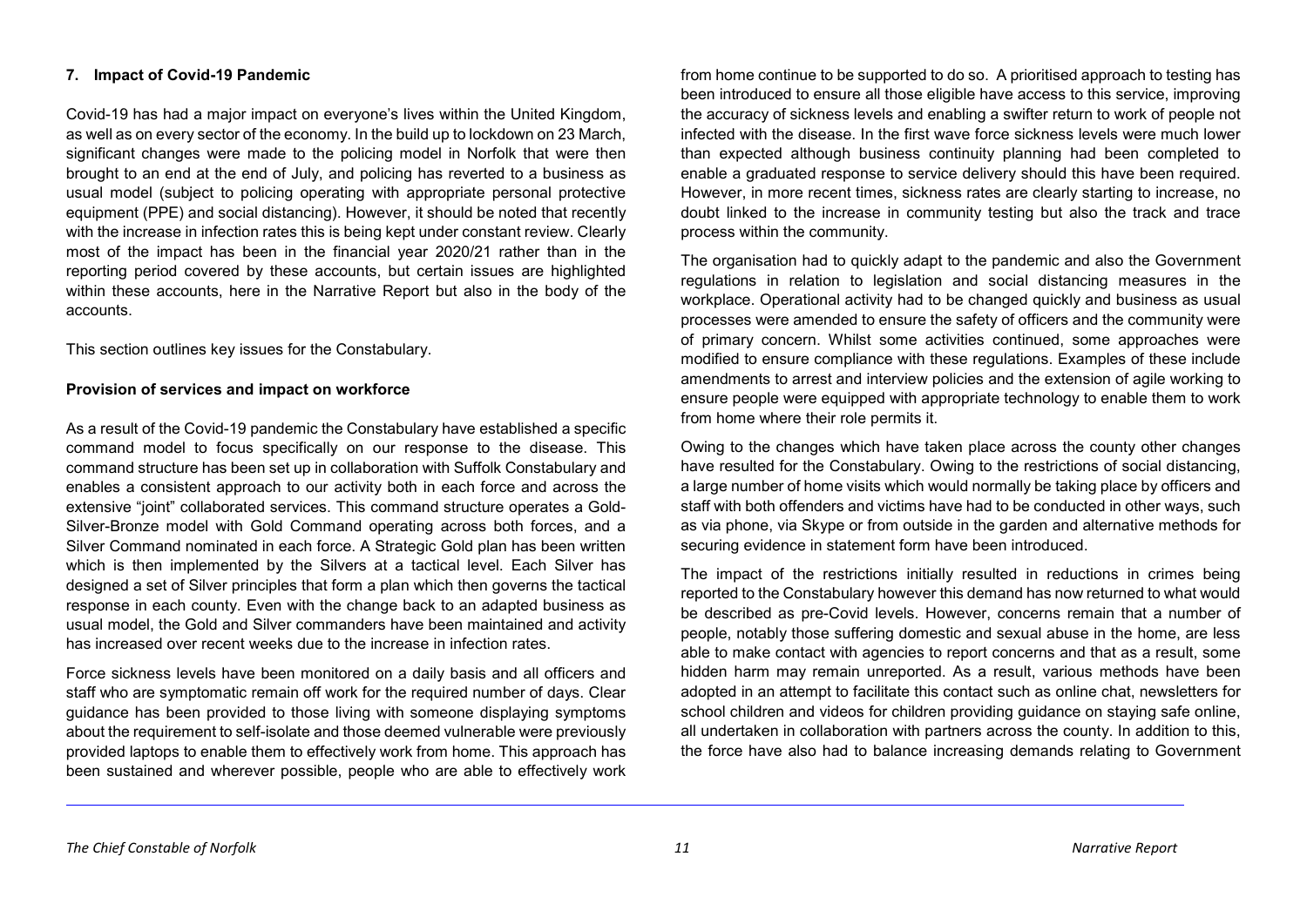regulations and legislation and to ensure internal processes are structured to ensure timely and proportionate responses to reported breaches

Service provision from a Constabulary back-office perspective has been less impacted than the operational services. Business continuity plans have worked well, and naturally there has been a focus on provision of critical support. There was an initial change freeze imposed, with most projects put on hold. As a result of this many functions were able to remain, providing a similar level of business as usual service to that provided pre-pandemic. Project work has been restarted and demand is back to pre-Covid levels and the back office is responding well. For instance, the fleet is still being serviced, the estate maintained for everyday use, improvements have been made to enabling applications to support home working, staff and officers have been paid on time, supplier payments are still being made, and the statutory accounts preparation has been completed in line with original deadlines

From a back-office perspective, when lockdown was announced, arrangements were put into place for those in the vulnerable categories to remain at home and in addition those that could work from home (both vulnerable and non-vulnerable) were instructed to do so. Rotas were established for services that needed an onpremise presence, and arrangements were put in place to provide physical distancing for those that had to remain on site. During the time of lockdown additional laptops have been acquired to increase the number of people working from home.

A limited number of staff that were deemed non-essential were stood down, and asked to remain at home. When the extension of lockdown arrangements was announced, business continuity plans were reviewed and some roles recommenced, while some staff were asked to undertake other work where they had the skills to do so. These arrangements continue to be kept under constant review.

Those working from home have been given flexibility to work around their family priorities, and in terms of responding to children being at home due to school closures.

At the time of writing (October 2020), a Modern Workplace Programme has been established that will be looking at transition to new ways of working and innovative and flexible ways of using the estate including increased provision of sustainable and long-term models for working from home.

# **Supply chain impact from Covid-19**

The Covid-19 outbreak had a significant effect on global supply chains; a slowdown in production in other regions of the world impacted on our ability to secure sufficient supplies and lead times were extended. Many of our supplies originate from or have components / elements (vehicles / IT equipment) manufactured in the Far East, which flow west. Supply chains and lead times are generally reestablished again as countries emerged out of lockdown during the summer, but some still have various restrictions that prevent manufacturing delivering at the volumes previously expected and the impact of second wave is being monitored.

Emerging from this, suppliers continue to re-evaluate supply chains so as to become less reliant on one market and to build in resilience into their offering. To do this, we will see some manufacturing moving to areas where the overheads are higher and thus in the longer term it is possible that prices will increase.

As with every frontline service, the supply of Personal Protective Equipment (PPE) has been a challenge, but national arrangements are now in place ensuring that the constabularies have sufficient supplies moving forward.

Supply chain issues relating to construction work led to most of the major estate developments being put on hold, although some minor works were able to be progressed. There have been improvements in the supply of construction materials allowing works to continue following national guidelines on safe working.

Alongside many other organisations, the Constabulary has looked to increase the number of laptops within its asset base. Lead times have now settled and regular orders are being placed to ensure continuity of supply, and the ratio of laptops to desktops is being reviewed in terms of future provision. There are potential risks regarding provision of core switches, firewalls, storage and servers during 2020/21 and this situation remains under review.

In terms of the supply of vehicle parts, as indications were given that lockdown was likely to be initiated, some forward buying of parts was undertaken to mitigate the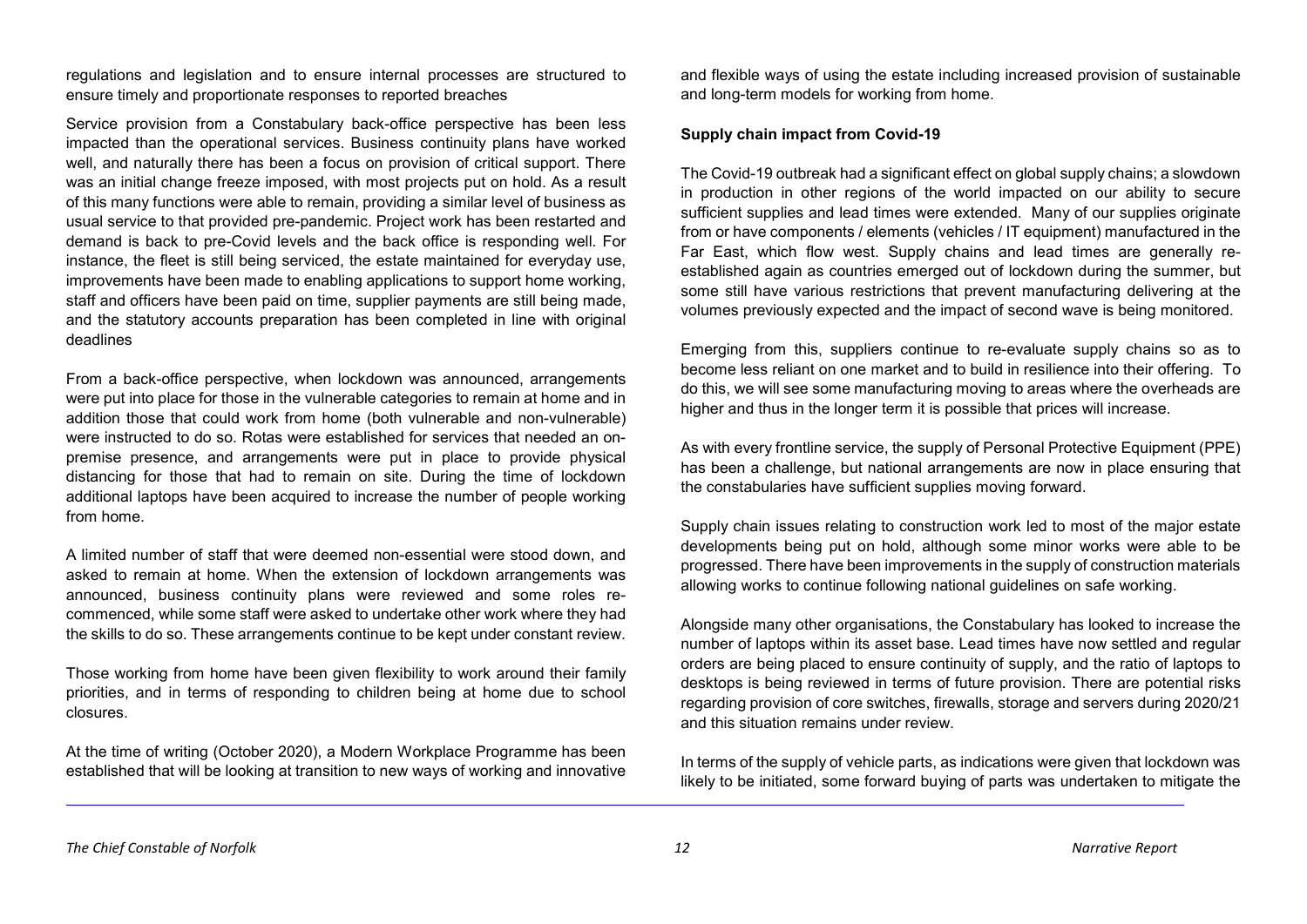risk of breaks in the supply chain. This action was prudent, and subsequent issues with supply have been seen. Generally, all components are now available. Some components are being sourced from different dealerships around the region and in some cases direct from the manufacturer. Where previously components were obtained either the same or following day there can now be an additional day or two added to the lead in time. However, this is manageable. There has been no significant impact upon uniform as good stock levels are maintained and suppliers have been largely unaffected. As with vehicle components additional lead in time is being experienced.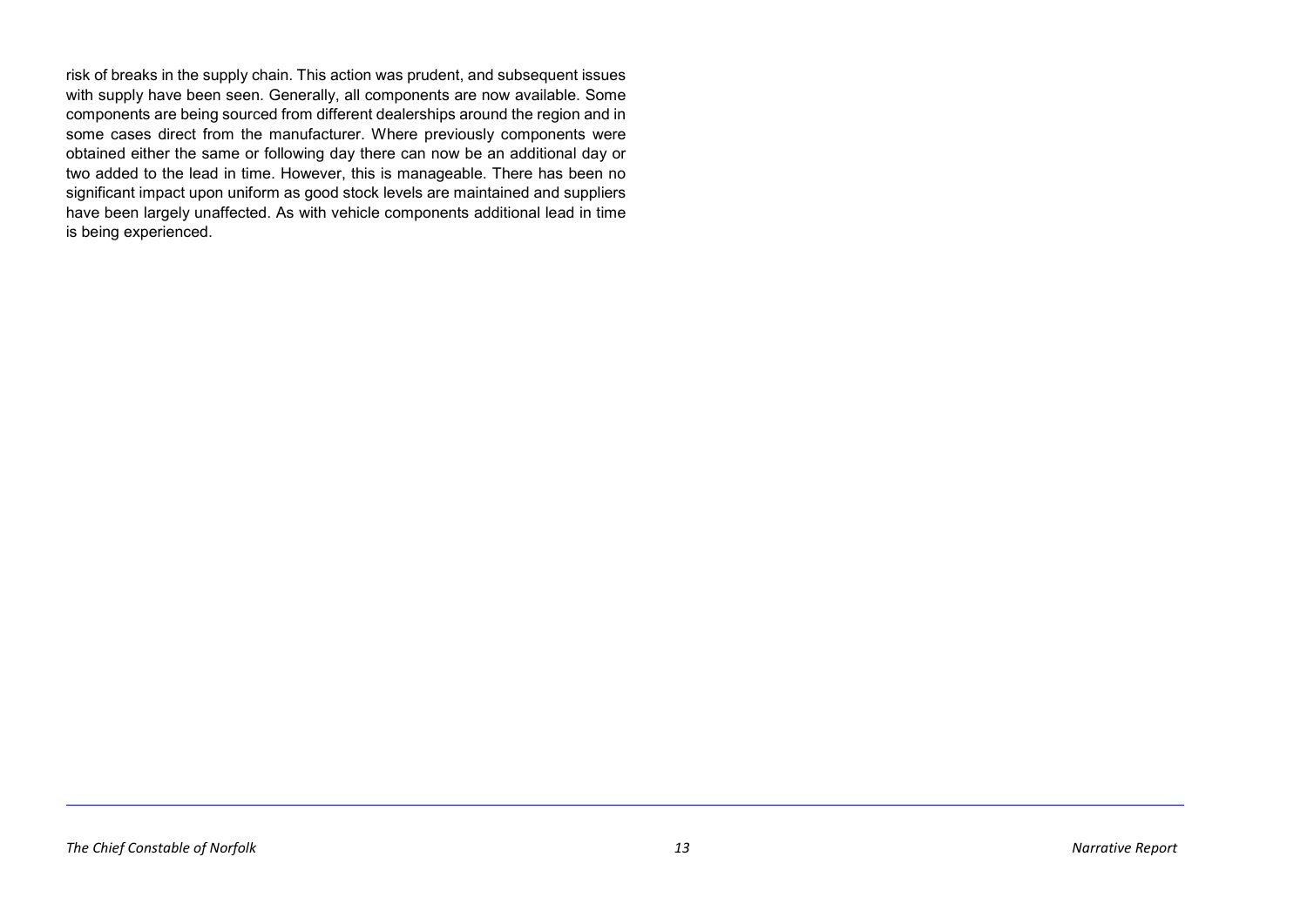## **8. Looking Forward**

The police service has been through 10 years of austerity. The chart below shows the amount of cash received by Norfolk Constabulary from the main Home Office grant, precept from households in Norfolk, plus all specific grants. Cash levels only exceeded those of 2010/11 for the first time in 2018/19. The blue line represents the amount of money the force would have received if their grants and precept had risen broadly in line with inflation of 2% each year.

This shows that the force has absorbed approximately £18m of inflation over that time. When you add the impact of other statutory and legislative changes that have increased costs to the organisation (e.g. increases to National Insurance, Pensions, Insurance tax, the introduction of the Bail Act) and further add in the changing nature of crime that requires more expensive investigations, the amount the force has absorbed is significantly higher.



Every year, cashable savings and efficiencies have been identified. The savings help to finance the demand pressures, cover inflation costs and balance the budget. To the end of 2019/20 Norfolk Constabulary has saved nearly £35m and in the new MTFP period 2020/24 savings of nearly £2m have been identified. This brings total savings to nearly £37m (annually recurring) over the last 10 years.

The General Election, on 12 December 2019, returned a Conservative majority. As a result, the planned funding of 20,000 additional officers (known as Operation Uplift) across Police Forces in England and Wales is now being taken forward. The funding of the first 6,000 officers was announced in the Spending Round 2019 by the then Chancellor Sajid Javid on the 4th September 2019. The first year of funding that is being allocated directly to PCCs is £700m nationally, with £168m being ringfenced for the recruitment of officers. This is the largest increase in funding to police for a decade and was welcome following a decade of austerity.

|                                  | 2019/20 | 2020/21 | Variance |       |
|----------------------------------|---------|---------|----------|-------|
|                                  | £000    | £000    | £000     | $\%$  |
| <b>Police Core Grant</b>         | 79,524  | 85,476  | 5,952    | 7.5%  |
| Ringfenced Grant (Op Uplift)     |         | 1,879   | 1,879    |       |
| <b>Legacy Council Tax Grants</b> | 9,305   | 9.305   |          | $0\%$ |
| Total all Grants                 | 88,829  | 96,660  | 7,831    | 8.8%  |

The table below provides a comparison between the 2020/21 grant settlement and 2019/20 figures.

In addition, PCCs were given the flexibility to increase the precept by up to £10 per annum without the need to go to a referendum. Following a period of consultation with the public, and on the basis the majority of people supported that level of increase, the PCC took the decision to raise the precept by the maximum allowed. By doing this, the PCC has been able to provide additional funding of £1.5m to the Constabulary to invest in and improve services for the communities of Norfolk.

However, the settlement did not outline the levels of future funding, and it is also uncertain as to what Norfolk's allocation will be of the remaining 14,000 Uplift officers. Therefore, from a prudent basis, and due to the uncertainty of the outcome of the Spending Review and the possibility of a Funding Formula review, the assumptions for future years contained within the MTFP are a return to 2% precept limits, "cash flat" central grant funding and the loss of the Pension Grant as this is only confirmed for one more year.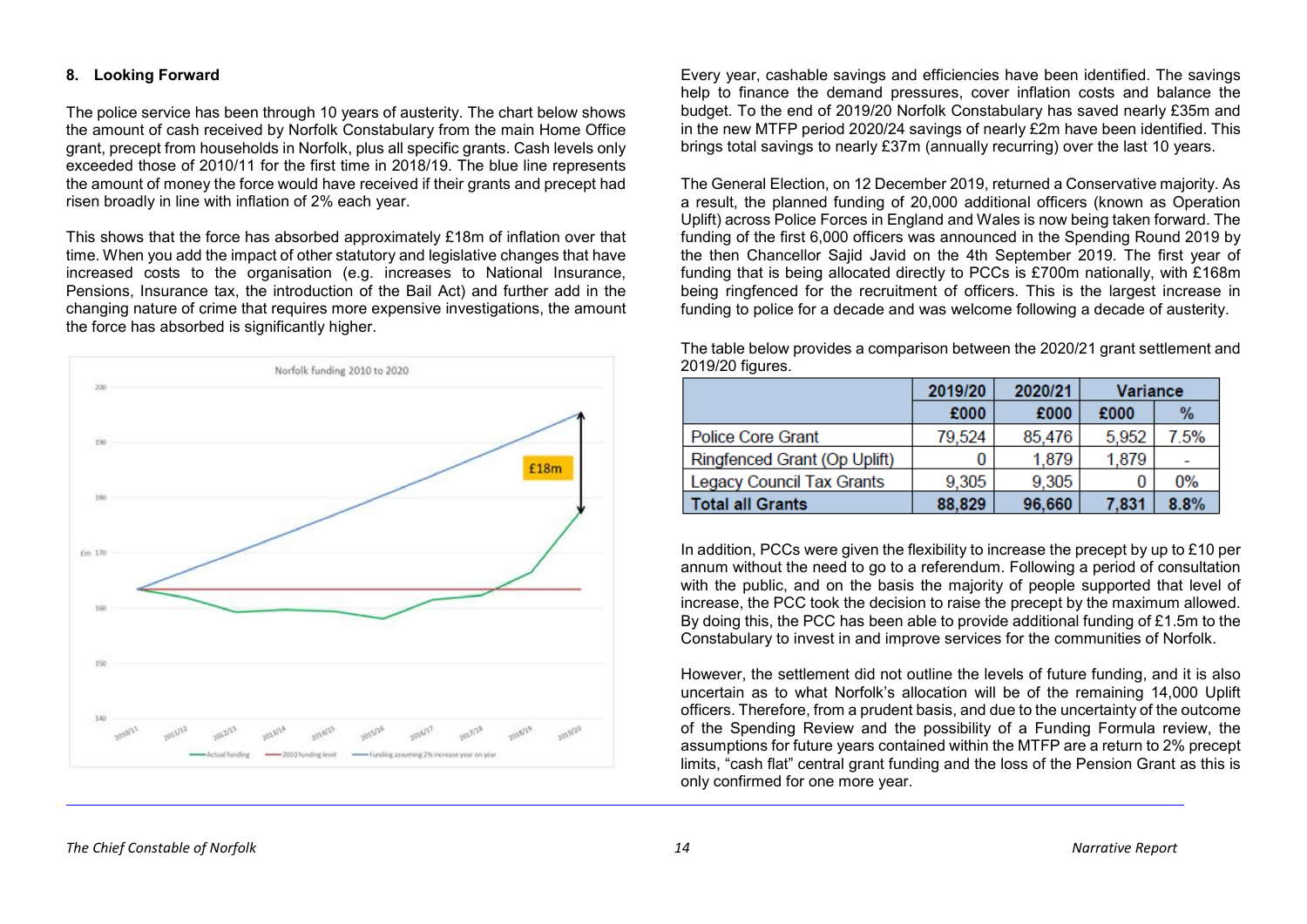Clearly, since the settlement, the country, along with the rest of the world, has been hit with the impact of the Covid-19 pandemic. The UK is suffering the economic shock of the pandemic and lockdown restrictions, and the government has a significant challenge to resolve over the next few months and years. The timing of the Spending Review is uncertain, and while Uplift is expected to be continued, the funding outlook is not clear given there could be another period of austerity required to balance the government's books. The prudent assumptions made in the MTFP are now even more appropriate. The Constabulary is now halfway through the process of the new round of strategic financial planning, and will consult with the PCC in this process, and needs to take the new post Covid-19 funding risks into account. There are no going concern issues as a result, as funding to police forces will continue, but there may be risks to the levels of service currently offered.

The PCC has published the Reserves Strategy and the Capital Strategy in the new MTFP for 2020/21 to 2023/24 and these can be found at the address below:

[https://www.norfolk-pcc.gov.uk/documents/finance/budget/202021/2020-](https://www.norfolk-pcc.gov.uk/documents/finance/budget/202021/2020-21PoliceBudget-ReportToPoliceAndCrimePanel.pdf) [21PoliceBudget-ReportToPoliceAndCrimePanel.pdf](https://www.norfolk-pcc.gov.uk/documents/finance/budget/202021/2020-21PoliceBudget-ReportToPoliceAndCrimePanel.pdf)

The financial, economic and operational uncertainties and challenges will require the PCC and Constabulary to keep financial planning assumptions under constant review, to ensure that the financial position remains stable into the long-term and that increased efficiency is kept at the heart of these developments.

**Peter Jasper ACMA**

**Assistant Chief Officer**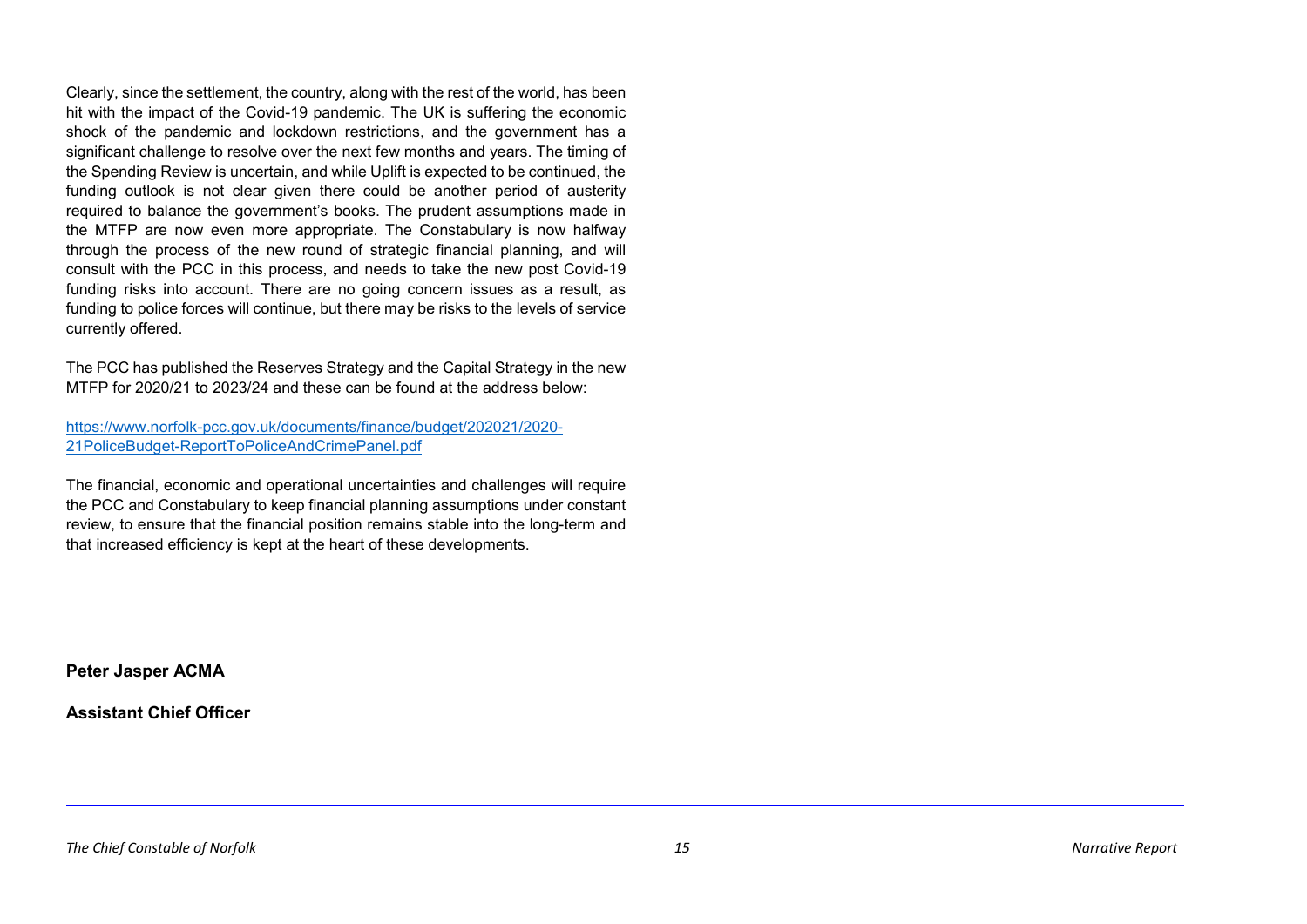# **Comprehensive Income and Expenditure Statement for the Chief Constable of Norfolk Constabulary for the year ended 31 March 2020**

| <b>Gross</b>       |            | <b>Net</b>                |                                                         |             | <b>Gross</b>       |            | <b>Net</b>                |
|--------------------|------------|---------------------------|---------------------------------------------------------|-------------|--------------------|------------|---------------------------|
| <b>Expenditure</b> |            | <b>Income Expenditure</b> |                                                         |             | <b>Expenditure</b> |            | <b>Income Expenditure</b> |
| 2018/19            | 2018/19    | 2018/19                   |                                                         |             | 2019/20            | 2019/20    | 2019/20                   |
| £000               | £000       | £000                      |                                                         | <b>Note</b> | £000               | £000       | £000                      |
|                    |            |                           | <b>Division of Service:</b>                             |             |                    |            |                           |
| 258,586            | (16, 135)  | 242,451                   | Constabulary                                            |             | 198,066            | (19, 331)  | 178,734                   |
| 258,586            | (16, 135)  | 242,451                   | Net Cost of Services before group funding               |             | 198,066            | (19, 331)  | 178,734                   |
|                    | (170, 528) | (170, 528)                | Intra-group funding                                     | 4           |                    | (175, 091) | (175,091)                 |
| 258,586            | (186, 663) | 71,923                    | <b>Net Cost of Services</b>                             |             | 198,066            | (194, 422) | 3,643                     |
|                    |            |                           | <b>Other Operating Expenditure:</b>                     |             |                    |            |                           |
|                    |            |                           | Financing and Investment Income and Expenditure:        |             |                    |            |                           |
| 44,189             |            | 44,189                    | Pensions interest cost                                  | 13          | 47,092             |            | 47,092                    |
| 44,189             |            | 44,189                    |                                                         |             | 47,092             |            | 47,092                    |
|                    |            | 116,112                   | Deficit / (Surplus) on the Provision of Services        |             |                    |            | 50,735                    |
|                    |            |                           | Other Comprehensive Income and Expenditure:             |             |                    |            |                           |
|                    |            | 71,401                    | Remeasurements of the net defined benefit liability (i) | 13          |                    |            | (197, 649)                |
|                    |            | 71,401                    |                                                         |             |                    |            | (197, 649)                |
|                    |            | 187,513                   | <b>Total Comprehensive Income and Expenditure</b>       |             |                    |            | (146,914)                 |

**(i) Gains of £204m arose in the year from changes in actuarial assumptions used in assessing the net pension liability, details of these movements can be found in Note 13 to these accounts.**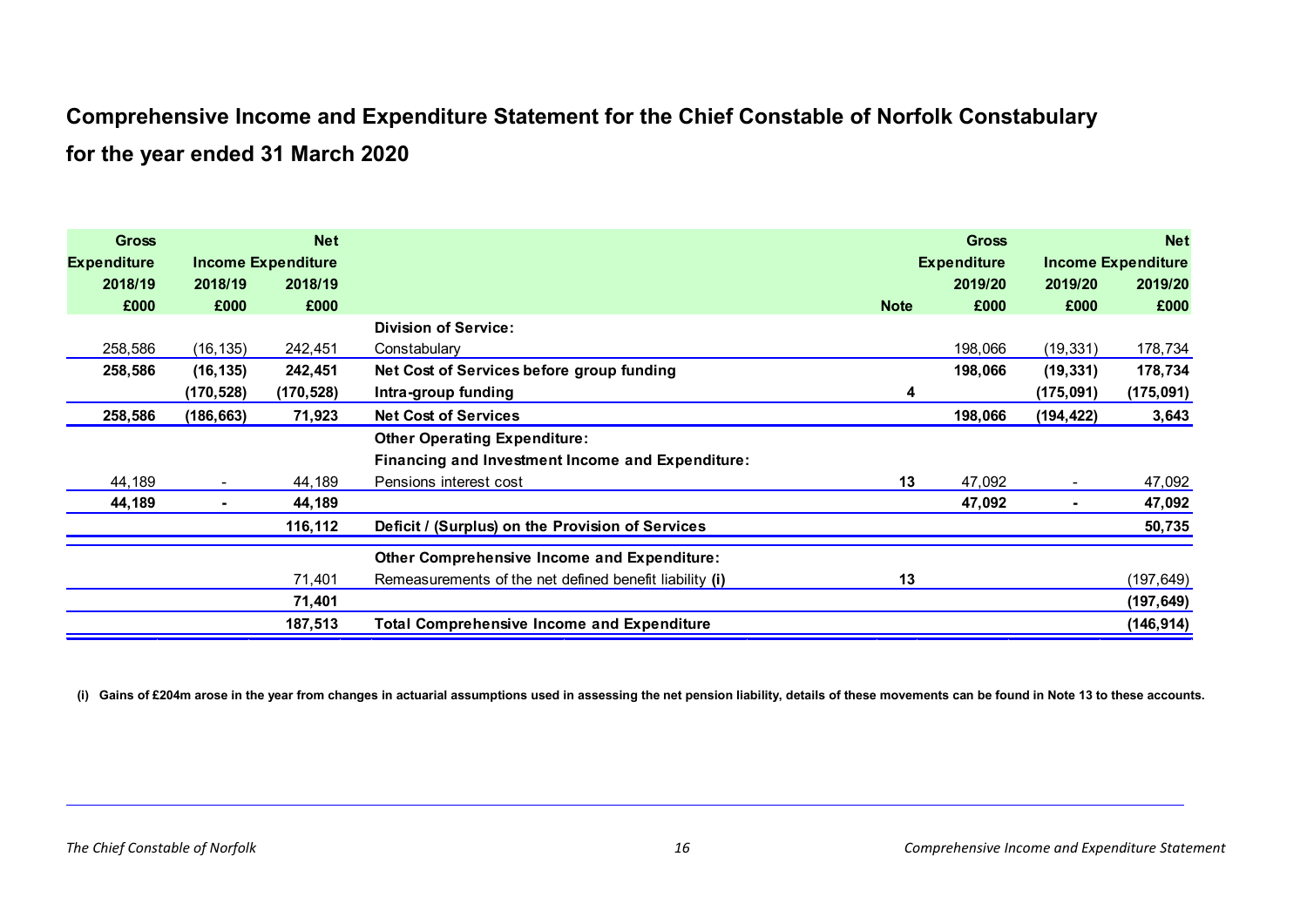# **Balance Sheet for the Chief Constable of Norfolk Constabulary**

# **as at 31 March 2020**

| 31 March<br>2019 |                                       |              | 31 March<br>2020 |
|------------------|---------------------------------------|--------------|------------------|
| £000             |                                       | <b>Notes</b> | £000             |
|                  | <b>TOTAL ASSETS</b>                   |              |                  |
|                  |                                       |              |                  |
| 762              | Short-term creditors and accruals     | 14           | 1,033            |
| 762              | <b>Current Liabilities</b>            |              | 1,033            |
| 1,916,951        | Liability related to defined benefits | 13           | 1,769,765        |
| 1,916,951        | <b>Long Term Liabilities</b>          |              | 1,769,765        |
| 1,917,713        | <b>TOTAL LIABILITIES</b>              |              | 1,770,798        |
| (1, 917, 713)    | <b>NET ASSETS / (LIABILITIES)</b>     |              | (1,770,798)      |
|                  |                                       |              |                  |
|                  | Usable reserves                       | Page 18      |                  |
| (1, 917, 713)    | Unusable reserves                     | Page 18      | (1,770,798)      |
| (1, 917, 713)    | <b>TOTAL RESERVES</b>                 |              | (1,770,798)      |

**The financial statements replace the unaudited financial statements certified by Peter Jasper on 29 May 2020**.

**Peter Jasper ACMA Assistant Chief Officer 12 November 2020**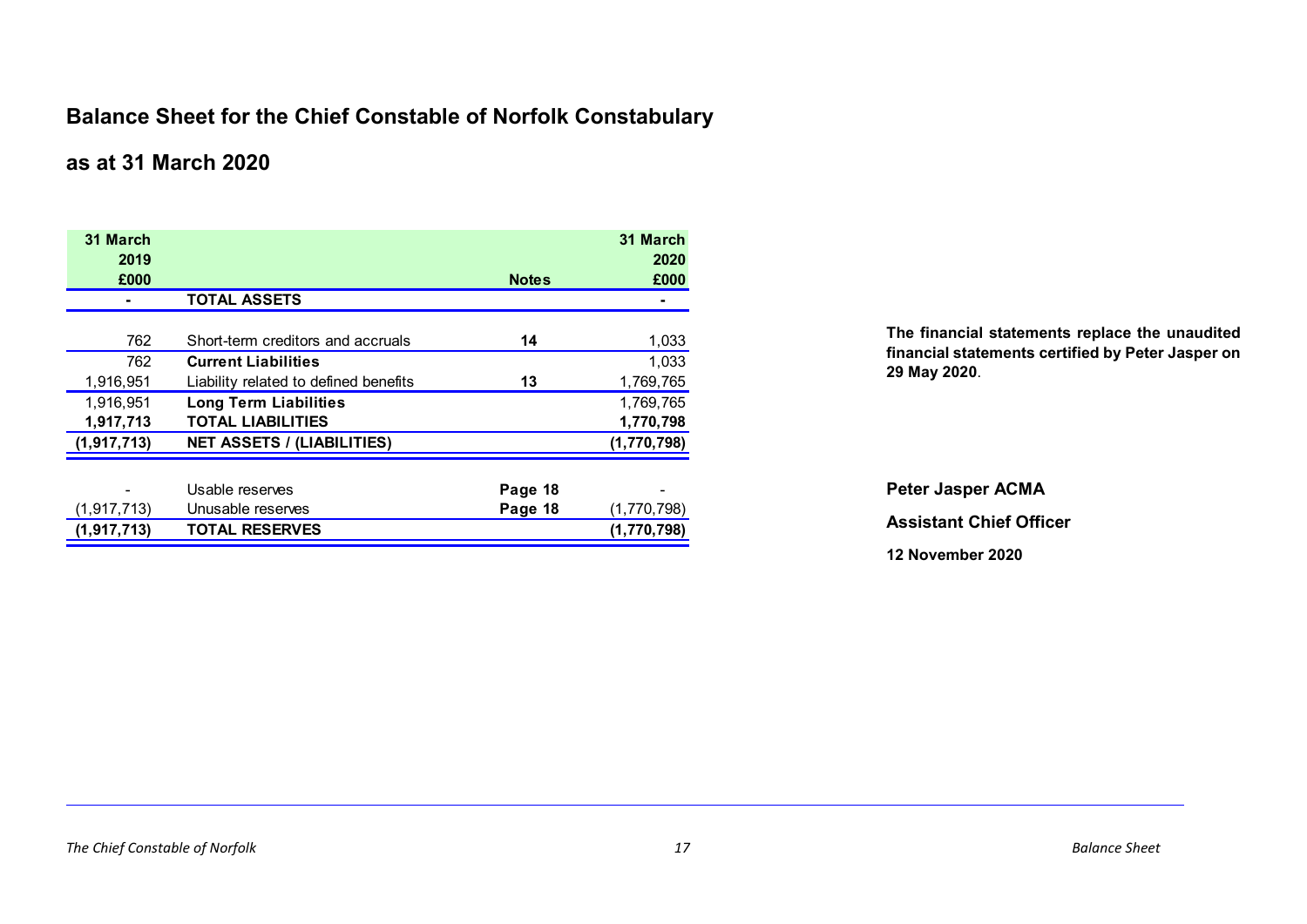# **Movement in Reserves Statement for the Chief Constable of Norfolk Constabulary**

|                                                                                                        |             | General        | <b>Total</b>   |                 | Comp'                    | <b>Total</b>                          |                             |
|--------------------------------------------------------------------------------------------------------|-------------|----------------|----------------|-----------------|--------------------------|---------------------------------------|-----------------------------|
|                                                                                                        |             | Fund           | <b>Usable</b>  | <b>Pension</b>  | Absences                 | <b>Unusable</b>                       | <b>Total</b>                |
|                                                                                                        |             | <b>Balance</b> | Reserves       | <b>Reserves</b> | Account                  | <b>Reserves</b>                       | <b>Reserves</b>             |
| Year Ended 31 March 2020                                                                               | <b>Note</b> | £000           | £000           | £000            | £000                     | £000                                  | £000                        |
| Balance at 1 April 2019                                                                                |             |                | $\sim$         | (1,916,951)     | (762)                    |                                       | $(1,917,713)$ $(1,917,713)$ |
| Movement in Reserves during 2019/20                                                                    |             |                |                |                 |                          |                                       |                             |
| Surplus or (deficit) on provision of services (accounting basis)                                       | Page 16     | (50, 735)      | (50, 735)      |                 | $\overline{\phantom{a}}$ |                                       | (50, 735)                   |
| Other comprehensive income and expenditure                                                             | Page 16     |                | $\blacksquare$ | 197,649         | $\blacksquare$           | 197,649                               | 197,649                     |
| Total comprehensive income and expenditure                                                             |             | (50, 735)      | (50, 735)      | 197,649         | $\blacksquare$           | <b>197,649</b>                        | 146,914                     |
| Difference between IAS 19 pension costs and those calculated in accordance with statutory requirements |             | 71,390         | 71,390         | (71, 390)       | $\sim$                   | (71, 390)                             |                             |
| Contribution to the Police Pension Fund                                                                |             | (20, 927)      | (20, 927)      | 20,927          |                          | 20,927                                |                             |
| Movement on the Compensated Absences Account                                                           |             | 271            | 271            | $\blacksquare$  | (271)                    | (271)                                 |                             |
| Adjustments between accounting basis and funding basis under regulations                               |             | 50,734         | 50,734         | (50, 463)       | (271)                    | (50, 734)                             |                             |
| Net movement in reserves                                                                               |             | $\blacksquare$ | $\sim$         | 147,186         | (271)                    | 146,915                               | 146,915                     |
| Balance at 31 March 2020                                                                               |             |                |                | (1,769,765)     |                          | $(1,033)$ $(1,770,798)$ $(1,770,798)$ |                             |

| <b>Balance at 1 April 2018</b>                                                                         |         |            |                | (1,729,451) |                          | $(750)$ $(1,730,201)$ $(1,730,201)$ |                                     |
|--------------------------------------------------------------------------------------------------------|---------|------------|----------------|-------------|--------------------------|-------------------------------------|-------------------------------------|
| Movement in Reserves during 2018/19                                                                    |         |            |                |             |                          |                                     |                                     |
| Surplus or (deficit) on provision of services (accounting basis)                                       | Page 16 | (116, 112) | (116, 112)     |             | $\overline{\phantom{0}}$ | $\overline{\phantom{0}}$            | (116, 112)                          |
| Other comprehensive income and expenditure                                                             | Page 16 |            |                | (71, 401)   | $\sim$                   | (71, 401)                           | (71, 401)                           |
| Total comprehensive income and expenditure                                                             |         | (116, 112) | (116, 112)     | (71, 401)   | н.                       | (71, 401)                           | (187, 513)                          |
| Difference between IAS 19 pension costs and those calculated in accordance with statutory requirements |         | 141,241    | <b>141.241</b> | (141, 241)  | $\sim$                   | (141, 241)                          |                                     |
| Contribution to the Police Pension Fund                                                                |         | (25, 142)  | (25, 142)      | 25,142      | $\sim$                   | 25,142                              |                                     |
| Movement on the Compensated Absences Account                                                           |         |            |                |             | (12)                     | (12)                                |                                     |
| Adjustments between accounting basis and funding basis under regulations                               |         | 116.111    | 116.111        | (116,099)   | (12)                     | (116, 111)                          |                                     |
| Net movement in reserves                                                                               |         |            | $\blacksquare$ | (187, 500)  | (12)                     | (187, 512)                          | (187, 513)                          |
| Balance at 31 March 2019                                                                               |         |            |                | (1,916,951) |                          |                                     | $(762)$ $(1,917,713)$ $(1,917,713)$ |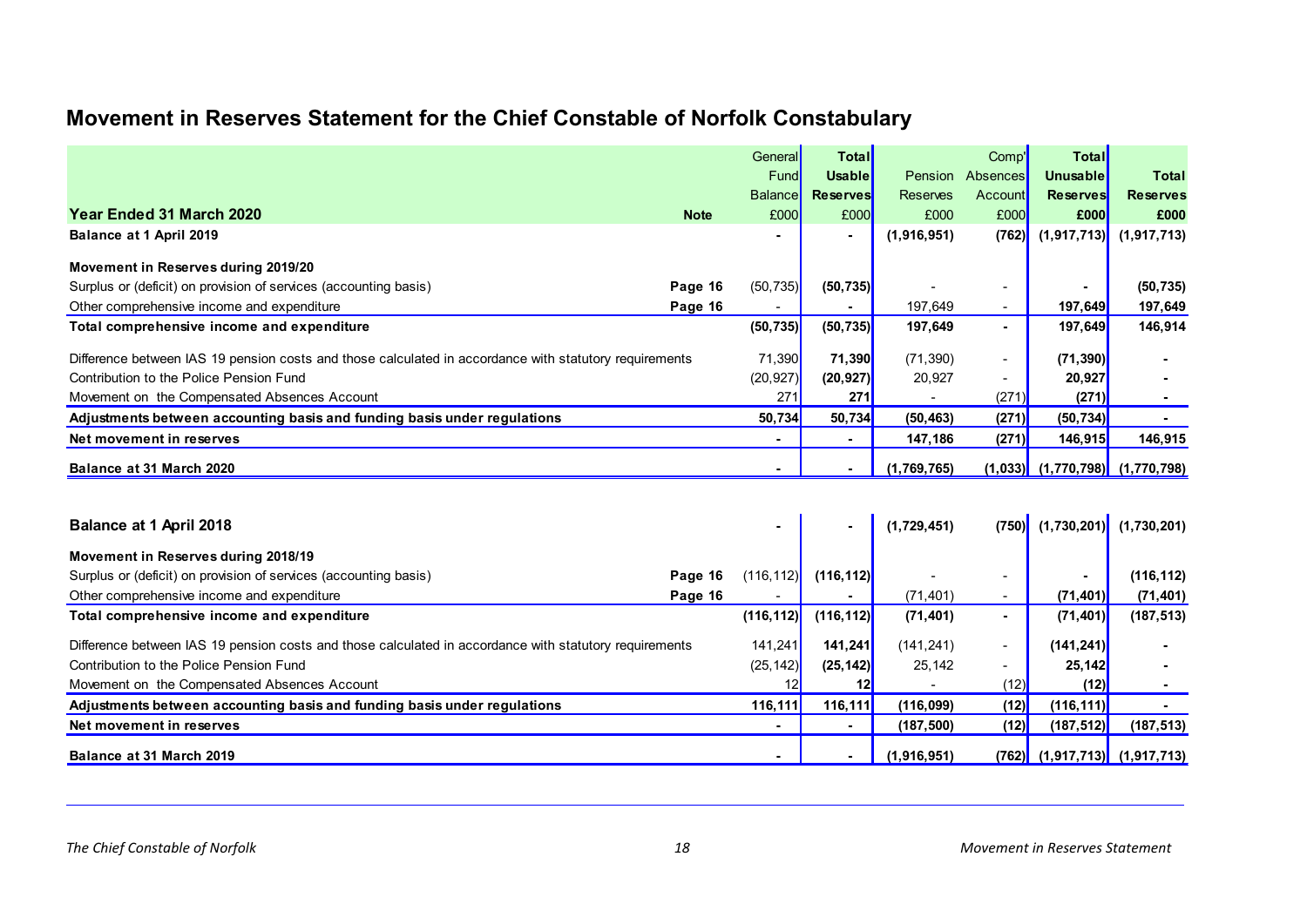# **Cash Flow Statement for the Chief Constable for Norfolk Constabulary**

# **for the year ended 31 March 2020**

| 2018/19    |                                                                    | 2019/20   |
|------------|--------------------------------------------------------------------|-----------|
| £000       |                                                                    | £000      |
| (116, 112) | Net Surplus/(deficit) on the provision of services                 | (50, 735) |
|            | Adjustment for non cash or cash equivalent movements               |           |
| 116,099    | Movements on pension liability                                     | 50,463    |
| 12         | Increase/(decrease) in revenue creditors                           | 271       |
| 116,112    | Net adjustment for non cash or cash equivalent movements           | 50,735    |
|            | Net increase or (decrease) in cash and cash equivalents            |           |
|            | Cash and cash equivalents at the beginning of the reporting period |           |
|            | Cash and cash equivalents at the end of the reporting period       |           |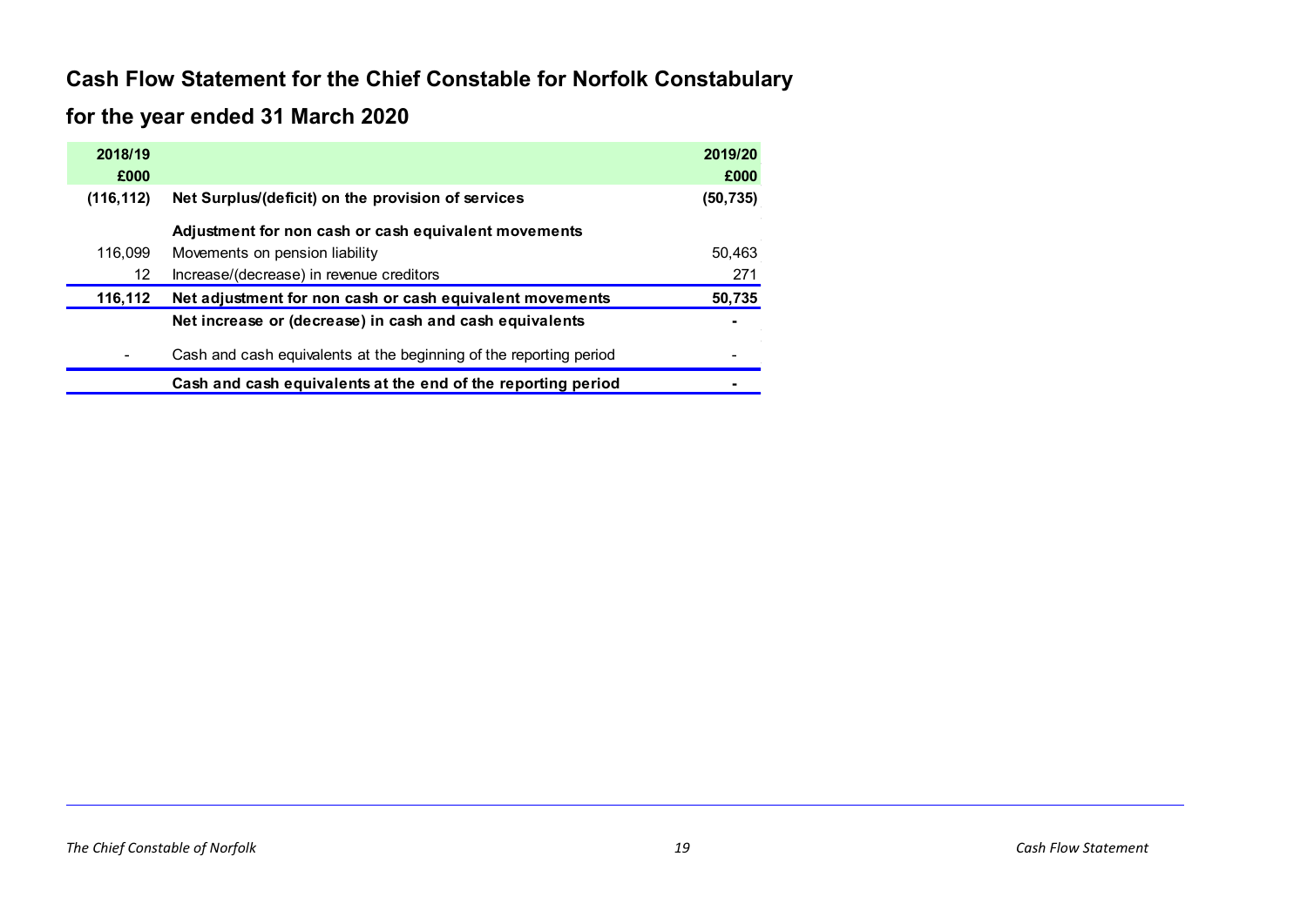# **Expenditure and Funding Analysis for the Chief Constable of Norfolk Constabulary**

The Expenditure and Funding Analysis is a note to the Financial Statements; however, it is positioned here as it provides a link from the figures reported in the Narrative Report to the CIES.

| <b>Net Expenditure</b> | <b>Adjustments</b>                    | <b>Net</b>          |                                                        | <b>Net Expenditure</b> | <b>Adjustments</b>                    | <b>Net</b>          |
|------------------------|---------------------------------------|---------------------|--------------------------------------------------------|------------------------|---------------------------------------|---------------------|
| Chargeable             |                                       | between Expenditure |                                                        | Chargeable             |                                       | between Expenditure |
| to the General         | <b>Funding and</b>                    | in the              |                                                        | to the General         | <b>Funding and</b>                    | in the              |
|                        | <b>Fund Balances Accounting Basis</b> | <b>CIES</b>         |                                                        |                        | <b>Fund Balances Accounting Basis</b> | <b>CIES</b>         |
|                        |                                       | 2018/19             |                                                        |                        |                                       | 2019/20             |
| £000                   | £000                                  |                     | £000 Constabulary                                      | £000                   | £000                                  | £000                |
|                        |                                       |                     | <b>Year Ended 31 March</b>                             |                        |                                       |                     |
| 145,387                | 97,064                                |                     | 242,451 Constabulary                                   | 154,165                | 24,569                                | 178,734             |
| (170, 528)             |                                       |                     | (170,528) Intra-group funding                          | (175,091)              |                                       | (175,091)           |
| (25, 142)              | 97,064                                |                     | 71,923 Net cost of services                            | (20, 927)              | 24,569                                | 3,643               |
| 25,142                 | 19,047                                |                     | 44,189 Other income and expenditure                    | 20,927                 | 26,165                                | 47,092              |
|                        | 116,111                               |                     | 116,112 Deficit/(surplus) on the provision of services |                        | 50,734                                | 50,735              |
|                        |                                       |                     | Opening general fund balance at 31 March               |                        |                                       |                     |
|                        |                                       |                     | Surplus / (deficit) on general fund in year            |                        |                                       |                     |
|                        |                                       |                     | Closing general fund balance at 31 March               |                        |                                       |                     |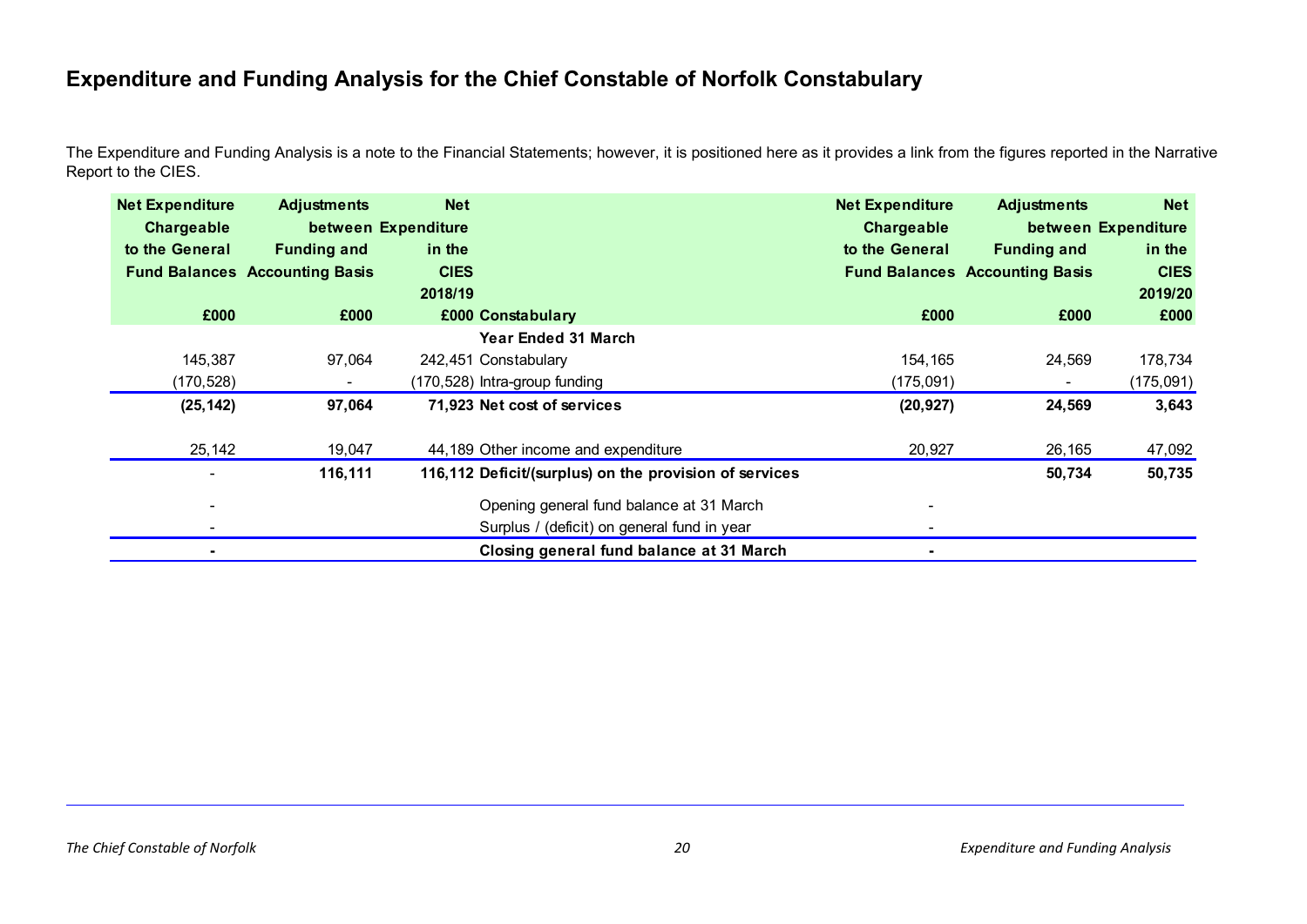# Notes to the Financial Statements for the Chief Constable of Norfolk Constabulary

# **Table of Contents**

| 4. |      |
|----|------|
| 5. |      |
| 6. |      |
|    |      |
| 8. | . 31 |
| 9. |      |
|    |      |
|    |      |
|    |      |
|    |      |
|    |      |
|    |      |
|    |      |
|    |      |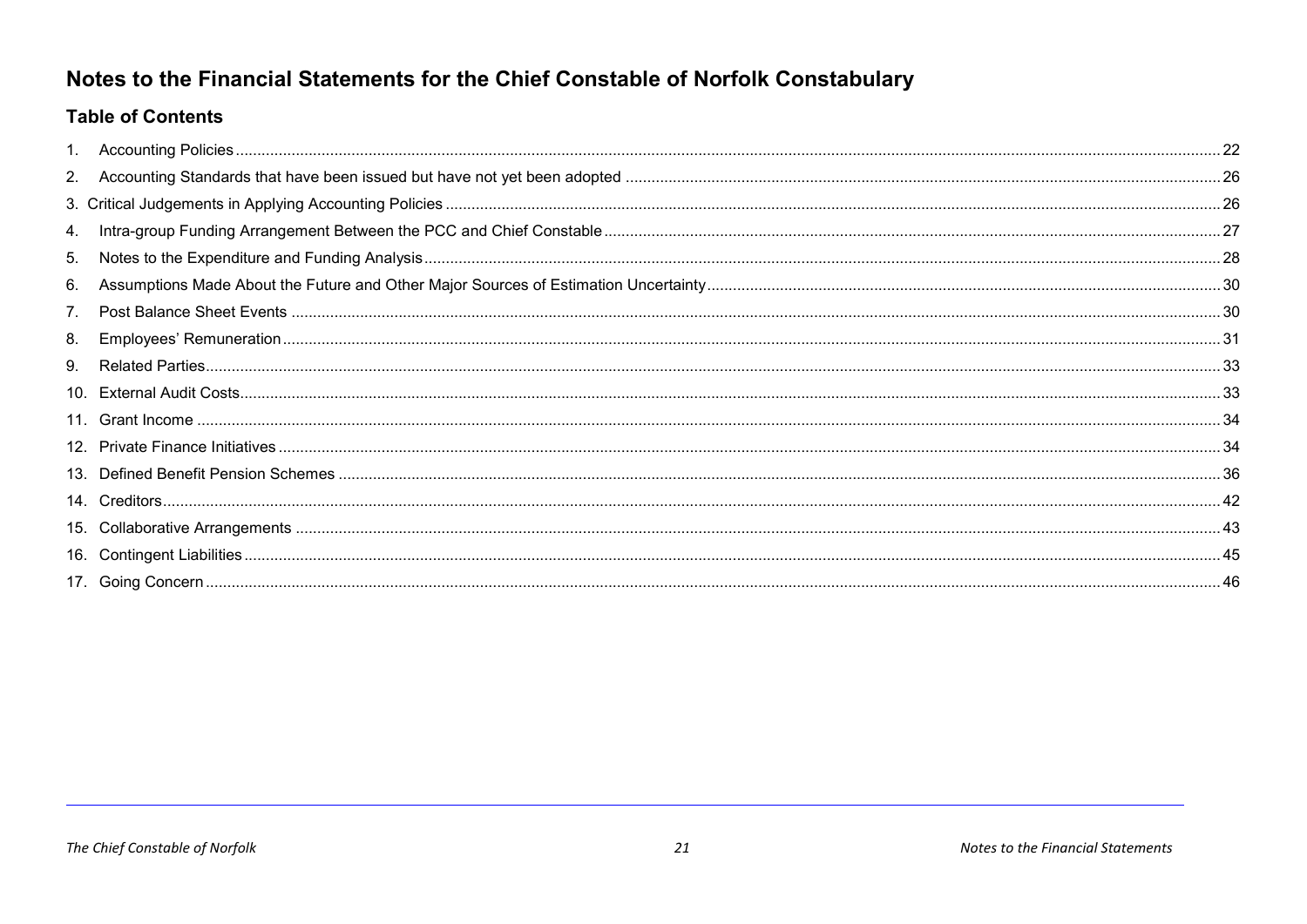# <span id="page-28-0"></span>**1. Accounting Policies**

The Statement of Accounts summarises the Chief Constable's transactions for the 2019/20 financial year and its position at the year-end of 31 March 2020. The Chief Constable is required to prepare an annual Statement of Accounts by the Accounts and Audit Regulations 2015, which those Regulations require to be prepared in accordance with proper accounting practices. Those practices primarily comprise the Code of Practice on Local Authority Accounting in the United Kingdom 2019/20 (CoP), supported by International Financial Reporting Standards (IFRS).

The accounting convention adopted in the Statement of Accounts is principally historical cost, modified by the revaluation of certain categories of non-current assets and financial instruments.

#### **Cost recognition and intra-group adjustment**

Refer to Note 4 for further details.

#### **Recognition of working capital**

The Scheme of Governance and Consent sets out the roles and responsibilities of the Police and Crime Commissioner and the Chief Constable, and also includes the Financial Regulations and Contract Standing Orders. As per these governance documents all contracts and bank accounts are in the name of the PCC. No consent has been granted to the Chief Constable to open bank accounts or hold cash or associated working capital assets or liabilities. This means that all cash, assets and liabilities in relation to working capital are the responsibility of the PCC, with all the control and risk also residing with the PCC. To this end, all working capital is shown in the accounts of the PCC and the Group.

# **Accruals of income and expenditure**

Activity is accounted for in the year that it takes place, not in the financial period in which cash payments are paid or received.

## **Debtors and creditors**

Revenue and capital transactions are included in the accounts on an accruals basis. Where goods and services are ordered and delivered by the year-end, the actual or estimated value of the order is accrued. With the exception of purchasing system generated accruals a de-minimis level of £1,000 is set for year-end accruals of purchase invoices, except where they relate to grant funded items, where no deminimis is used. Other classes of accrual are reviewed to identify their magnitude. Where the inclusion or omission of an accrual would not have a material impact on the Statement of Accounts, either individually or cumulatively, it is omitted.

## **Employee benefits**

#### Benefits payable during employment

Salaries, wages and employment-related payments are recognised in the period in which the service is received from employees. An accrual is made for the cost of annual leave entitlements earned by employees but not taken before the year end. The accrual is made at the most recent wage and salary rates applicable.

#### Termination benefits

Termination benefits are amounts payable as a result of a decision by the entity to terminate an employee's employment before the normal retirement date or an employee's decision to accept voluntary redundancy in exchange for those benefits and are charged on an accruals basis to the appropriate service segment or, where applicable, to a corporate service segment at the earlier of when the entity can no longer withdraw the offer of those benefits or when the entity recognises costs for a restructuring. Where termination benefits involve the enhancement of pensions, statutory provisions require the General Fund Balance to be charged with the amount payable by the entity to the pension fund or pensioner in the year, not the amount calculated according to the relevant accounting standards. In the MIRS, appropriations are required to and from the Pensions Reserve to remove the notional debits and credits for pension enhancement termination benefits and replace them with debits for the cash paid to the pension fund and pensioners and any such amounts payable but unpaid at the year-end.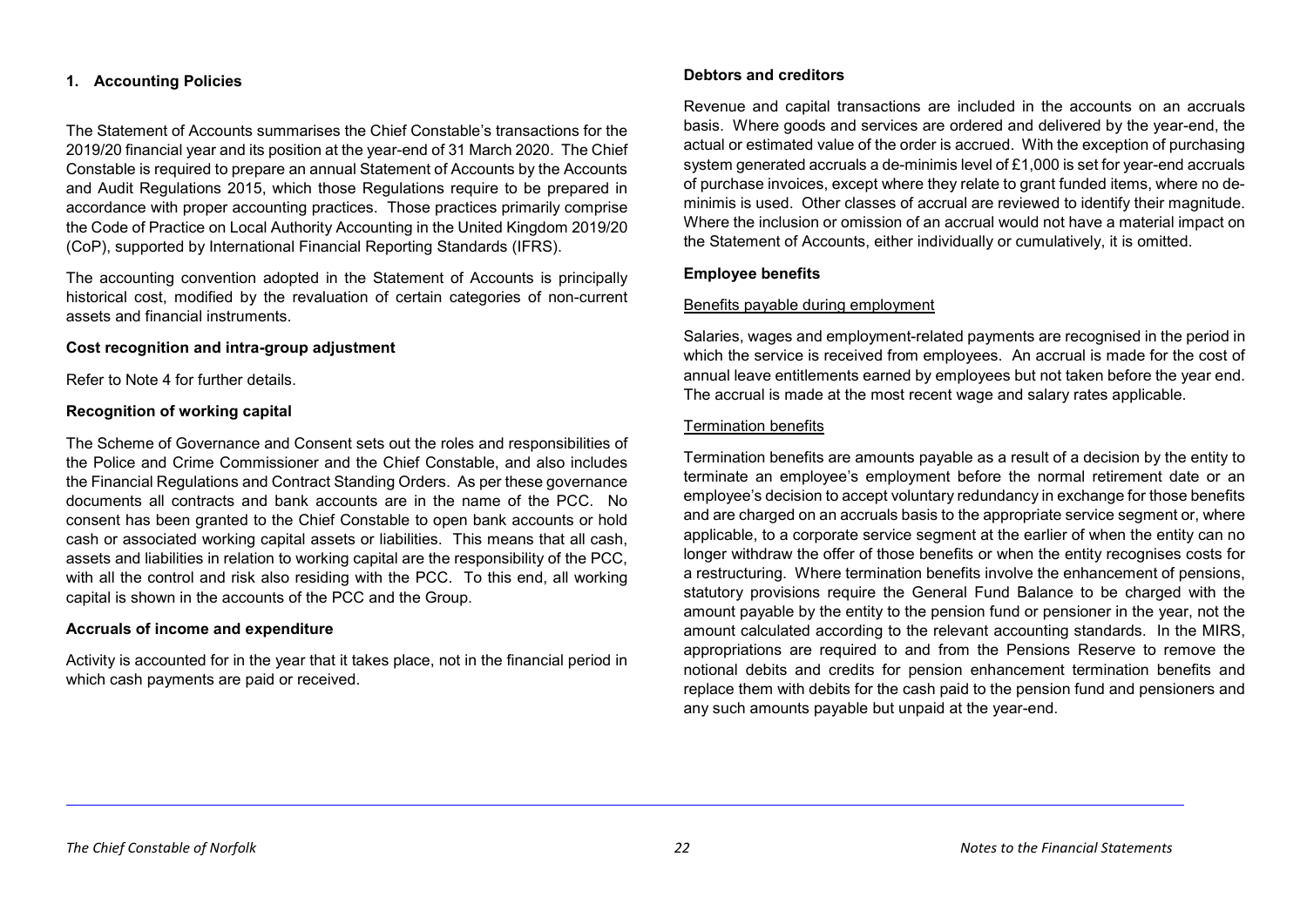## Post-employment benefits

Officers have the option of joining the Police Pension Scheme 2015. Civilian employees have the option of joining the Local Government Pension Scheme (LGPS), administered by Norfolk County Council. Some officers are still members of the Police Pension Scheme 1987 and the New Police Pension Scheme 2006, where transitional protection applies. All of the schemes provide defined benefits to members (retirement lump sums and pensions), earned as employees worked for the Constabulary, and all of the schemes are accounted for as defined benefit schemes.

The liabilities attributable to the Chief Constable of all four schemes are included in the Balance Sheet on an actuarial basis using the projected unit credit method, i.e. an assessment of the future payments that will be made in relation to retirement benefits (including injury benefits on the Police Schemes) earned to date by officers and employees, based on assumptions about mortality rates, employee turnover rates etc., and projections of earnings for current officers and employees.

Liabilities are discounted to their value at current prices, using a discount rate specified each year by the actuaries.

The assets of the LGPS attributable to the Chief Constable are included in the Balance Sheet at their fair value as follows:

- Quoted securities current bid price.
- Unquoted securities professional estimate.
- Unitised securities current bid price.
- Property market value.

All three of the police schemes are unfunded and therefore do not have any assets. Benefits are funded from the contributions made by currently serving officers and a notional employer's contribution paid from the general fund; any shortfall is topped up by a grant from the Home Office.

The change in the net pensions liability is analysed into six components:

• Current service cost – the increase in liabilities as a result of years of service earned this year, it is debited to the net cost of services in the Comprehensive Income and Expenditure Statement (CIES). The current service cost is based on the latest available actuarial valuation.

- Past service cost the increase in liabilities arising from current year decisions whose effect relates to years of service earned in earlier years. Past service costs are debited to the net cost of services in the CIES.
- Interest cost the expected increase in the present value of liabilities during the year as they move one year closer to being paid. It is charged to the Financing and Investment Income and Expenditure line in the CIES. The interest cost is based on the discount rate and the present value of the scheme liabilities at the beginning of the period.
- The return on plan assets excluding amounts included in net interest on the net defined benefit liability (asset) – charged to the Pensions Reserve as Other Comprehensive Income and Expenditure.
- Actuarial gains and losses changes in the net pensions liability that arise because events have not coincided with assumptions made at the last actuarial valuation or because the actuaries have updated their assumptions. They are charged to the Pensions Reserve as Other Comprehensive Income and Expenditure.
- Contributions paid to the four pension funds cash paid as employer's contributions to the pension fund in settlement of liabilities. These are not accounted for as an expense.

In relation to retirement benefits, statutory provisions require the General Fund Balance to be charged with the amounts payable by the Chief Constable to the pension fund or directly to pensioners in the year, not the amount calculated according to the relevant accounting standards. This means that in the MIRS there are appropriations to and from the Pensions Reserve to remove the notional debits and credits for retirement benefits and replace them with debits for the cash paid to the pension fund and pensioners and any such amounts payable but unpaid at the year-end. The negative balance that arises on the Pension Reserve thereby measures the beneficial impact on the General Fund of being required to account for retirement benefits on the basis of cash flows rather than as benefits are earned by employees.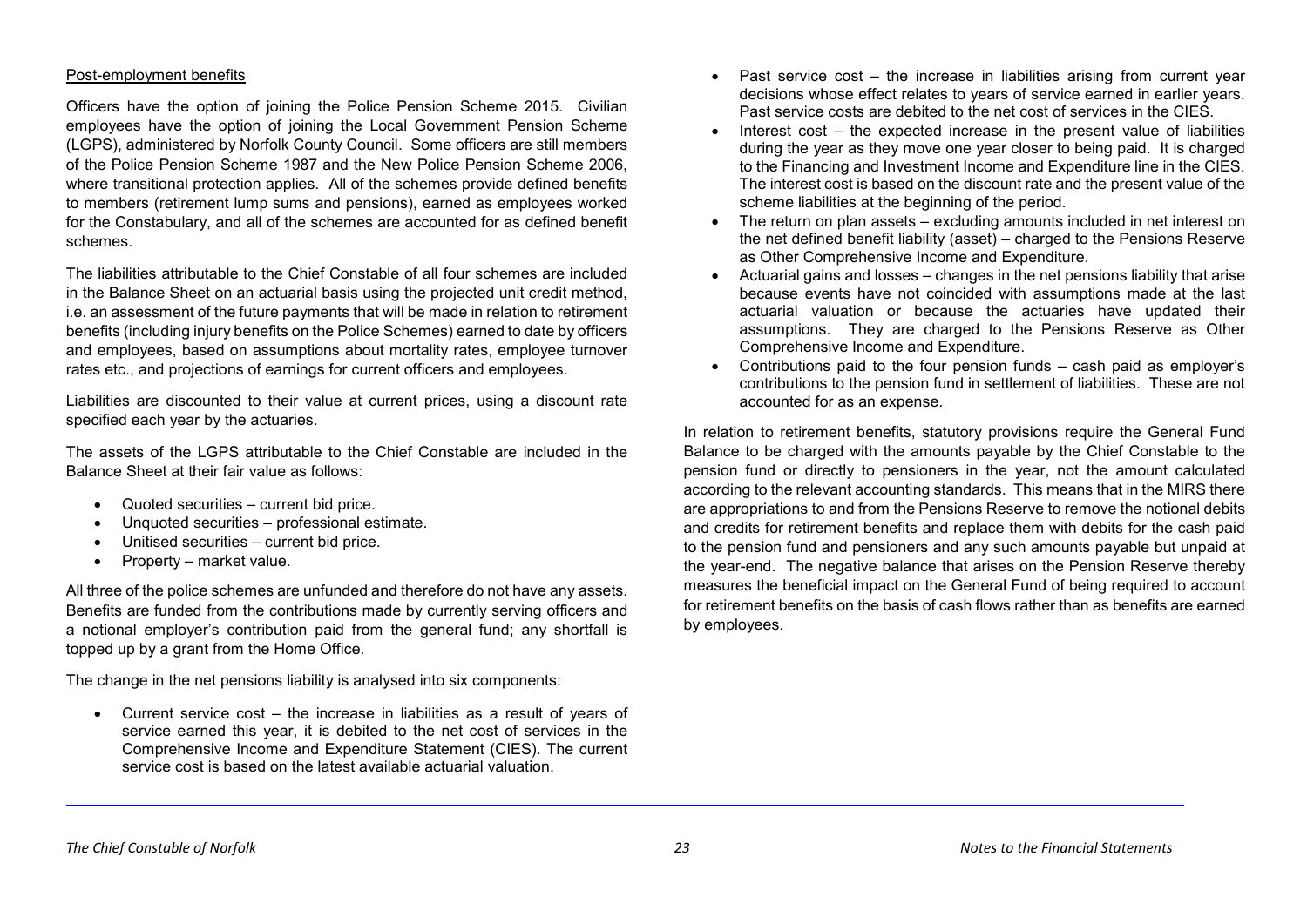## Discretionary Benefits

The entity has restricted powers to make discretionary awards of retirement benefits in the event of early retirements. Any liabilities estimated to arise as a result of an award to any member of staff (including injury awards for police officers) are accrued in the year of the decision to make the award and accounted for using the same policies as are applied to the Local Government Pension Scheme.

The Chief Constable makes payments to police officers in relation to injury awards, and the expected injury awards for active members are valued on an actuarial basis.

## **Events after the reporting period**

Events after the reporting period are those events, both favourable and unfavourable, that occur between the end of the reporting period and the date when the Statement of Accounts is authorised for issue. Two types of events can be identified.

- Those that provide evidence of conditions that existed at the end of the reporting period. The Statement of Accounts is adjusted to reflect such events.
- Those that are indicative of conditions that arose after the reporting period. The Statement of Accounts is not adjusted to reflect such events. However, where a category of events would have a material effect, disclosure is made in the notes of the nature of the events and their estimated financial effect.

Events taking place after the date of authorisation for issue are not reflected in the Statement of Accounts.

#### **Government grants and contributions**

All government grants are received in the name of the PCC. However, where grants and contributions are specific to expenditure incurred by the Chief Constable, they are recorded as income within the Chief Constable's accounts. Whether paid on account, by instalments or in arrears, government grants and third-party contributions and donations are recognised as due to the Chief Constable when there is reasonable assurance that:

- The Chief Constable will comply with the conditions attached to the payments, and
- The grants or contributions will be received.

Amounts recognised as due to the Chief Constable are not credited to the CIES until conditions attaching to the grant or contribution have been satisfied. Conditions are stipulations that specify that the future economic benefits or service potential embodied in the asset acquired using the grant or contribution are required to be consumed by the recipient as specified, or future economic benefits or service potential must be returned to the transferor.

Monies advanced as grants and contributions for which conditions have not been satisfied are carried in the Balance Sheet within creditors as government grants received in advance. When conditions are satisfied, the grant or contribution is credited to the relevant service line (attributable revenue grants/contributions) or Taxation and Non-Specific Grant Income (non-ring-fenced revenue grants and all capital grants) in the CIES.

Where capital grants are credited to the CIES, they are reversed out of the General Fund balance in the MIRS. Where the grant has yet to be used to finance capital expenditure, it is posted to the Capital Grants Unapplied Account. Where it has been applied, it is posted to the Capital Adjustment Account.

#### **Joint operations and joint assets**

Joint operations are activities undertaken by the Chief Constable in conjunction with other bodies, which involve the use of his resources or those of the other body, rather than the establishment of a separate entity. The Chief Constable recognises the liabilities that he incurs and debits and credits the CIES with his share of the expenditure incurred and income earned from the activity of the operation.

Joint assets are items of property, plant and equipment that are jointly controlled by the Group and other bodies, with the assets being used to obtain benefits for these bodies. The joint operation does not involve the establishment of a separate entity. The Group accounts for only its share of the joint assets, and the liabilities and expenses that it incurs on its own behalf or jointly with others in respect of its interest in the arrangement.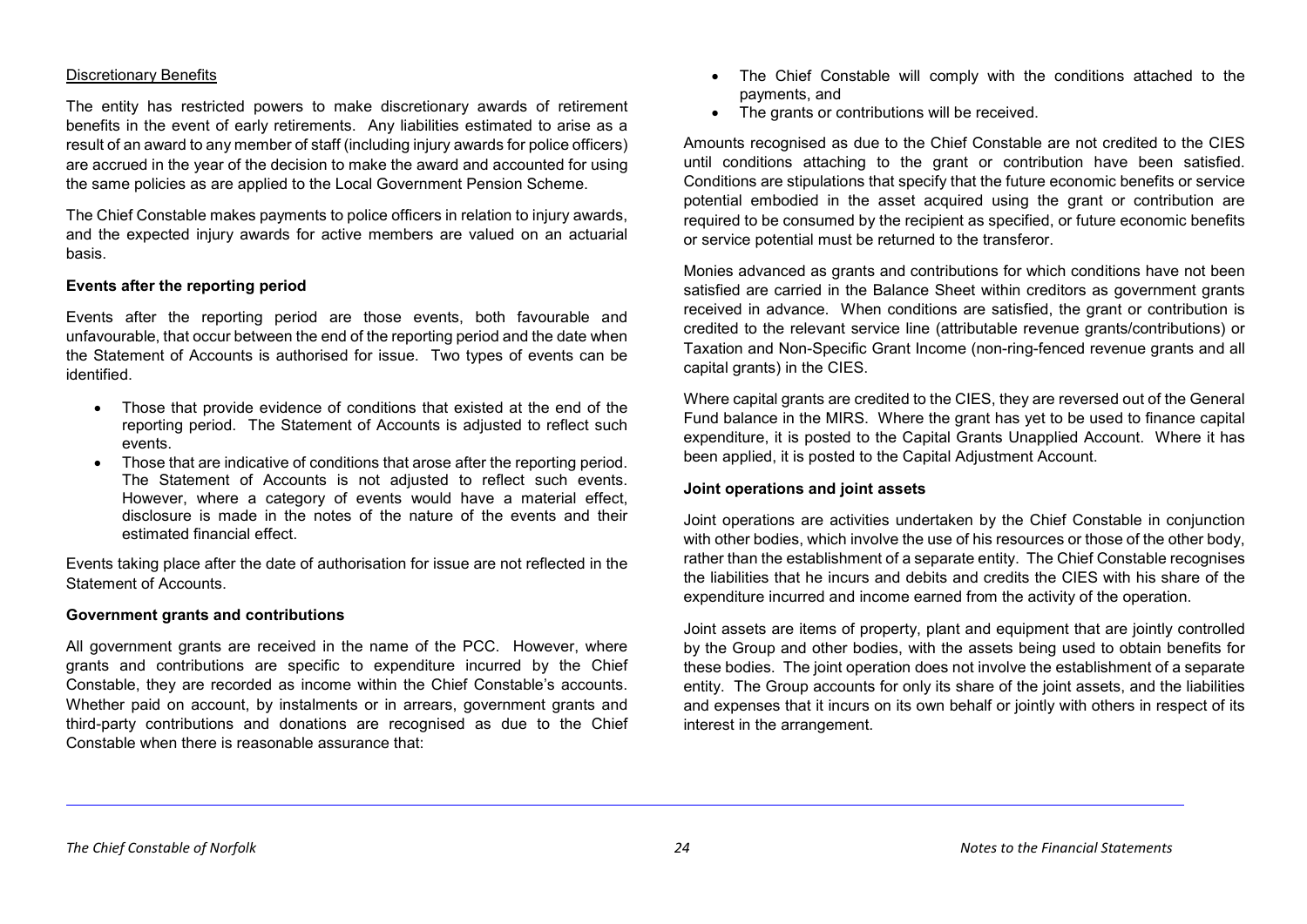## **Private Finance Initiative (PFI) and similar contracts**

PFI and similar contracts are agreements to receive services, where the responsibility for making available the property, plant and equipment needed to provide the services passes to the PFI contractor.

The amounts payable to the PFI operators each year are analysed into five elements; only the fair value of the services received during the year is debited to the Chief Constable's net cost of services in the CIES. The other elements are only shown in the PCC and Group accounts.

# **Contingent Liabilities**

A contingent liability arises where an event has taken place that gives the Chief Constable a possible obligation whose existence will only be confirmed by the occurrence or otherwise of uncertain future events not wholly within the control of the Chief Constable. Contingent liabilities also arise in circumstances where a provision would otherwise be made but either it is not probable that an outflow of resources will be required or the amount of the obligation cannot be measured reliably.

Contingent liabilities are not recognised in the Balance Sheet but disclosed in a note to the accounts.

## **Reserves**

The Chief Constable sets aside specific amounts as reserves for future policy purposes or to cover contingencies. Reserves are created by appropriating amounts out of the General Fund Balance in the MIRS. When expenditure to be financed from a reserve is incurred, it is charged to the appropriate service in that year to score against the Surplus or Deficit on the Provision of Services in the CIES. The reserve is then appropriated back into the General Fund Balance in the MIRS so that there is no net charge against council tax for the expenditure.

Certain reserves are kept to manage the accounting processes for non-current assets, financial instruments, retirement and employee benefits and do not represent usable resources for the Chief Constable – these reserves are explained in the following paragraph:

The Pension Reserve absorbs the timing differences arising from the different arrangements for accounting for post-employment benefits and for funding benefits in accordance with the statutory provisions. The Chief Constable accounts for post-employment benefits in the CIES as the benefits are earned by employees accruing years of service, updating the liabilities recognised to reflect inflation, changing assumptions and investment returns on any resources set aside to meet the costs. However, statutory arrangements require benefits earned to be financed as the Chief Constable makes employer's contributions to pension funds or eventually pays any pensions for which they are directly responsible. The debit balance on the Pensions Reserve therefore shows a substantial shortfall between the benefits earned by past and current employees and the resources the Chief Constable has set aside to meet them. The statutory arrangements will ensure that funding will have been set aside by the time the benefits come to be paid.

# **Value Added Tax**

VAT payable is included as an expense or capitalised only to the extent that it is not recoverable from Her Majesty's Revenue and Customs. VAT receivable is excluded from income. Where the VAT is irrecoverable it is included in the relevant service line of the Chief Constable's CIES, or if the expenditure relates to an asset, is capitalised as part of the value of that asset. Irrecoverable VAT is VAT charged which under legislation is not reclaimable (e.g., purchase of command platform vehicles).

# **Going Concern**

The Code stipulates that the financial statements of local authorities that can only be discontinued under statutory prescription shall be prepared on a going concern basis. This assumption is made because local authorities carry out functions essential to the local community, and cannot be created or dissolved without statutory prescription. Transfers of services under combinations of public sector bodies do not negate the presumption that the financial statements shall be prepared on a going concern basis of accounting. However, in order to assist External Audit with establishing their going concern conclusion, a review of going concern is carried out by management. Refer to section 8 of the narrative report and disclosure note 17 for detail of this review.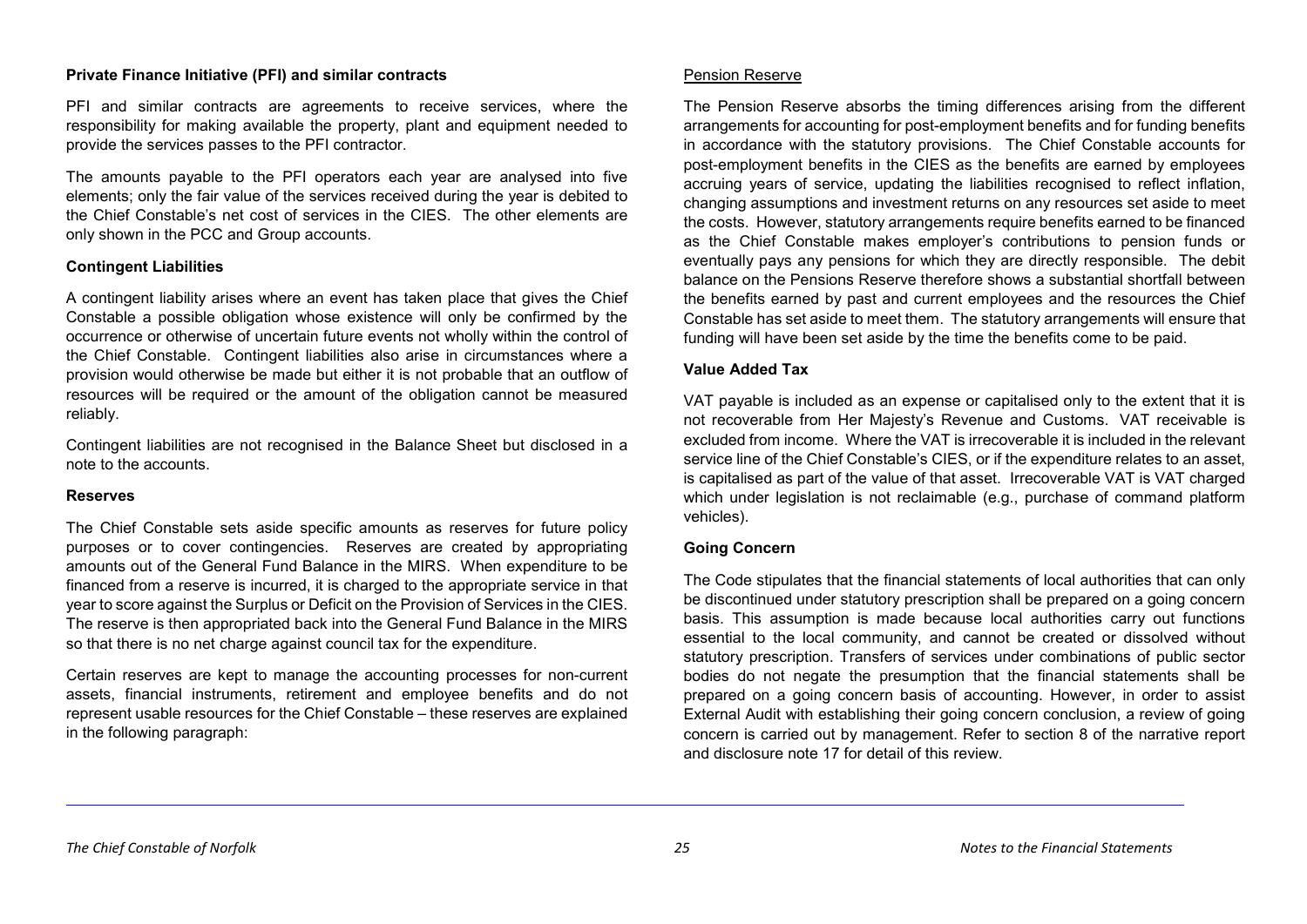# <span id="page-32-0"></span>**2. Accounting Standards that have been issued but have not yet been adopted**

The Financial Statements have been prepared in accordance with the Code which is based on International Financial Reporting Standards (IFRSs).

The amendments required to be adopted under the 2020/21 Code are:

- Amendments to IAS 28 Investments in Associates and Joint Ventures: Long-term Interest in Associates and Joint Ventures
- *Annual Improvements to IFRS Standards 2015-2017 Cycle*
- Amendments to IAS 19 Employee Benefits: Plan Amendment, Curtailment or Settlement
- Amendments to References to the *Conceptual Framework* in IFRS **Standards**
- Amendments to line item specifications for the net assets statement of a defined benefit pension fund

Application of the IFRSs referred to above, as adopted by the Code, is required by 1 April 2020, and these IFRSs will be initially adopted as at 1 April 2020. The Code requires changes in accounting policy to be applied retrospectively unless alternative transitional arrangements are specified in the Code.

It is not expected that the adoption of any of the standards listed above will have a material effect on the 2020/21 financial statements.

The new leasing standard, IFRS 16 Leases, had been due to be implemented from 2020/21. However, due to the widespread impact of the Covid-19 global pandemic, the CIPFA/LASAAC Local Authority Accounting Code Board agreed to defer the implementation of this standard for one year in line with the government's Financial Reporting Advisory Board's proposals for central government departments. This will mean the effective date for implementation is now 1 April 2021.

# <span id="page-32-1"></span>**3. Critical Judgements in Applying Accounting Policies**

In applying the accounting policies set out in Note 1, the CFO of the Chief Constable has had to make certain judgements about complex transactions or those involving uncertainty about future events. The critical judgements made in the Statement of Accounts are:

- The budget is set by the PCC and provides the Chief Constable with the authority to incur expenditure. There are still uncertainties about the future funding beyond 2020/21 in regard of what the PCC will receive from the government and the limitations around the precept potentially exacerbated by the Covid-19 outbreak and the impact on the economy. The PCC and the Chief Constable are working together to mitigate the impact of the funding gap emerging over the period of the Medium-Term Financial Plan, the impact of which will be realised in the budget set by the PCC.
- The allocation of transactions and balances between the PCC and the Chief Constable has been set out in the Narrative Report to these accounts.
- The PCC for Norfolk has a significant number of assets including those under Private Finance Initiative (PFI) arrangements. The PCC has the responsibility, control and risk in terms of the provision of those assets. Consequently, a critical judgement has been made to show any connected grant funding (e.g. for PFI) and the capital and financing costs of the provision of those assets in the PCC account. As the Chief Constable utilises the assets on a day-to-day basis, the officers and staff of the Chief Constable have responsibility for the use of the consumables, heating and lighting and so forth. Consequently, these costs are shown in the Chief Constable accounts including the service charges element of the PFI.
- Costs of pension arrangements require estimates assessed by independent qualified actuaries regarding future cash flows that will arise under the scheme liabilities. The assumptions underlying the valuation used for IAS19 reporting are the responsibility of the Group as advised by the actuaries. The financial assumptions are largely prescribed at any point and reflect market expectations at the reporting date. Assumptions are also made around the life expectancy of the UK population.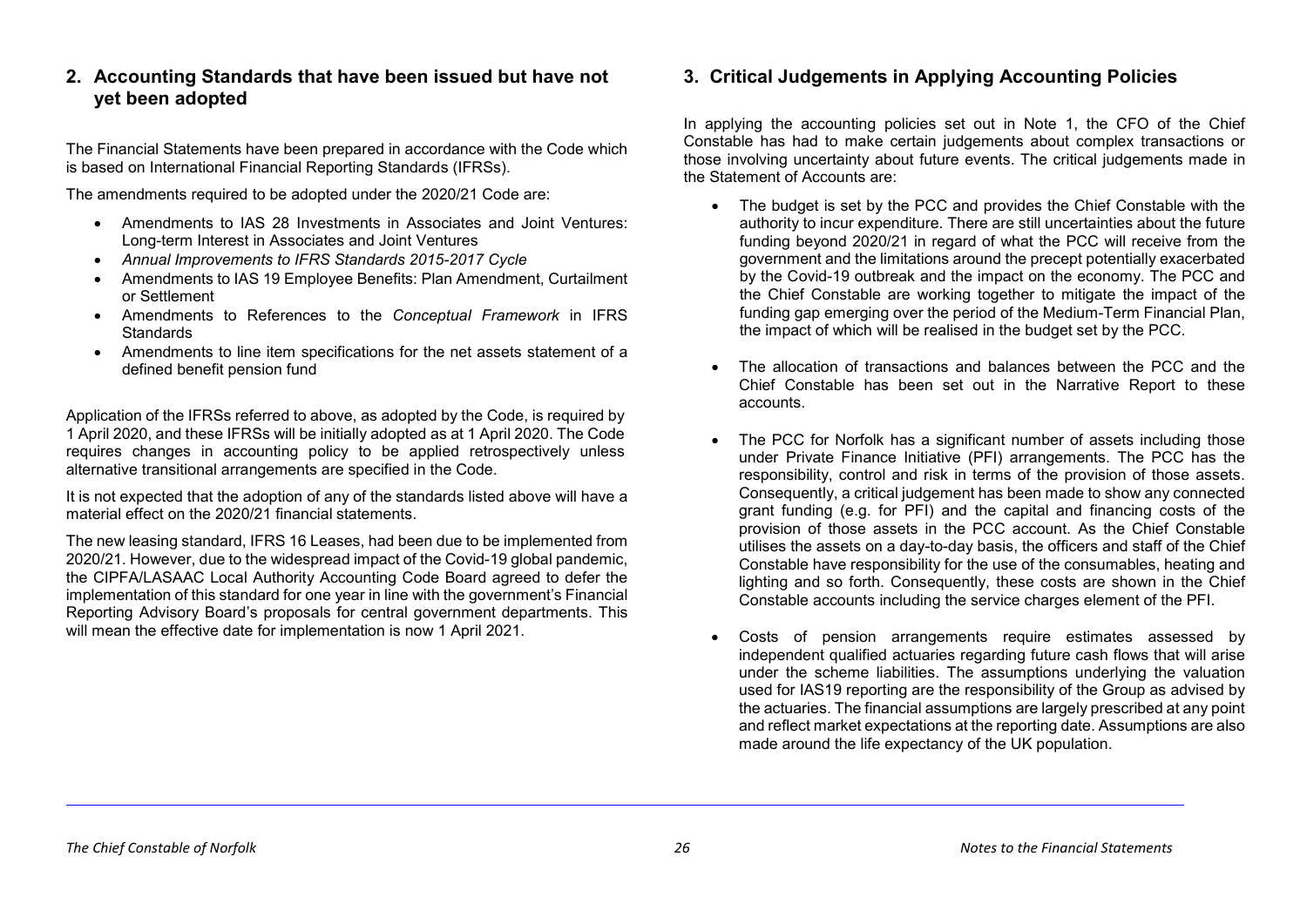In respect of the LGPS police staff pension costs, separate actuarial valuations have been carried out to provide the accounting entries for the PCC and the Chief Constable in 2019/20 and are reflected in the financial statements.

# <span id="page-33-0"></span>**4. Intra-group Funding Arrangement Between the PCC and Chief Constable**

The background and principles that underpin the accounting arrangements and create the need for an intra-group adjustment have been set out in the Narrative Report.

The PCC received all funding on behalf of the Group; at no time, under the current arrangements, does the Chief Constable hold any cash or reserves. However, it is felt that to accurately represent the substance of the financial impact of the day-today control exercised by the Chief Constable over policing it is necessary to capture the costs associated with this activity in the Chief Constable's CIES. A consequence of this is that the employment liabilities associated with police officers and police staff are also contained in the Chief Constable's CIES and the accumulative balances are held on the Chief Constable's Balance Sheet. All other assets and liabilities are held on the PCC's Balance Sheet.

Whilst no actual cash changes hand the PCC has undertaken to fund the resources consumed by the Chief Constable. The PCC effectively makes all payments from the Police Fund. To reflect this position in the Accounts, funding from the PCC offsets cost of service expenditure contained in the Chief Constable's CIES. This intra-group adjustment is mirrored in the PCC's CIES. The financial impact associated with the costs of the employment liabilities are carried on the balance sheet in accordance with the Code and added to the carrying value of the Pensions Liability and Accumulated Absences Liability.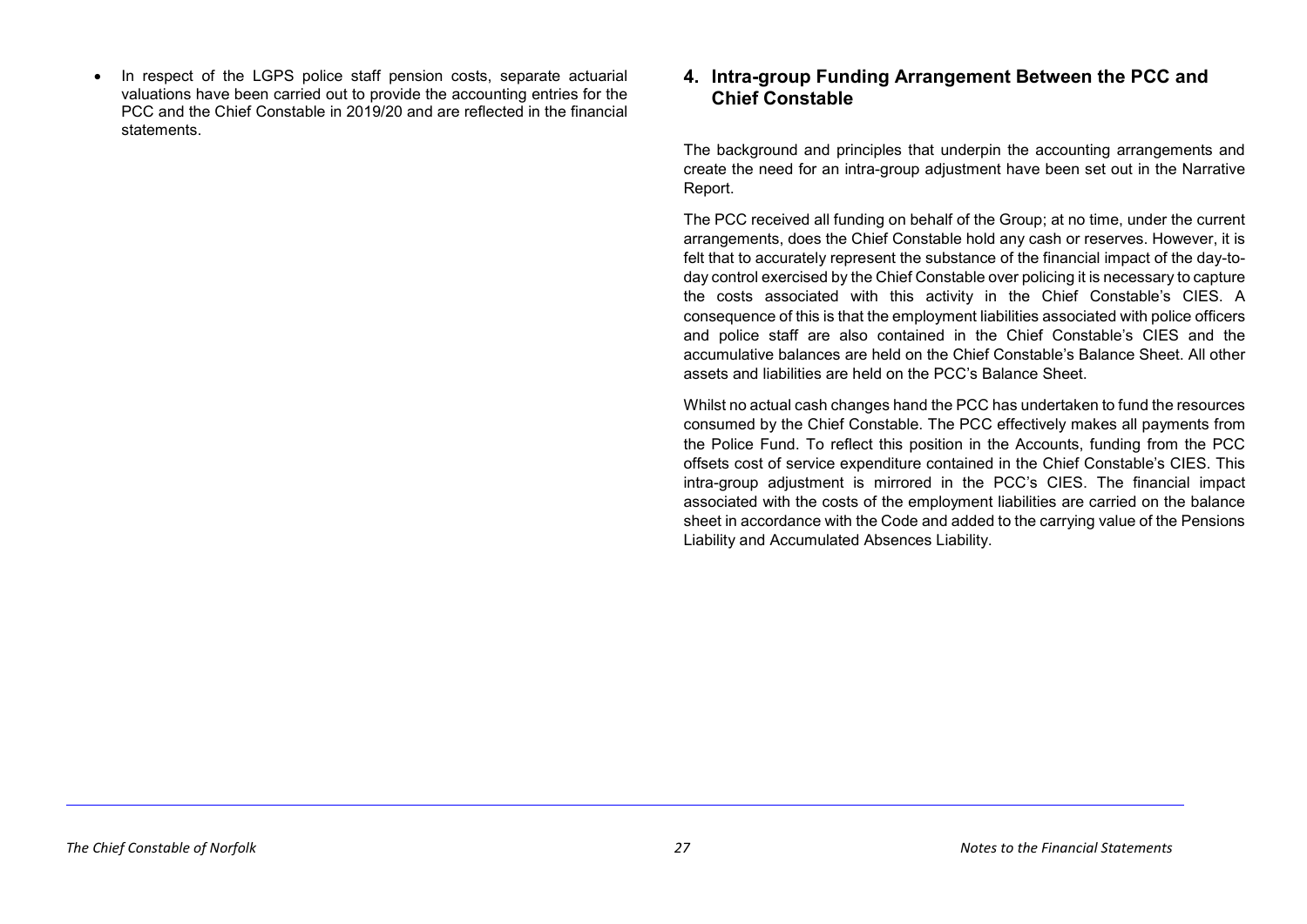# <span id="page-34-0"></span>**5. Notes to the Expenditure and Funding Analysis**

**Adjustments between the CIES and the General Fund**

| <b>Net Change</b>  | <b>Other</b>      | Total                           |                                                   | <b>Net Change</b>  | <b>Other</b> | <b>Total</b>                    |
|--------------------|-------------------|---------------------------------|---------------------------------------------------|--------------------|--------------|---------------------------------|
|                    |                   | for the Differences Adjustments |                                                   |                    |              | for the Differences Adjustments |
| <b>Pensions</b>    |                   | 2018/19                         |                                                   | <b>Pensions</b>    |              | 2019/20                         |
| <b>Adjustments</b> |                   |                                 |                                                   | <b>Adjustments</b> |              |                                 |
| £000               | £000              |                                 | £000 Constabulary                                 | £000               | £000         | £000                            |
|                    |                   |                                 | <b>Year Ended 31 March</b>                        |                    |              |                                 |
| 97,052             | $12 \overline{ }$ |                                 | 97,064 Constabulary                               | 24.298             | 271          | 24,569                          |
| 97.052             | 12                |                                 | 97,064 Net Cost of Services                       | 24,298             | 271          | 24,569                          |
| 19,047             |                   |                                 | 19,047 Other income and expenditure               | 26,165             |              | 26,165                          |
|                    |                   |                                 | Difference between General Fund Deficit/(Surplus) |                    |              |                                 |
| 116.099            | 12                |                                 | 116,111 & CIES Deficit/(Surplus)                  | 50.463             | 271          | 50,734                          |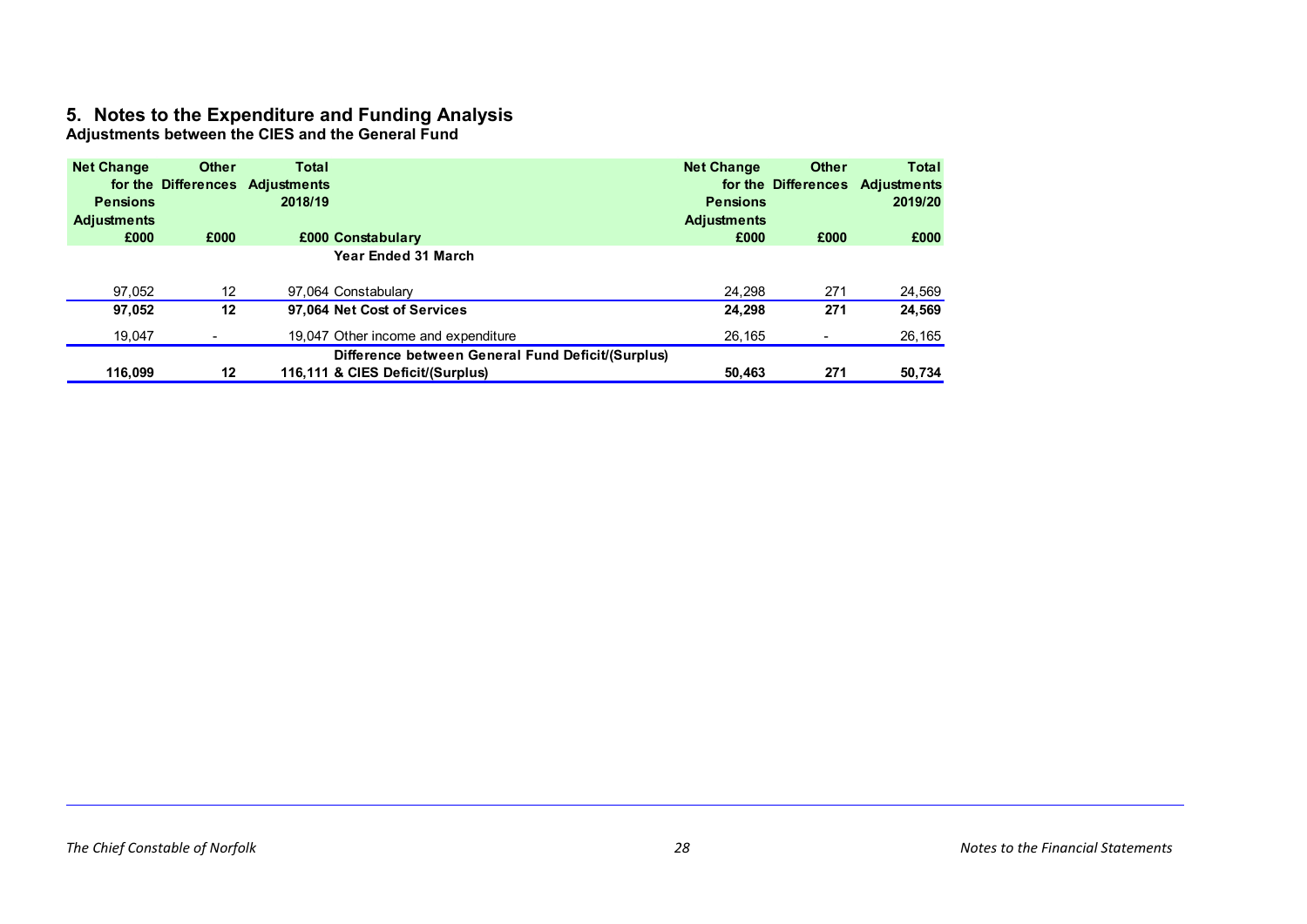# **Expenditure and Income Analysed by Nature**

| Total<br>2018/19<br>£000                                                          | Total<br>2019/20<br>£000 |
|-----------------------------------------------------------------------------------|--------------------------|
| Year Ended 31 March                                                               |                          |
| <b>Expenditure</b>                                                                |                          |
| 229,671 Employee benefits expenses                                                | 168,833                  |
| 28,915 Other service expenditure                                                  | 29,233                   |
| 44,189 Net pensions interest cost                                                 | 47,092                   |
| 302,775 Total Expenditure                                                         | 245,158                  |
| <b>Income</b>                                                                     |                          |
| (6,830) Fees, charges and other service income                                    | (7, 848)                 |
| (9,305) Government grants and contributions                                       | (11,483)                 |
| (16,135) Total Income                                                             | (19, 331)                |
| 286,640 Deficit/(Surplus) on the Provision of Services before Intra Group funding | 225,826                  |
| $(170,528)$ Intra group funding                                                   | (175, 091)               |
| 116,112 Deficit/(Surplus) on the Provision of Services                            | 50,735                   |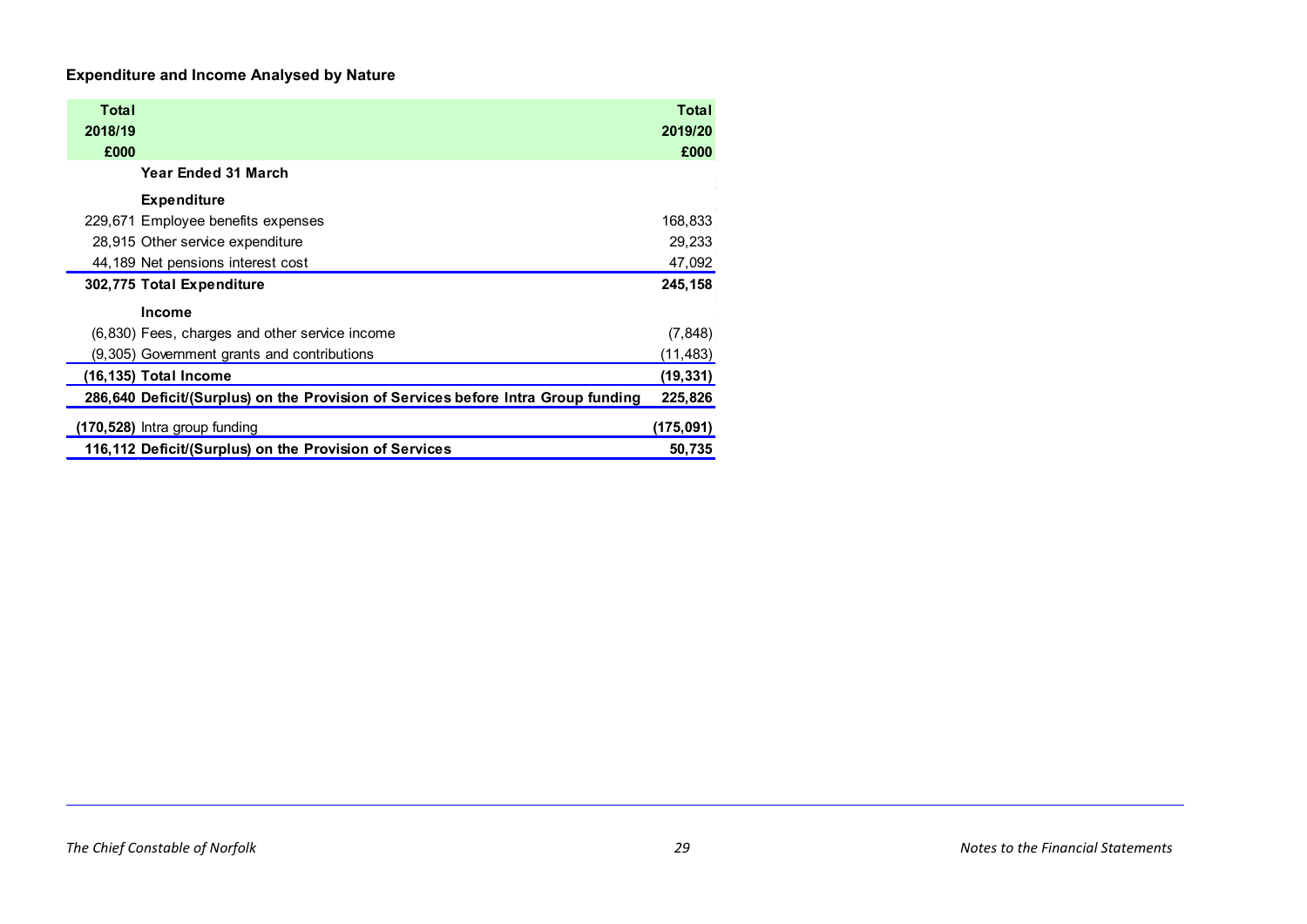# <span id="page-36-0"></span>**6. Assumptions Made About the Future and Other Major Sources of Estimation Uncertainty**

# Pensions Liability

Estimation of the net liability to pay pensions depends on a number of complex judgements relating to the discount rate use, the rate at which salaries are projected to increase, changes in retirement ages, mortality rates and expected returns on pension fund assets. A firm of consulting actuaries is engaged to provide the Chief Constable with expert advice about the assumptions to be applied. The effects on the net pensions' liability of changes in individual assumptions can be measured. For instance, a 0.5% decrease in the discount rate assumption would result in an increase in the pension liability of £199.2m.

The McCloud and Sargeant Judgements concerned the introduction of career average revalued earnings (CARE) pension schemes to replace the former final salary based pension schemes as part of the Hutton recommendation to reform public service pension schemes. There was protection provided for older members under each scheme. The McCloud and Sargeant judgements have upheld the claimants' cases that the method of implementation of the new schemes discriminated against younger members. The government was refused leave to appeal the McCloud and Sargeant judgements on 27 June 2019. This means that the various parties return to the respective employment tribunals to formulate a remedy which will resolve the age discrimination of the pension changes. There is as yet no regulation around the calculation of the liabilities arising from these remedies, or what the mechanism for meeting any shortfall will be.

The value of the LGPS pension fund assets is calculated by the actuary as part of the formal triennial valuation process, and rolled forward to the balance sheet date, allowing for any movements in the year. These movements include investment returns, which may be estimated where necessary. However, the figure incorporates actual returns for the period 1 April 2019 to 31 March 2020. Investment returns have been significantly lower than expected, particularly in the last two months of the accounting period.

# <span id="page-36-1"></span>**7. Post Balance Sheet Events**

Post balance sheet events have been considered for the period from the year-end to the date the accounts were authorised for issue on 12 November 2020.

# Covid-19 Pandemic

Although the global Covid-19 pandemic impacted the world politically, socially and financially prior to the financial year end, the UK lockdown on 23 March 2020, subsequent Covid-19 legislation and pandemic containment action continues to have far reaching implications on the organisation in every aspect of its operation. Throughout the Statement of Accounts and the Narrative Report reference has been made to the evolving impact. The post balance sheet impact of the pandemic is recognised as an adjusting event, as the key events took place prior to 31 March 2020. However, at the time of publication, it is not possible to fully quantify the impact of the crisis; where possible associated adjustments have been made to the draft Financial Statements first published at the end of May 2020, as the accounting impact has become clearer.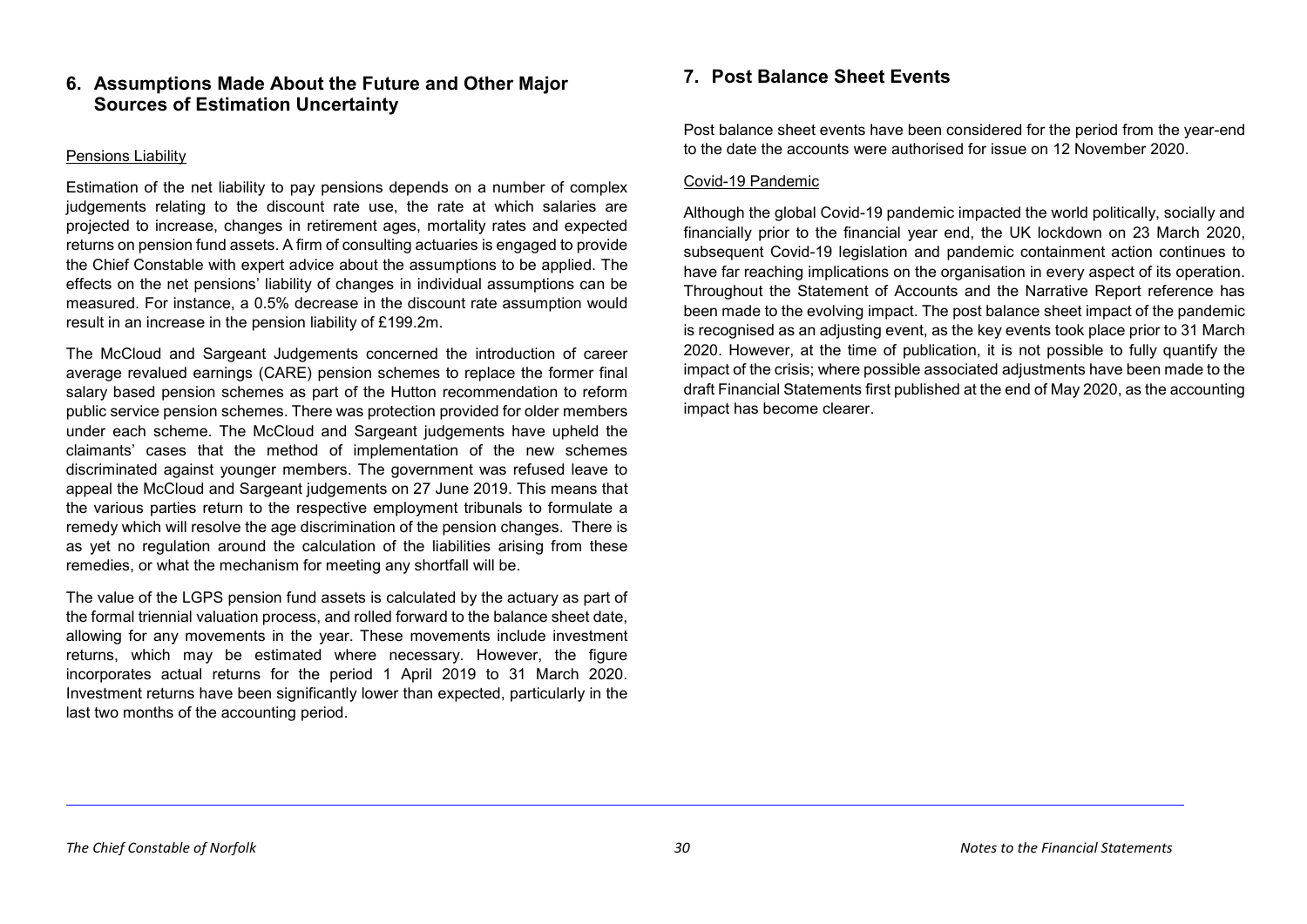# <span id="page-37-0"></span>**8. Employees' Remuneration**

The number of employees and senior police officers whose remuneration exceeded £50k in 2019/20 were as follows:

|                     | <b>Chief Constable</b> |         |  |
|---------------------|------------------------|---------|--|
|                     | 2019/20                | 2018/19 |  |
| <b>Remuneration</b> |                        |         |  |
| £50,000 - £54,999   | 6                      | 10      |  |
| £55,000 - £59,999   | 14                     | 9.6     |  |
| £60,000 - £64,999   | 2                      | 1       |  |
| £65,000 - £69,999   | 7                      | 4       |  |
| £70,000 - £74,999   | 3                      | 1       |  |
| £75,000 - £79,999   | 2                      | 4       |  |
| £80,000 - £84,999   | $\overline{2}$         | 4       |  |
| £85,000 - £89,999   | 4                      | 1       |  |
| £90,000 - £94,999   | 2                      | 2       |  |
| £105,000 - £109,999 | $\overline{2}$         |         |  |
| £110,000 - £114,999 |                        | 1       |  |
| £115,000 - £119,999 |                        | 1       |  |
| £120,000 - £124,999 | 2                      |         |  |
| £165,000 - £169,999 |                        | 1       |  |
| £170,000 - £174,999 | 1                      |         |  |

"Remuneration" is defined, by regulation, as "all amounts paid to or receivable by an employee and includes sums due by way of expenses allowance (so far as those sums are chargeable to United Kingdom income tax) and the estimated money value of any other benefits received by an employee otherwise than in cash."

Within the £55,000 - £59,999 band for the Chief Constable in 2018/19, 0.6 FTE relates to the Chief Constable CFO. The CFO acted as CFO for the Chief Constable and the PCC. The 0.6 FTE relating to the Chief Constable's share of the full FTE is based on days contracted rather than salary.

In addition to the above the Accounts and Audit Regulations 2015 require a detailed disclosure of employees' remuneration for relevant senior police officers, certain statutory and non-statutory chief officers and other persons with a responsibility for management of the Constabulary. The officers listed in the following table are also included in the above banding disclosure note.

|                                                     | <b>Salaries Fees</b><br>and<br><b>Allowances</b><br>£000 | <b>Employers</b><br><b>Pension</b><br><b>Contributions</b><br>£000 | <b>Benefits in</b><br><b>Kind</b><br>£000 | <b>Total</b><br>£000 |
|-----------------------------------------------------|----------------------------------------------------------|--------------------------------------------------------------------|-------------------------------------------|----------------------|
| 2019/20                                             |                                                          |                                                                    |                                           |                      |
| <b>Position held</b>                                |                                                          |                                                                    |                                           |                      |
| Chief Constable - Simon Bailey                      | 171                                                      |                                                                    | 8                                         | 179                  |
| Deputy Chief Constable (from 01.01.20)              | 124                                                      | 36                                                                 | 5                                         | 165                  |
| Temporary DCC (to 31.12.19)                         |                                                          |                                                                    |                                           |                      |
| Deputy Chief Constable (from 24.03.20)              | 120                                                      | 36                                                                 | 6                                         | 162                  |
| Temporary DCC (from 25.11.19 to 23.03.20)           |                                                          |                                                                    |                                           |                      |
| Assistant Chief Constable - Joint (to 24.11.19)     |                                                          |                                                                    |                                           |                      |
| Temporary Assistant Chief Constable                 | 108                                                      | 27                                                                 | 3                                         | 138                  |
| Temporary Assistant Chief Constable (from 01.01.20) | 92                                                       | 27                                                                 |                                           | 119                  |
| Assistant Chief Officer                             | 109                                                      | 17                                                                 |                                           | 126                  |
| 2018/19                                             |                                                          |                                                                    |                                           |                      |
| <b>Position held</b>                                |                                                          |                                                                    |                                           |                      |
| Chief Constable - Simon Bailey                      | 165                                                      |                                                                    | 6                                         | 171                  |
| Deputy Chief Constable (to 01.10.18)                | 80                                                       | 14                                                                 | 3                                         | 97                   |
| Temporary Deputy Chief Constable (from 25.09.18)    | 111                                                      | 26                                                                 | 5                                         | 143                  |
| Assistant Chief Constable (to 24.09.18)             |                                                          |                                                                    |                                           |                      |
| <b>Assistant Chief Constable</b>                    | 113                                                      | 27                                                                 | $\overline{2}$                            | 142                  |
| Temporary Assistant Chief Constable (from 24.09.18) | 97                                                       | 21                                                                 | 5                                         | 123                  |
| Assistant Chief Officer (from 01.02.19)             | 16                                                       | 3                                                                  |                                           | 19                   |
| CFO (CC) - 0.6 FTE (to 31.01.19)                    | 57                                                       |                                                                    |                                           | 57                   |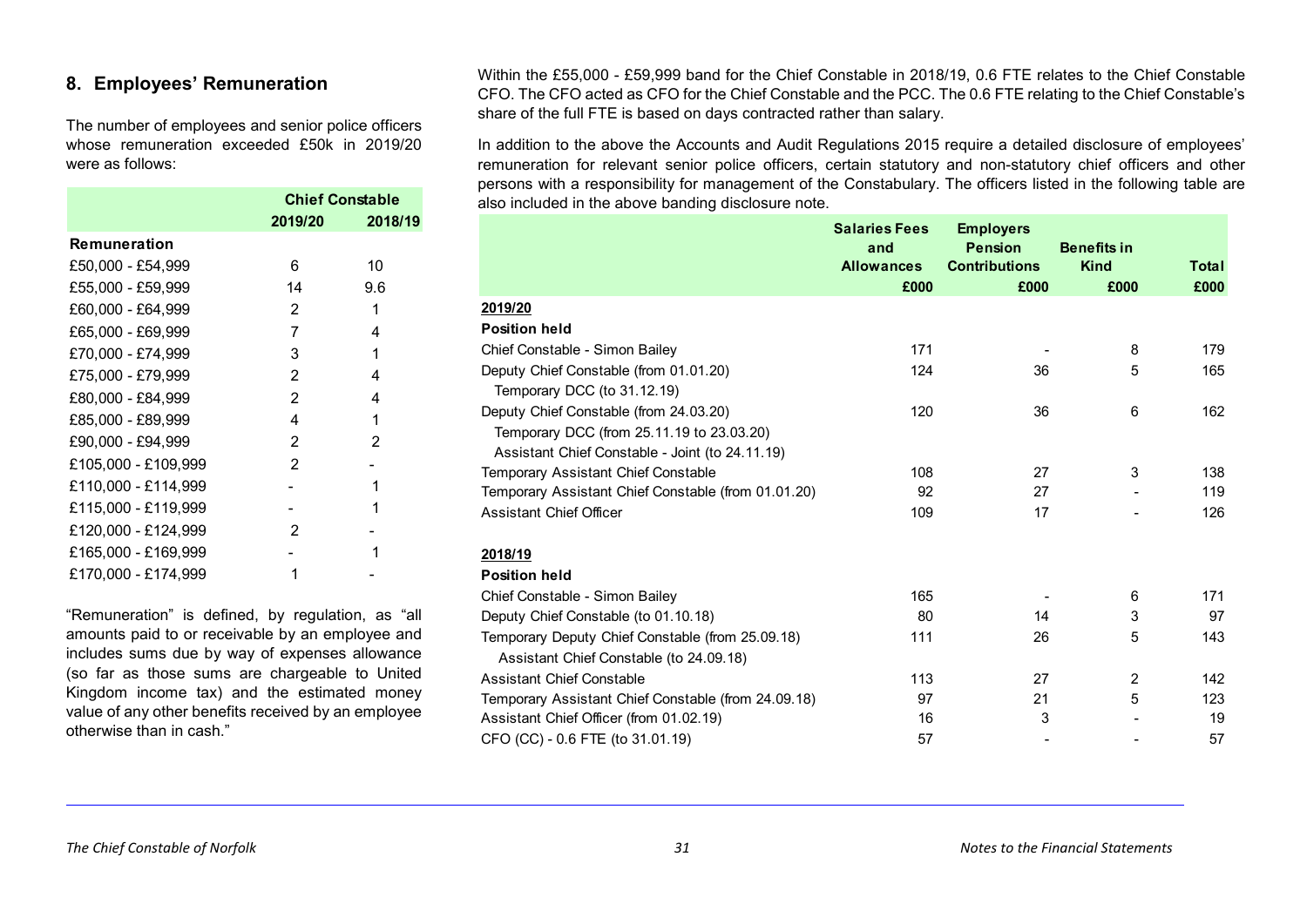During 2019/20 and until 24.11.19, a chief officer from Norfolk Constabulary acted as Assistant Chief Constable (ACC) in a joint capacity, Suffolk Constabulary contributed 43.0% towards the cost of this post. From 25.11.19 this officer was seconded to Suffolk Constabulary as a Deputy Chief Constable (DCC).

From 25.11.19 a Suffolk Constabulary officer acted as a Temporary ACC in a joint capacity, Norfolk Constabulary contribute 57.0% towards the cost of this post.

From 25.11.19 another Suffolk officer acted as a DCC in a joint capacity. Norfolk Constabulary contribute 57.0% towards the cost of this post.

The Regulations also require disclosure of compensation for loss of employment and other payments to relevant police officers. No amounts were paid to the above officers in respect of these categories.

The number of exit packages with a total cost per band are set out in the table below.

| Cost                  | <b>Number of</b>    |                          | <b>Number of Other</b>                                       |                 |                    |                                            |         |         |
|-----------------------|---------------------|--------------------------|--------------------------------------------------------------|-----------------|--------------------|--------------------------------------------|---------|---------|
| <b>Band including</b> | <b>Compulsory</b>   |                          | <b>Agreed</b>                                                |                 |                    | <b>Total Number of Total Value of Exit</b> |         |         |
| <b>Special</b>        | <b>Redundancies</b> |                          | <b>Departures</b><br><b>Exit Packages</b><br><b>Packages</b> |                 |                    |                                            |         |         |
| <b>Payments</b>       | 2019/20             | 2018/19                  |                                                              | 2019/20 2018/19 | 2019/20<br>2018/19 |                                            | 2019/20 | 2018/19 |
| £000                  |                     |                          |                                                              |                 |                    |                                            | £000    | £000    |
| $0 - 20$              |                     | 12                       | ۰                                                            |                 |                    | 13                                         | 3       | 143     |
| 20-40                 |                     | 3                        |                                                              |                 |                    | 4                                          | 30      | 106     |
| 40-60                 |                     | $\overline{\phantom{0}}$ | $\overline{\phantom{0}}$                                     |                 |                    | ۰                                          | 41      |         |
| 60-80                 |                     | 2                        | ۰                                                            |                 | -                  | 2                                          | ٠       | 122     |
| 80-100                |                     | 2                        | ۰                                                            |                 | ۰                  | $\overline{2}$                             | ۰       | 175     |
|                       | 2                   | 19                       |                                                              | 2               | 3                  | 21                                         | 74      | 546     |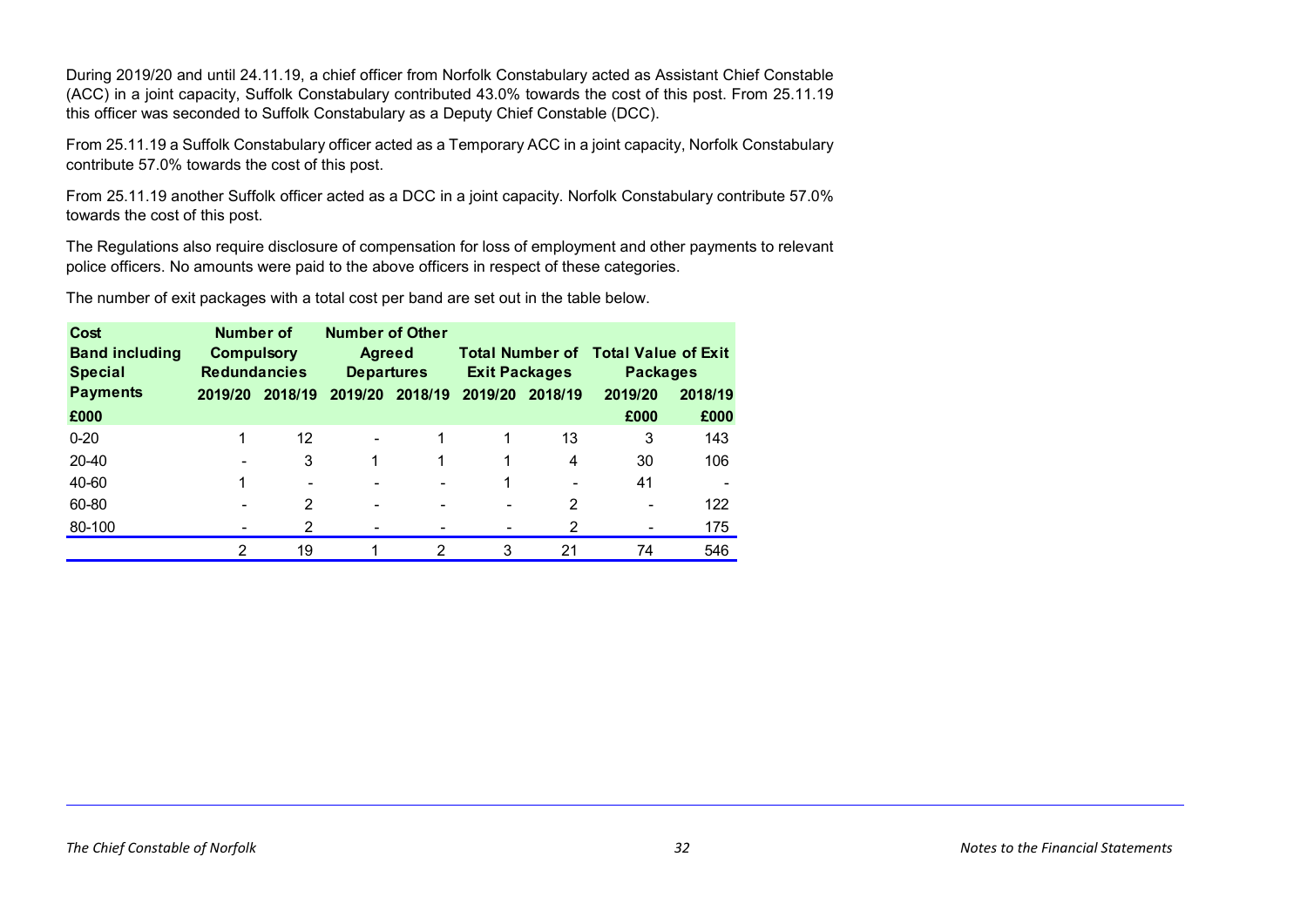# <span id="page-39-0"></span>**9. Related Parties**

The Chief Constable is required to disclose material transactions with bodies or individuals that have the potential to control or influence the Chief Constable or to be controlled or influenced by the Chief Constable.

During 2019/20 there were no material related party transactions involving senior officers of the Constabulary, other than those included under employee's remuneration set out in Note 8 of these financial statements. All Chief Officers have been written to requesting details of any related party transactions and there are no disclosures.

Central Government has effective control over the general operations of the Chief Constable, it is responsible for providing the statutory framework within which the Chief Constable operates, provides the majority of its funding and prescribes the terms of many of the transactions that the Chief Constable has with other parties. Income from central government is set out in Note 11 of these financial statements.

Norfolk and Suffolk Constabularies have implemented significant collaborative arrangements, these are fully disclosed in Note 15.

No other material transactions with related parties have been entered into except where disclosed elsewhere in the accounts.

# <span id="page-39-1"></span>**10.External Audit Costs**

The Chief Constable fees payable in respect of external audit services are as below. No audit fees have been payable for non audit work.

| 2018/19<br>£000                                       | 2019/20<br>£000 |
|-------------------------------------------------------|-----------------|
| The Chief Constable has incurred the following costs  |                 |
| in relation to the audit of the Statement of Accounts |                 |
| 17 The Chief Constable of Norfolk                     | 12              |
| 17                                                    |                 |

The 2019/20 audit fees do not include any additional amount in respect of the 2018/19 audit. However, in 2018/19 an approved increase to the original scale fee for 2017/18 of 5.4k was included.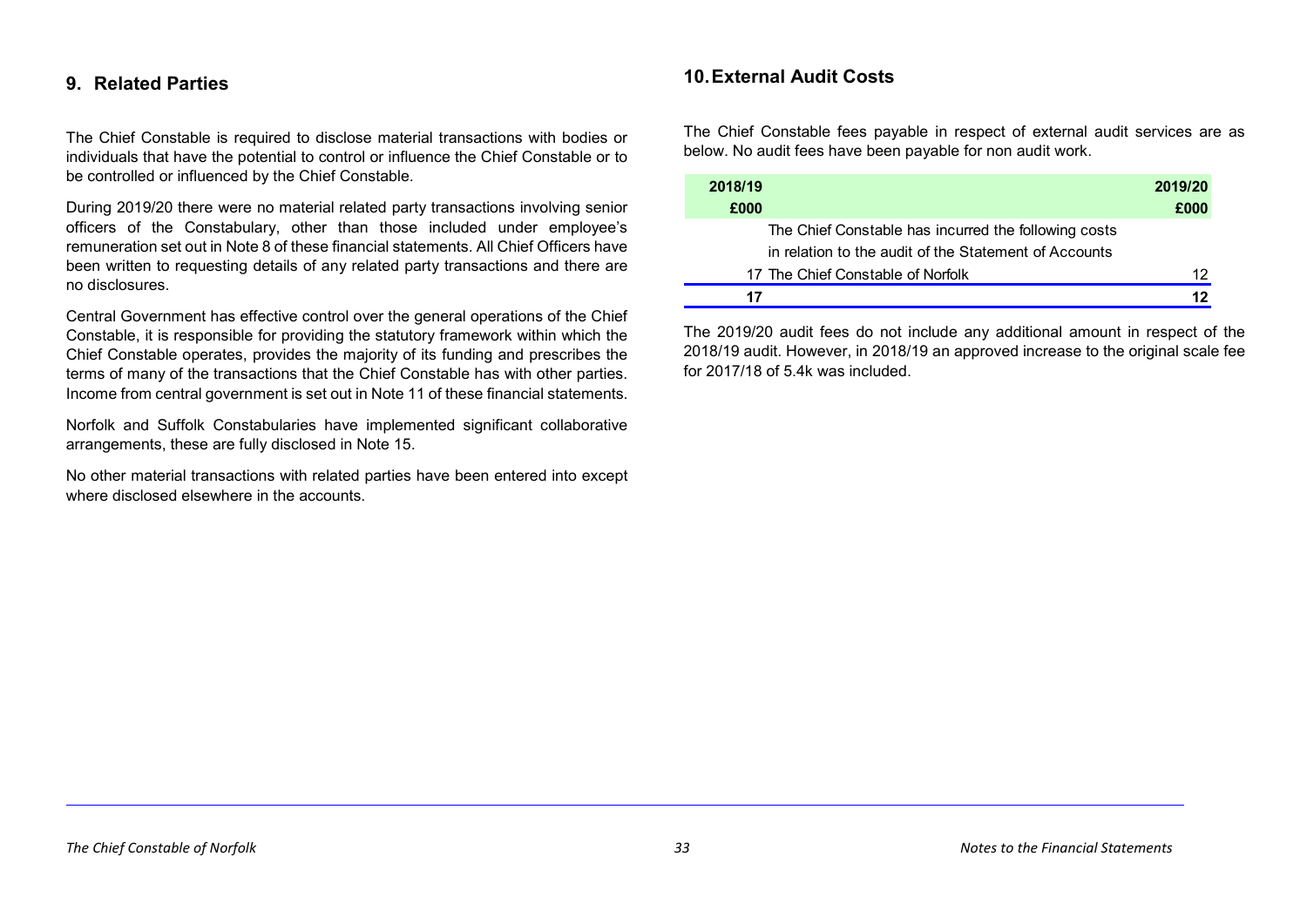# <span id="page-40-0"></span>**11.Grant Income**

The Chief Constable credited the following grants and contributions to the Comprehensive Income and Expenditure Statement.

|                                          | <b>Amount</b><br><b>Receivable</b><br>for 19/20<br>£000 | <b>Amount</b><br><b>Receivable</b><br>for 18/19<br>£000 |
|------------------------------------------|---------------------------------------------------------|---------------------------------------------------------|
| <b>Credited to Services</b>              |                                                         |                                                         |
| Police incentivisation                   | 248                                                     | 86                                                      |
| <b>Vulnerability Coordination Centre</b> | 449                                                     | 371                                                     |
| Specific grant for police pensions       | 1,565                                                   |                                                         |
| Other specific grants                    | 9,222                                                   | 8,847                                                   |
|                                          | 11.483                                                  | 9.305                                                   |

Other specific grants credited to services include £0.8m child sexual exploitation grant, £2.7m for Operation Hydrant and £4.6m for a specific Home Office grant.

# <span id="page-40-1"></span>**12.Private Finance Initiatives**

## Operations and Communications Centre at Wymondham

The PCC is committed to making payments under a contract with a consortium for the use of Jubilee House, Operations and Communications Centre at Wymondham until 2037.

The actual level of payments is dependent on availability of the site and provision and delivery of services within. The estimated cost covers the contract standard facilities management provision. The contract, which is for a period of 35 years starting from 2001, has an option at contract end date to purchase the property at open market value or to negotiate with the PFI provider to extend the contract for up to a further 2 periods of 15 years, or of terminating the contract.

The PCC makes an agreed payment each year which is increased by inflation and can be reduced if the contract fails to meet availability and performance standards in any year but which is otherwise fixed.

The payment recognised in the Chief Constable accounts for the services element during 2019/20 was £1,414m (£1,517m in 2018/19). Payments remaining to be made under the PFI contract for services at 31 March 2020 (excluding any estimation of inflation and availability / performance deductions) are as follows:

|                                        | OCC             |
|----------------------------------------|-----------------|
|                                        | <b>Revenue</b>  |
|                                        | <b>Services</b> |
|                                        | £000            |
| Payable in 2020/21                     | 1,468           |
| Payable within two to five years       | 6,250           |
| Payable within six to ten years        | 7,812           |
| Payable within eleven to fifteen years | 8,688           |
| Payable within sixteen to twenty years | 3,217           |
|                                        | 27,436          |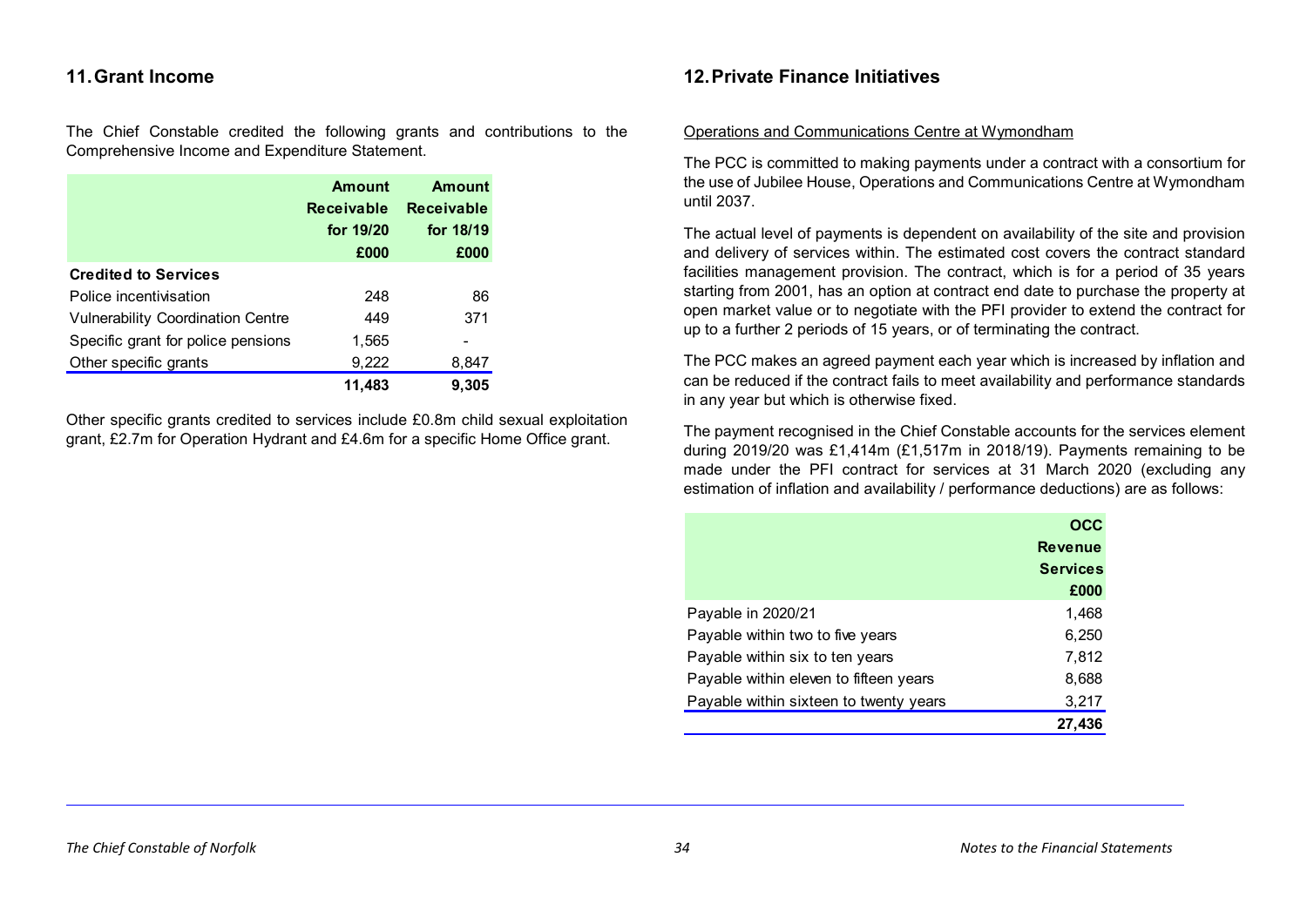#### Police Investigation Centres (PIC)

During the financial years 2010/2011 to 2040/2041 the Norfolk and Suffolk PCCs are committed to making payments under a contract with a consortium for the use of the six PICs. The actual level of payments will be dependent on the availability of the site and provision and delivery of services within. The contract is for 30 years. As the end of this term the properties revert to the two Groups.

Norfolk and Suffolk PCCs have agreed to pay for these services on an agreed percentage in accordance with the total number of cells within the six properties located in the two counties – this being Norfolk 58.2% and Suffolk 41.8%. The payment recognised in the Chief Constable accounts is for the net services element which during 2019/20 amounted to £1.329m (£1.579m in 2018/19). This figure includes a credit received from Cambridgeshire Police for £0.520m in respect of services provided at the Kings Lynn PIC. From October 2019 Cambridgeshire Police withdrew from this arrangement.

The PCC makes an agreed payment each year which is increased by inflation and can be reduced if the contractor fails to meet availability and performance standards in any year but which is otherwise fixed. Payments remaining to be made under the PFI contract at 31 March 2020 (which exclude any availability / performance deductions or amounts receivable from Cambridgeshire Police), are shown in the following table:

|                                                | <b>PIC</b>      |
|------------------------------------------------|-----------------|
|                                                | <b>Revenue</b>  |
|                                                | <b>Services</b> |
|                                                | £000            |
| Payable in 2020/21                             | 1,969           |
| Payable within two to five years               | 7,564           |
| Payable within six to ten years                | 12,850          |
| Payable within eleven to fifteen years         | 14,858          |
| Payable within sixteen to twenty years         | 13,530          |
| Payable within twenty one to twenty five years | 5,301           |
|                                                | 56.073          |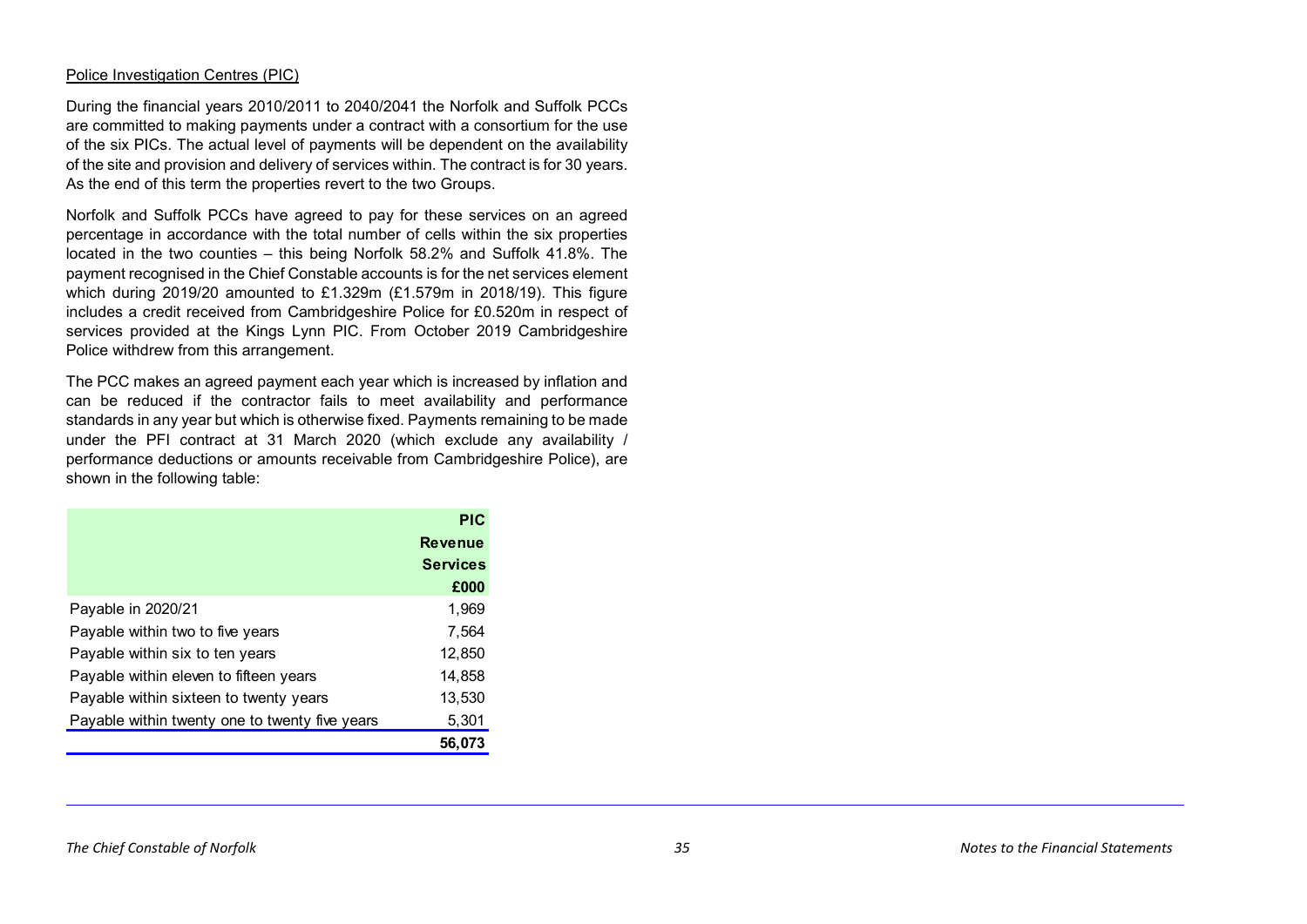# <span id="page-42-0"></span>**13.Defined Benefit Pension Schemes**

# **Participation in pension schemes**

Pension and other benefits are available to all PCC and Constabulary personnel under the requirements of statutory regulations. Four defined benefit pension schemes are operated:

a) The Local Government Pension Scheme (LGPS) for PCC and Constabulary police staff, administered by Norfolk County Council – this is a funded defined benefit scheme, meaning that the employers and employees pay contributions into a fund. Contributions are calculated at a level intended to balance the pensions liabilities with investment assets.

From April 2014 the LGPS changed to a career average defined benefit scheme, so that benefits accrued are worked out using the employee's pay each scheme year rather than the final salary. This applies to all membership which builds up from 1 April 2014, but all pensions in payment or built up before April 2014 are protected. Employee contributions are determined by reference to actual pensionable pay and are tiered between 5.5% and 12.5%.

- b) The Police Pension Scheme (PPS) for police officers who joined before April 2006. The employee contributions are 14.25%-15.05% of salary and maximum benefits are achieved after 30 years' service. Contribution rates are dependent on salary.
- c) The New Police Pension Scheme (NPPS) for police officers who either joined from April 2006 or transferred from the PPS. The employee contributions are 11.00%-12.75% of salary and maximum benefits are achieved after 35 years' service. Contribution rates are dependent on salary.
- d) The Police Pension 2015 Scheme for police officers, is a Career Average Revalued Earnings (CARE) scheme, for those who either joined from April 2015 or transferred from PPS or NPPS. The employee contributions are 12.44%-13.78% of salary and the Normal Pension Age is 60 although there are protections for eligible officers to retire earlier. Contribution rates are dependent on salary.

All police pension schemes are unfunded defined benefit schemes, meaning that there are no investment assets built up to meet pension liabilities. Employees' and employer's contribution levels are based on percentages of pensionable pay set nationally by the Home Office and are subject to triennial revaluation by the Government Actuary's Department. The actuarial valuation has set the employer contribution rate for all three police pension schemes from 1 April 2019 as 31% of pensionable pay. A pensions top-up grant from the Home Office is received which funds contributions to a level of 21.3% and in 2019/20 a specific grant of £1.6m was received to part fund the cost of the recent change in contribution rates. The CIES is charged with the costs of injury awards and the capital value of ill-health benefits.

The PCC is also required to maintain a Police Pension Fund Account. Employer and employee contributions are credited to the account together with the capital value of ill-health retirements and transfer values received. Pensions and other benefits (except injury awards) and transfer values paid are charged to this account. If the account is in deficit at 31 March in any year, the Home Office pays a top-up grant to cover it. If there is a surplus on the account, then that has to be paid to the Home Office.

## **Transactions relating to post-employment benefits**

The cost of retirement benefits are recognised in the Net Cost of Services when they are earned by employees, rather than when the benefits are eventually paid as pensions. However, the charge required against council tax is based on the cash payable in the year, so the real cost of retirement is reversed out of the General Fund in the MiRS.

The note below contains details of the Chief Constable's operation of the Local Government Pension Scheme (administered by Norfolk County Council) and the Police Pension Schemes in providing police staff and police officers with retirement benefits. In addition, the Chief Constable has arrangements for the payment of discretionary benefits to certain retired employees outside of the provisions of the schemes.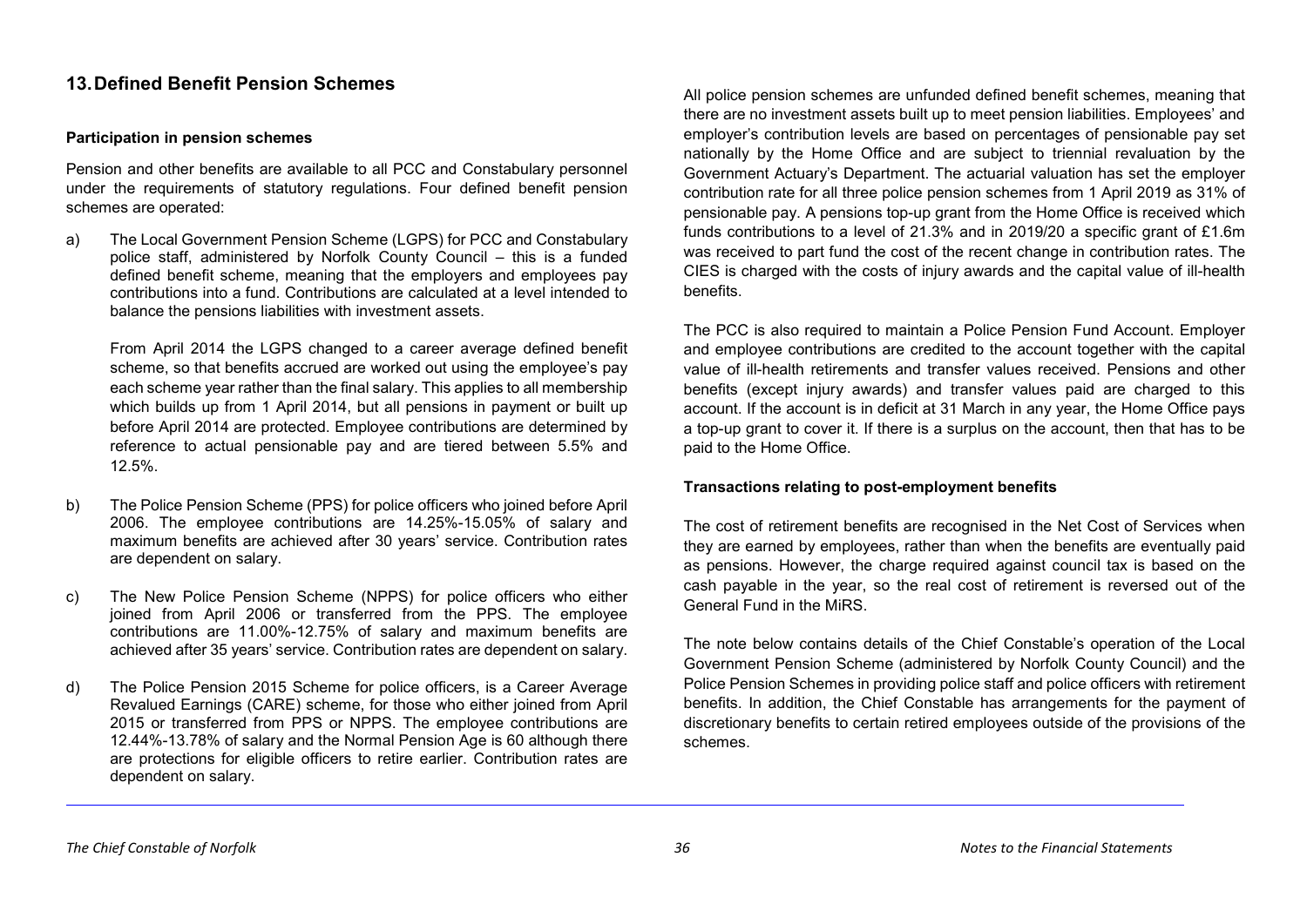The following transactions have been made in the CIES and the General Fund via the MiRS during the year:

|                                                                                                   | <b>LGPS</b> |                          | <b>Police Pensions Schemes</b> |            |  |
|---------------------------------------------------------------------------------------------------|-------------|--------------------------|--------------------------------|------------|--|
|                                                                                                   | 2019/20     | 2018/19                  | 2019/20                        | 2018/19    |  |
|                                                                                                   | £000        | £000                     | £000                           | £000       |  |
| <b>Comprehensive Income and Expenditure Statement</b>                                             |             |                          |                                |            |  |
| Cost of services                                                                                  |             |                          |                                |            |  |
| Current service costs                                                                             | 14,968      | 11,994                   | 42,890                         | 29,930     |  |
| Past service costs                                                                                | 73          | 1,343                    | (6, 610)                       | 75,670     |  |
| Financing and investment income and expenditure                                                   |             |                          |                                |            |  |
| Net interest expense                                                                              | 3,012       | 2,439                    | 44,080                         | 41,750     |  |
| Total post employment benefit charges to the surplus or deficit on the provision of service       | 18,053      | 15,776                   | 80,360                         | 147,350    |  |
| Other post employment benefit charged to the CIES                                                 |             |                          |                                |            |  |
| Return on plan assets (excluding the amount included in the net interest expense)                 | 19,339      | (5,691)                  |                                |            |  |
| - Actuarial gains/losses arising from changes in demographic assumptions                          | (9,042)     | $\overline{\phantom{0}}$ | (54,070)                       |            |  |
| - Actuarial gains/losses arising from changes in financial assumptions                            | (39,086)    | 30,920                   | (66, 210)                      | 50,750     |  |
| - Other                                                                                           | (13, 934)   | 86                       | (34, 646)                      | (4,664)    |  |
|                                                                                                   | (42, 723)   | 25,315                   | (154, 926)                     | 46,086     |  |
| Total post employment benefit charged to the CIES                                                 | (24, 670)   | 41,091                   | (74, 566)                      | 193,436    |  |
| <b>Movement in Reserves Statement (MIRS):</b>                                                     |             |                          |                                |            |  |
| Reversal of net charges made to the CIES for post employment benefits in accordance with the Code | 24,670      | (41, 091)                | 74,566                         | (193, 436) |  |
| Actual amount charged against the General Fund Balance for pensions in the year:                  |             |                          |                                |            |  |
| Employers' contributions payable to scheme                                                        | 7,246       | 6,821                    |                                |            |  |
| Retirement benefits payable to pensioners                                                         |             | $\sim$                   | 40,704                         | 40,206     |  |
| Net charge to the General Fund                                                                    | 7,246       | 6,821                    | 40,704                         | 40,206     |  |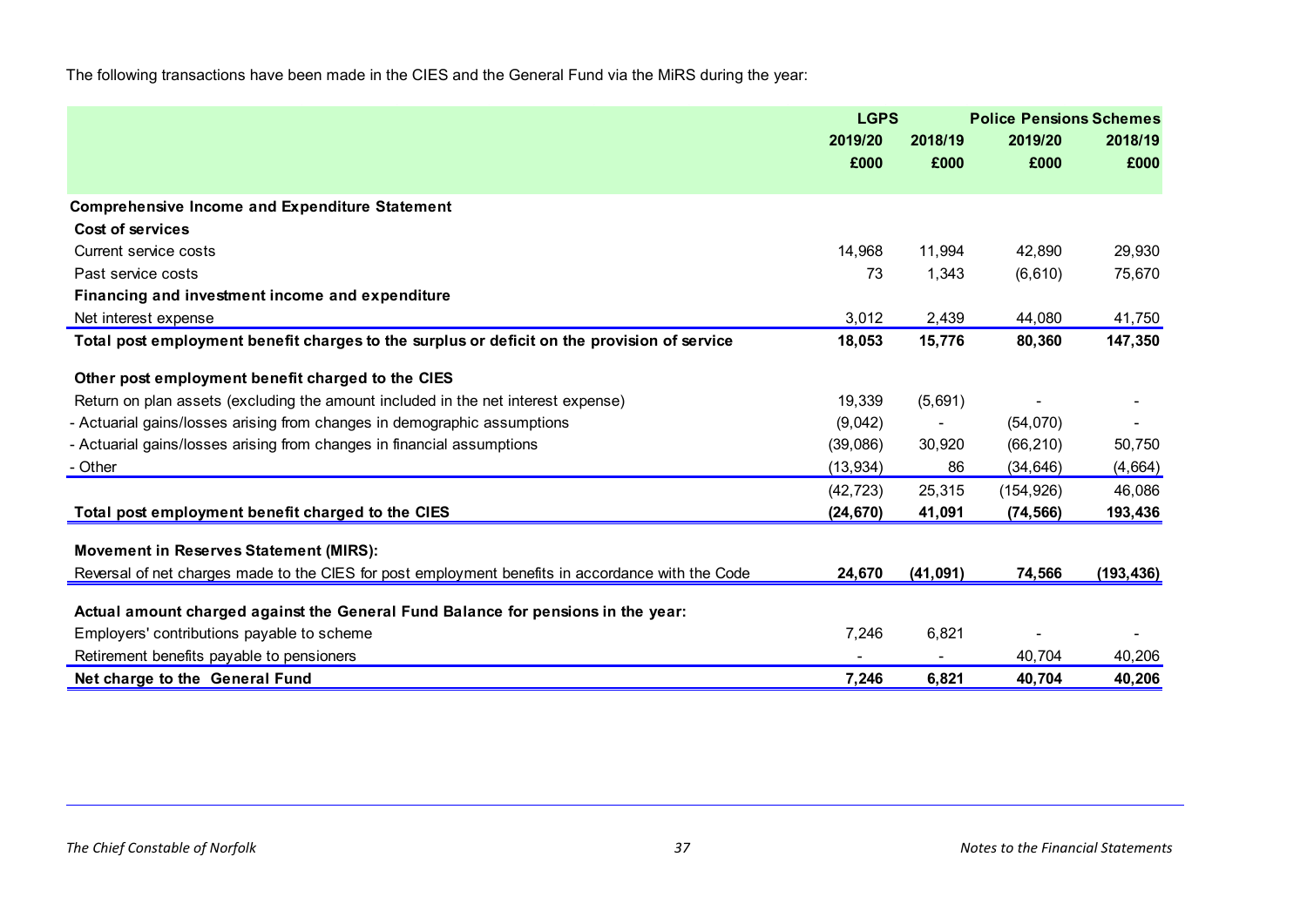# **Assets and liabilities in relation to retirement benefits**

|                              | <b>Local Government</b> |           | <b>Police</b>          |             |  |
|------------------------------|-------------------------|-----------|------------------------|-------------|--|
|                              | <b>Pension Scheme</b>   |           | <b>Pension Schemes</b> |             |  |
|                              | 2019/20                 | 2018/19   | 2019/20                | 2018/19     |  |
| Present value of liabilities | (295, 556)              | (337,660) | (1,680,280)            | (1,795,550) |  |
| Fair value of plan assets    | 206,071                 | 216.259   | -                      |             |  |
| <b>Total Net liabilities</b> | (89,485)                | (121,401) | (1,680,280)            | (1,795,550) |  |

# **Reconciliation of present value of the scheme liabilities**

|                                                                          | <b>Local Government</b><br><b>Pension Scheme</b> |         | <b>Police</b><br><b>Pension Schemes</b> |           |
|--------------------------------------------------------------------------|--------------------------------------------------|---------|-----------------------------------------|-----------|
|                                                                          |                                                  |         |                                         |           |
|                                                                          | 2019/20                                          | 2018/19 | 2019/20                                 | 2018/19   |
|                                                                          | £000                                             | £000    | £000                                    | £000      |
| Opening balance at 1 April                                               | 337,660                                          | 288,256 | 1,795,550                               | 1,642,320 |
| Current service cost                                                     | 14,968                                           | 11,994  | 42,890                                  | 29,930    |
| Interest cost                                                            | 8,260                                            | 7,919   | 44,080                                  | 41,750    |
| Contributions by scheme participants                                     | 2,166                                            | 2,012   | 8,540                                   | 7,870     |
| Remeasurement (gains) and losses:                                        |                                                  |         |                                         |           |
| - Actuarial gains/losses arising from changes in demographic assumptions | (9,042)                                          |         | (54,070)                                |           |
| - Actuarial gains/losses arising from changes in financial assumptions   | (39,086)                                         | 30,920  | (66, 210)                               | 50,750    |
| - Other                                                                  | (13, 882)                                        | 21      | (34, 646)                               | (4,664)   |
| Past service costs                                                       | 73                                               | 1,343   | (6,610)                                 | 75,670    |
| Benefits paid                                                            | (5, 561)                                         | (4,805) | (49, 244)                               | (48,076)  |
| Closing balance at 31 March                                              | 295,556                                          | 337,660 | 1,680,280                               | 1,795,550 |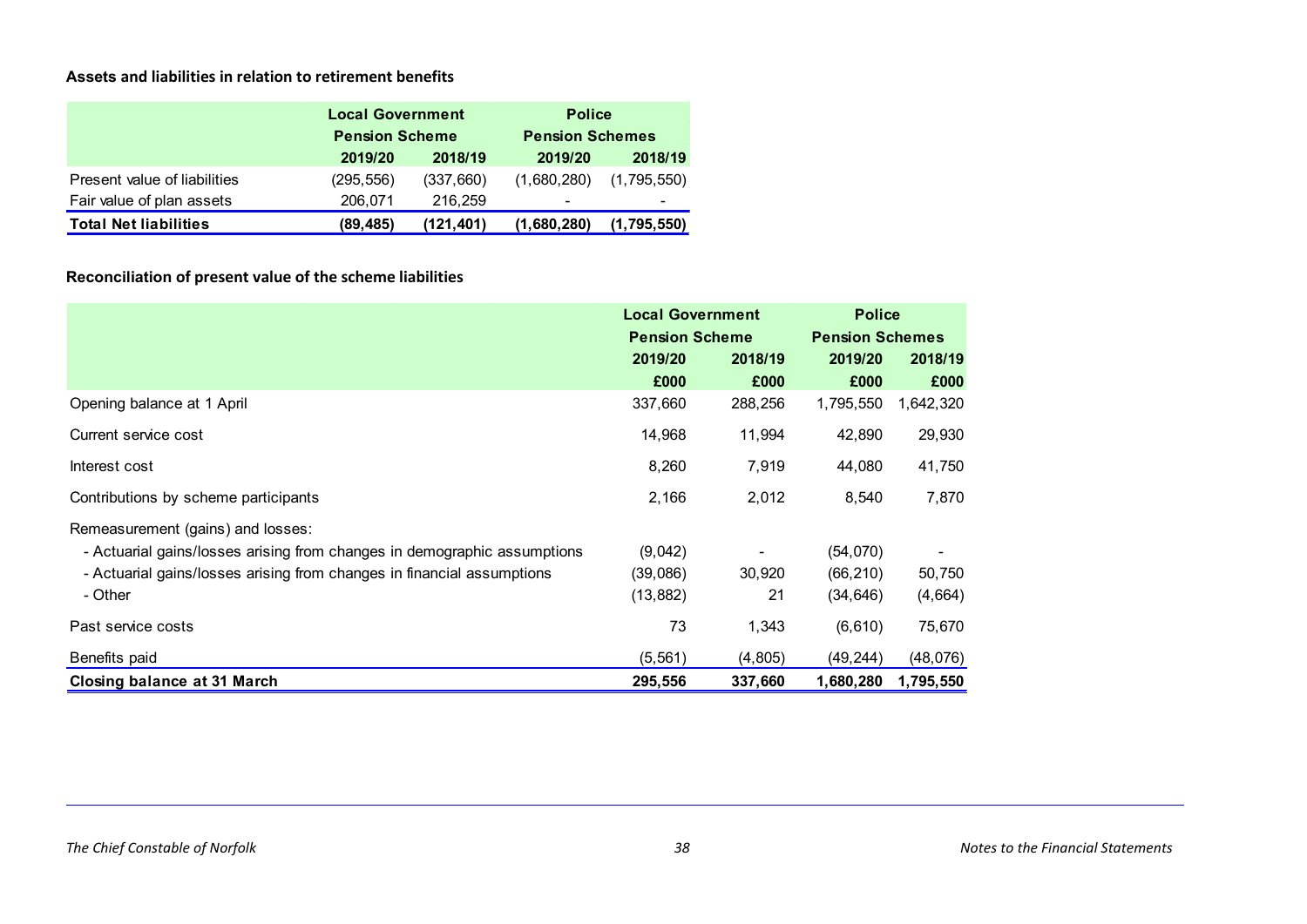## **Reconciliation of fair value of the scheme assets**

|                                                                                        | <b>Funded Assets</b><br><b>Local Government</b><br><b>Pension Scheme</b> |         | <b>Unfunded Assets</b><br><b>Police</b><br><b>Pension Schemes</b> |          |
|----------------------------------------------------------------------------------------|--------------------------------------------------------------------------|---------|-------------------------------------------------------------------|----------|
|                                                                                        | 2019/20                                                                  | 2018/19 | 2019/20                                                           | 2018/19  |
|                                                                                        | £000                                                                     | £000    | £000                                                              | £000     |
| Opening fair value of scheme assets at 1 April                                         | 216,259                                                                  | 201,125 |                                                                   | ۰        |
| Interest income                                                                        | 5,248                                                                    | 5,480   |                                                                   |          |
| Remeasurement gain/(loss):                                                             |                                                                          |         |                                                                   |          |
| - the return on plan assets, excluding the amount included in the net interest expense | (19, 339)                                                                | 5,691   |                                                                   |          |
| Other                                                                                  | 52                                                                       | (65)    |                                                                   |          |
| Contributions from employer                                                            | 7,246                                                                    | 6,821   | 40.704                                                            | 40,206   |
| Contributions from employees into the scheme                                           | 2,166                                                                    | 2,012   | 8,540                                                             | 7,870    |
| Benefits paid                                                                          | (5, 561)                                                                 | (4,805) | (49, 244)                                                         | (48,076) |
| Closing fair value of scheme assets at 31 March                                        | 206,071                                                                  | 216,259 |                                                                   |          |

The total net pensions liabilities of £1,770m represent the long run commitments in respect of retirement benefits and results in the balance sheet showing net overall liabilities of £1,771m. However, the financial position of the Chief Constable remains sound as the liabilities will be spread over many years as follows:

- The net liability on the local government scheme will be covered by contributions over the remaining working life of employees, as assessed by the scheme actuary.
- The net costs of police pensions which are the responsibility of the PCC will be covered by provision in the revenue budget and any costs above that level will be funded by the Home Office, under the change which came into effect from April 2006.

Actuarial losses on scheme assets represent the difference between the actual and expected return on assets, actuarial gains on scheme liabilities arise from more favourable financial assumptions.

The County Council is required to have a funding strategy for elimination of deficits, under regulations effective from 1 April 2005. The strategy allows deficits to be cleared over periods up to 20 years.

The Police Pension Schemes have no assets to cover their liabilities. The Chief Constable's share of the assets in the County Council Pension Fund are valued at fair value, principally market value for investments and consist of the categories in the following table.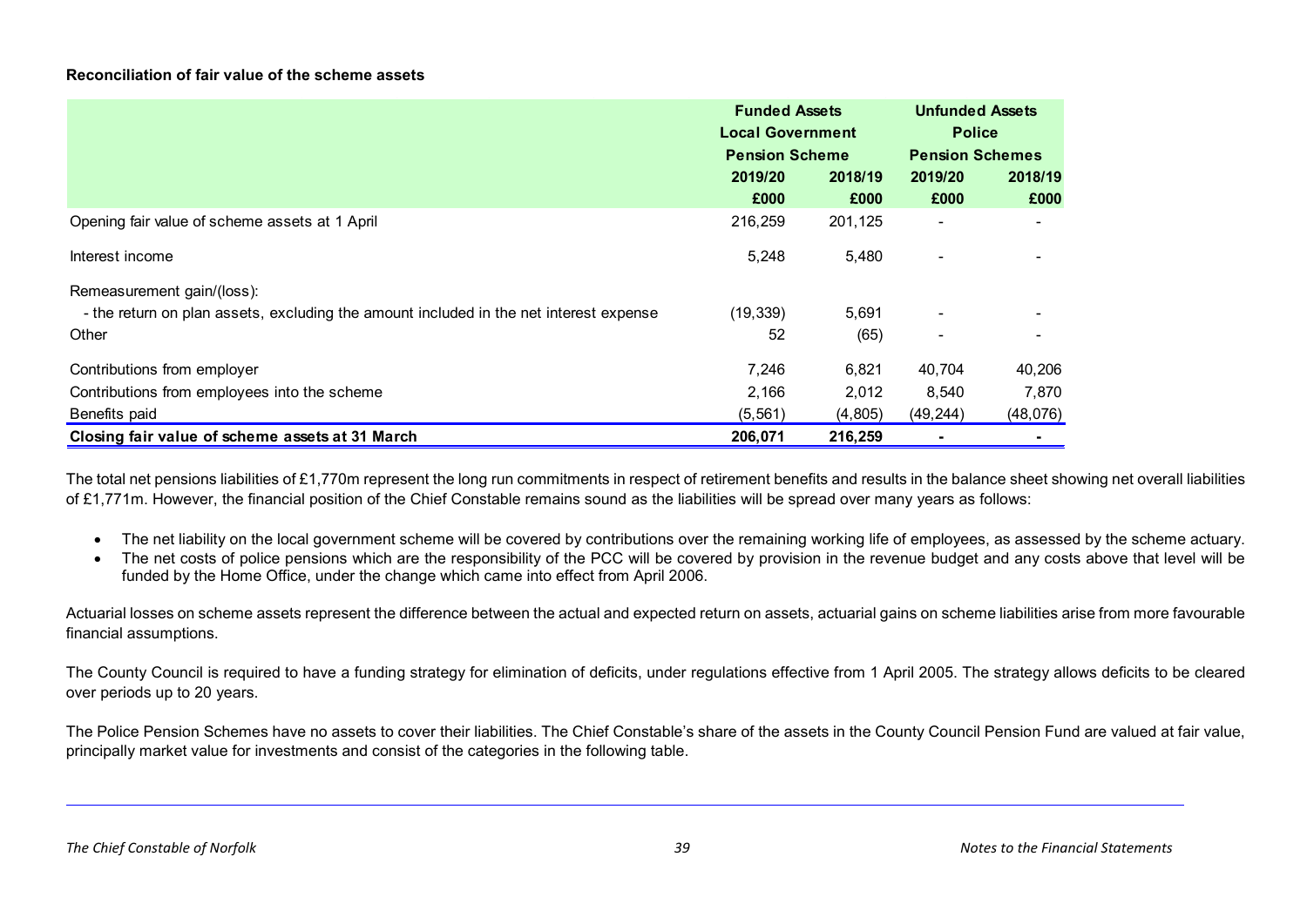|                                     | <b>Fair Value of Scheme Assets</b> |         |          |       |  |
|-------------------------------------|------------------------------------|---------|----------|-------|--|
|                                     | 31 March                           |         | 31 March |       |  |
|                                     | 2020                               |         | 2019     |       |  |
|                                     | £000                               | %       | £000 %   |       |  |
| Cash and cash equivalents           | 5,452                              | 2.65    | 5,399    | 2.50  |  |
| Equity instruments - industry type: |                                    |         |          |       |  |
| - Consumer                          | 7,636                              |         | 13,405   |       |  |
| - Manufacturing                     | 6,055                              |         | 11,075   |       |  |
| - Energy and utilities              | 1,846                              |         | 4,842    |       |  |
| - Financial institutions            | 5,176                              |         | 11,725   |       |  |
| - Health and care                   | 4,783                              |         | 5,204    |       |  |
| - Information technology            | 6,360                              |         | 10,583   |       |  |
| - Other                             | 3                                  |         | 8        |       |  |
| Sub total equity                    | 31,860                             | 15.46   | 56,841   | 26.28 |  |
| Bonds - by Sector                   |                                    |         |          |       |  |
| - Government                        | 2,395                              |         | 2,478    |       |  |
| Sub total bonds                     | 2,395                              | 1.16    | 2,478    | 1.15  |  |
| Property - by type                  |                                    |         |          |       |  |
| - UK property                       | 17,732                             |         | 21,407   |       |  |
| - Overseas property                 | 4,060                              |         | 4,132    |       |  |
| Sub total property                  | 21,792                             | 10.57   | 25,539   | 11.81 |  |
| Private equity - all:               | 12,401                             | 6.02    | 13,351   | 6.17  |  |
| Other investment funds:             |                                    |         |          |       |  |
| - Equities                          | 59,560                             |         | 37,212   |       |  |
| - Bonds                             | 67,145                             |         | 74,881   |       |  |
| - Infrastructure                    | 5,756                              |         | 0        |       |  |
| Sub total other investment funds    | 132,461                            | 64.28   | 112,093  | 51.83 |  |
| Derivatives:                        |                                    |         |          |       |  |
| - Foreign exchange                  | (289)                              |         | (60)     |       |  |
| - Other                             | 0                                  |         | 617      |       |  |
| Sub total derivatives               | (289)                              | $-0.14$ | 558      | 0.26  |  |
| <b>Total Assets</b>                 | 206,071                            | 100     | 216,259  | 100   |  |

#### **Basis for estimating assets and liabilities**

Liabilities have been assessed on an actuarial basis using the projected unit credit method, an estimate of the pensions that will be payable in future years dependent on assumptions about mortality rates, salary levels etc. Within the Police Schemes, the age profile of the active membership is not rising significantly, which means that the current service cost in future years will not rise significantly as a result of using the projected unit credit method.

The police officer schemes liabilities have been assessed by the Government Actuary Department and the County Council Fund liabilities have been assessed by Hymans Robertson, an independent firm of actuaries. The actuary has confirmed that for police staff, there is no reason to believe that the age profile is rising significantly. The main assumptions used in their calculations are shown below.

|                                         | <b>Local Government</b><br><b>Pension Scheme</b> |         | <b>Police</b><br><b>Pension Schemes</b> |         |
|-----------------------------------------|--------------------------------------------------|---------|-----------------------------------------|---------|
|                                         | 2019/20                                          | 2018/19 | 2019/20                                 | 2018/19 |
| Mortality assumptions:                  |                                                  |         |                                         |         |
| Longevity at 65 for current pensioners  |                                                  |         |                                         |         |
| Men                                     | 21.7                                             | 22.1    | 21.9                                    | 22.7    |
| Women                                   | 23.9                                             | 24.4    | 23.6                                    | 24.3    |
| Longevity at 65 for future pensioners   |                                                  |         |                                         |         |
| Men                                     | 22.8                                             | 24.1    | 23.6                                    | 24.6    |
| Women                                   | 25.5                                             | 26.4    | 25.2                                    | 26.2    |
| Rate of inflation (CPI)                 | 1.80%                                            | 2.50%   | 2.00%                                   | 2.35%   |
| Rate of increases in salaries           | 2.50%                                            | 2.80%   | 4.00%                                   | 4.35%   |
| Rate of increase in pensions            | 1.80%                                            | 2.50%   | 2.00%                                   | 2.35%   |
| Rate for discounting scheme liabilities | 2.30%                                            | 2.40%   | 2.25%                                   | 2.45%   |
| Rate of CARE revaluation                | n/a                                              | n/a     | 3.25%                                   | 3.60%   |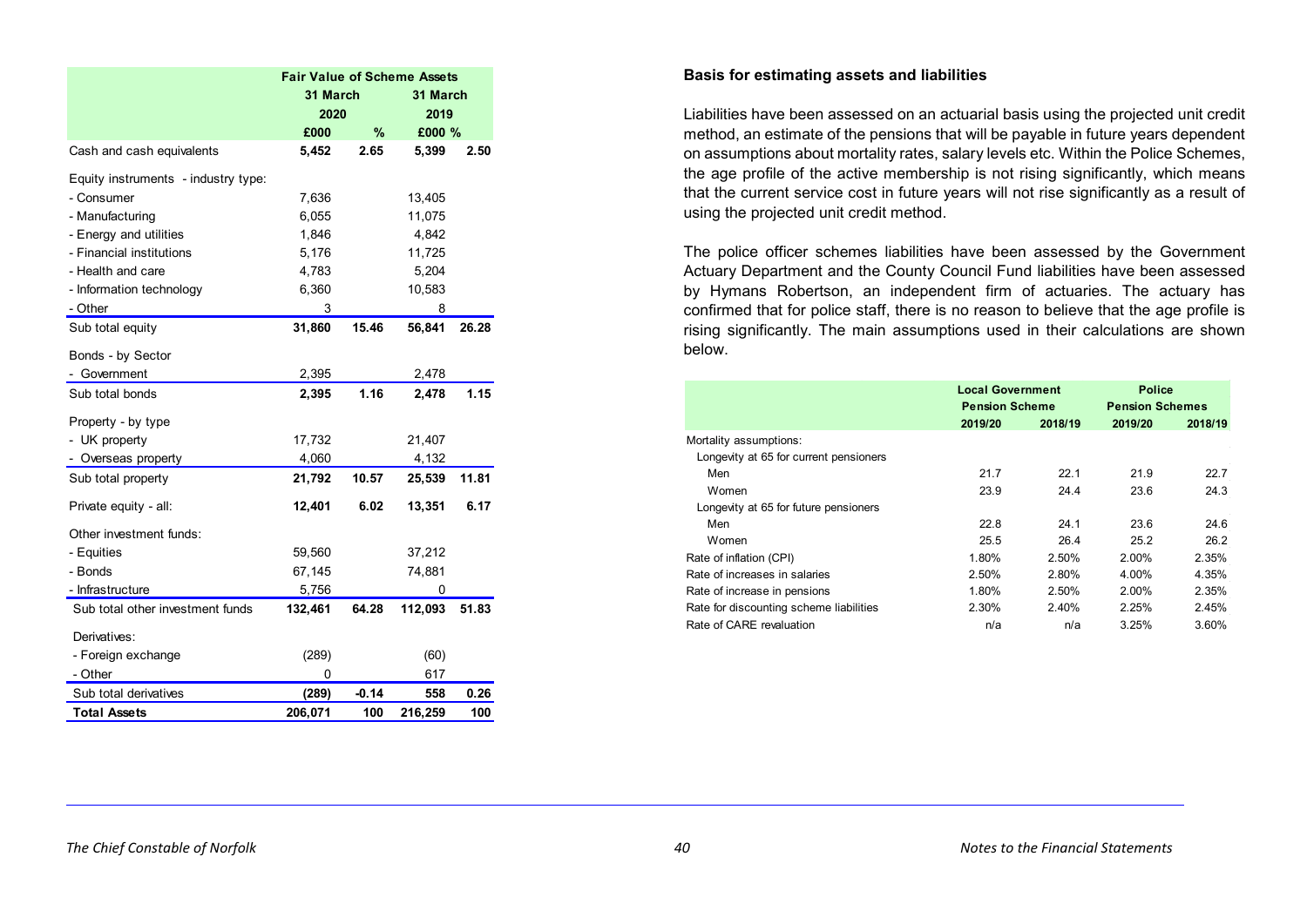The estimation of the defined benefit obligations is sensitive to the actuarial assumptions set out in the table above. The adjacent sensitivity analyses have been determined based on reasonably possible changes of the assumptions occurring at the end of the reporting period and assumes for each change that the assumption analysed changes while all others remain constant. The assumptions of longevity, for example, assume that the life expectancy increases or decreases for men and women. In practice, this is unlikely to occur and changes in some of the assumptions may be interrelated. The estimations in the sensitivity analysis have followed the accounting policies for the scheme, i.e. on an actuarial basis using the projected unit credit method. The methods and types of assumptions used in preparing the following sensitivity analyses did not change from those used in the previous period.

Due to the recent ruling to deny the Government's appeal in relation to the McCloud judgement, an estimated allowance has been included in these accounts based on the calculations performed by the Government Actuary's Department. The calculated effect of the impact of the Guaranteed Minimum Pension equalisation for pensioners has also been included. The effect of both of these amendments can be predominantly seen in the Past Service Cost line for both the Police Pension Schemes and Local Government Pension Scheme in 2018/19, with 2019/20 assumption changes reflected in actuarial gains and losses.

The real impact of this increase in scheme liabilities will be measured through the pension valuation process, which determines employer and employee contribution rates. The LGPS valuation took place in 2019 and the Police Pension valuation is due to take place in 2020. Implementation of the latter valuation is planned for 2023/24 and forces will need to plan for the impact of this on employer contribution rates alongside other changes identified through the valuation process.

The impact of an increase in annual pension payments arising from the above judgment is determined through pension regulations. These require a police body to maintain pension funds into which officer, employee and employer contributions are paid and out of which pension payments to retired members are made. If the police pension fund does not have enough funds to meet the cost of pensions in year the amount required to meet the deficit is then paid by the Secretary of State to the PCC in the form of a central government top-up grant.

|                                            |                  | <b>Local Government</b>                         | <b>Police</b>          |                 |
|--------------------------------------------|------------------|-------------------------------------------------|------------------------|-----------------|
|                                            |                  | <b>Pension Scheme</b>                           | <b>Pension Schemes</b> |                 |
|                                            |                  | Approximate Approximate Approximate Approximate |                        |                 |
|                                            | Increase to      | <b>Monetary</b>                                 | Increase to            | <b>Monetary</b> |
|                                            | <b>Employers</b> | <b>Amount</b>                                   | <b>Employers</b>       | <b>Amount</b>   |
|                                            | Liability        |                                                 | Liability              |                 |
|                                            | $\%$             | £000                                            | $\%$                   | £000            |
| 0.5% decrease in real discount rate        | 12.0%            | 35.245                                          | 10.0%                  | 164,000         |
| 1 year increase in member life expectancy  | $3 - 5%$         | 8.811-14.685                                    | 3.0%                   | 49,000          |
| 0.5% increase in the salary increase rate  | 1.0%             | 4.398                                           | 1.0%                   | 20,000          |
| 0.5% increase in the pension increase rate | 10.0%            | 30.497                                          | 8.0%                   | 131.000         |

#### **Impact on the Chief Constable's cash flow**

The objective of the scheme is to keep employers' contributions at as constant a rate as possible. In September 2010 the Local Government Pensions Fund Committee approved an employer contribution rate stabilisation mechanism which limits annual changes in the employer contribution rate payable to +/- 0.5% of pensionable pay.

The service contribution rate and annual deficit payment since 1 April 2019 along with the contribution rate to 31 March 2023 following the triennial valuation as at 31 March 2019 are shown in the following table:

|                               | <b>Future Service Annual Deficit</b><br><b>Contribution</b><br><b>Recovery</b> |                     |
|-------------------------------|--------------------------------------------------------------------------------|---------------------|
|                               |                                                                                |                     |
|                               | Rate                                                                           | <b>Contribution</b> |
|                               | $\%$                                                                           | £000                |
| 1 April 2019 to 31 March 2020 | 17.8%                                                                          | 1,237               |
| 1 April 2020 to 31 March 2021 | 18.0%                                                                          | 1,243               |
| 1 April 2021 to 31 March 2022 | 18.0%                                                                          | 1,281               |
| 1 April 2022 to 31 March 2023 | 18.0%                                                                          | 1,320               |

Estimated employer's contributions for 2020/21 amount to £7.227m on the LGPS and £40.4m on the Police Schemes. The weighted average duration of the defined benefit obligation for the LGPS is 25 years (21.8 years, 2018/19) and for the Police Schemes is 21.0 years, 2019/20 (22.0 years, 2018/19).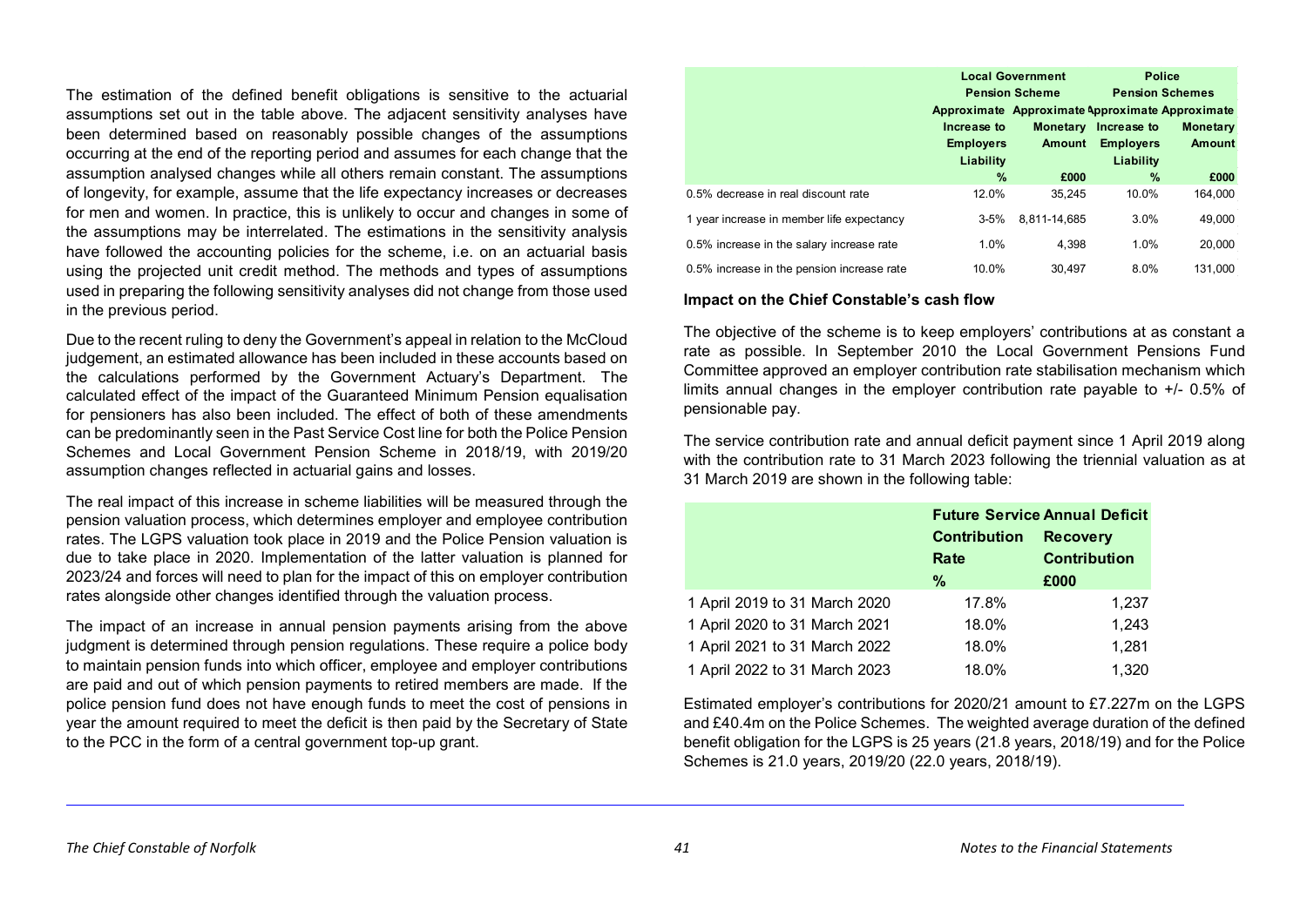# <span id="page-48-0"></span>**14.Creditors**

The balance of creditors is made up of the following:

|                              | 31 March 31 March |      |
|------------------------------|-------------------|------|
|                              | 2020              | 2019 |
|                              | £000              | £000 |
| <b>Short term creditors:</b> |                   |      |
| Other payables               | 1,033             | 762  |
| <b>Balance at 31 March</b>   | 1.033             | 762  |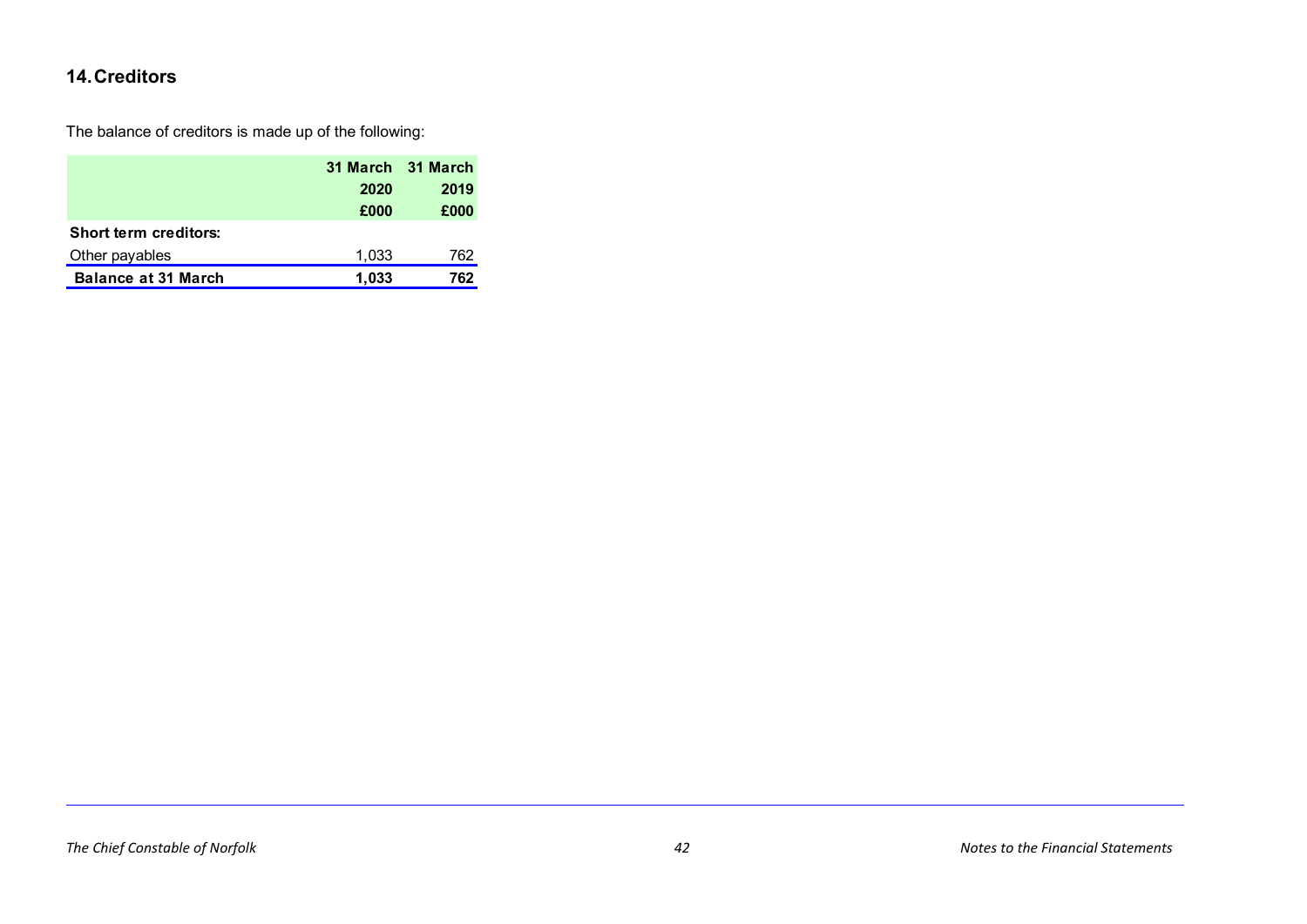# <span id="page-49-0"></span>**15.Collaborative Arrangements**

# **Local Collaboration**

Both Norfolk and Suffolk Constabularies are collaborating extensively across a range of service areas. At the point where collaborative opportunities are identified as able to deliver efficiencies, savings or improved service then the PCC is required to give their approval to collaborate. This is recognised by Norfolk and Suffolk alike.

The Collaboration Panel for Norfolk and Suffolk, as described in the Scheme of Governance and Consent provides an opportunity for the counties' respective PCCs to consider issues of mutual interest and discharge the governance responsibilities of the PCCs. The agreed shared costs of fully collaborated units that arose during the year was as follows:

|                            | <b>Business</b> |                 | <b>Justice Protective</b> | County          |              |
|----------------------------|-----------------|-----------------|---------------------------|-----------------|--------------|
|                            | <b>Support</b>  | <b>Services</b> | <b>Services</b>           | <b>Policing</b> | <b>Total</b> |
|                            | £000            | £000            | £000                      | £000            | £000         |
| 2019/20                    |                 |                 |                           |                 |              |
| Suffolk PCC                | 17,272          | 10.614          | 15.104                    | 1.523           | 44.513       |
| Norfolk PCC                | 22,895          | 14,070          | 20,022                    | 2,018           | 59,006       |
| Total shared running costs | 40,167          | 24,685          | 35.127                    | 3.541           | 103,520      |
| 2018/19                    |                 |                 |                           |                 |              |
| Suffolk PCC                | 16.604          | 9.733           | 14.544                    | 1.431           | 42.312       |
| Norfolk PCC                | 22,010          | 12,902          | 19,279                    | 1,897           | 56,088       |
| Total shared running costs | 38.614          | 22,635          | 33.823                    | 3.327           | 98.399       |

# **Regional Collaboration**

Collaboration within the Region has been pursued for a number of years. Since the introduction of PCCs, the six PCCs from the region have met quarterly as a group with their Chief Constables and Chief Executives. All collaborations that have been entered into have a collaboration agreement which specifies the formalities of the collaboration arrangements in relation to specific collaborations.

Since October 2015 the six police areas in the Region have been joined by Kent in the 7Force Strategic Collaboration Programme. This has been formalised in a

collaboration agreement entered into between the PCCs and Chief Constables of the seven police areas. It was reviewed in a Second Collaboration Agreement in early 2017 to progress the Programme until at least the end of March 2019 and has now been extended for a further two-year period by the Third Collaboration Agreement.

The net expenditure incurred by each force is as follows:

|                                          | <b>Total</b> | <b>Total</b> |
|------------------------------------------|--------------|--------------|
|                                          | 2019/20      | 2018/19      |
|                                          | £000         | £000         |
| Operating costs                          | 21,834       | 20,469       |
| Specific Home Office grant               | (4, 336)     | (4,659)      |
| Other income                             |              | (300)        |
| Total deficit/ (surplus) for the year    | 17,498       | 15,510       |
| Contributions from forces:               |              |              |
| <b>Bedfordshire</b>                      | (1,997)      | (1,843)      |
| Cambridgeshire                           | (2, 567)     | (2,376)      |
| <b>Essex</b>                             | (1,953)      | (1, 434)     |
| Hertfordshire                            | (3,607)      | (3, 351)     |
| Kent                                     | (2, 249)     | (1,735)      |
| <b>Norfolk</b>                           | (2,918)      | (2,696)      |
| Suffolk                                  | (2, 207)     | (2,047)      |
| Deficit/ (surplus) for the year          |              | 27           |
| Norfolk underspend held in Balance Sheet |              | 71           |

# **7Forces Procurement**

The business case to collaborate 7F Procurement was agreed at the Eastern Region Summit on 10 July 2018.

During 2019/20, procurement services across the Seven Forces; Bedfordshire, Cambridgeshire, Essex, Hertfordshire, Kent, Norfolk and Suffolk have been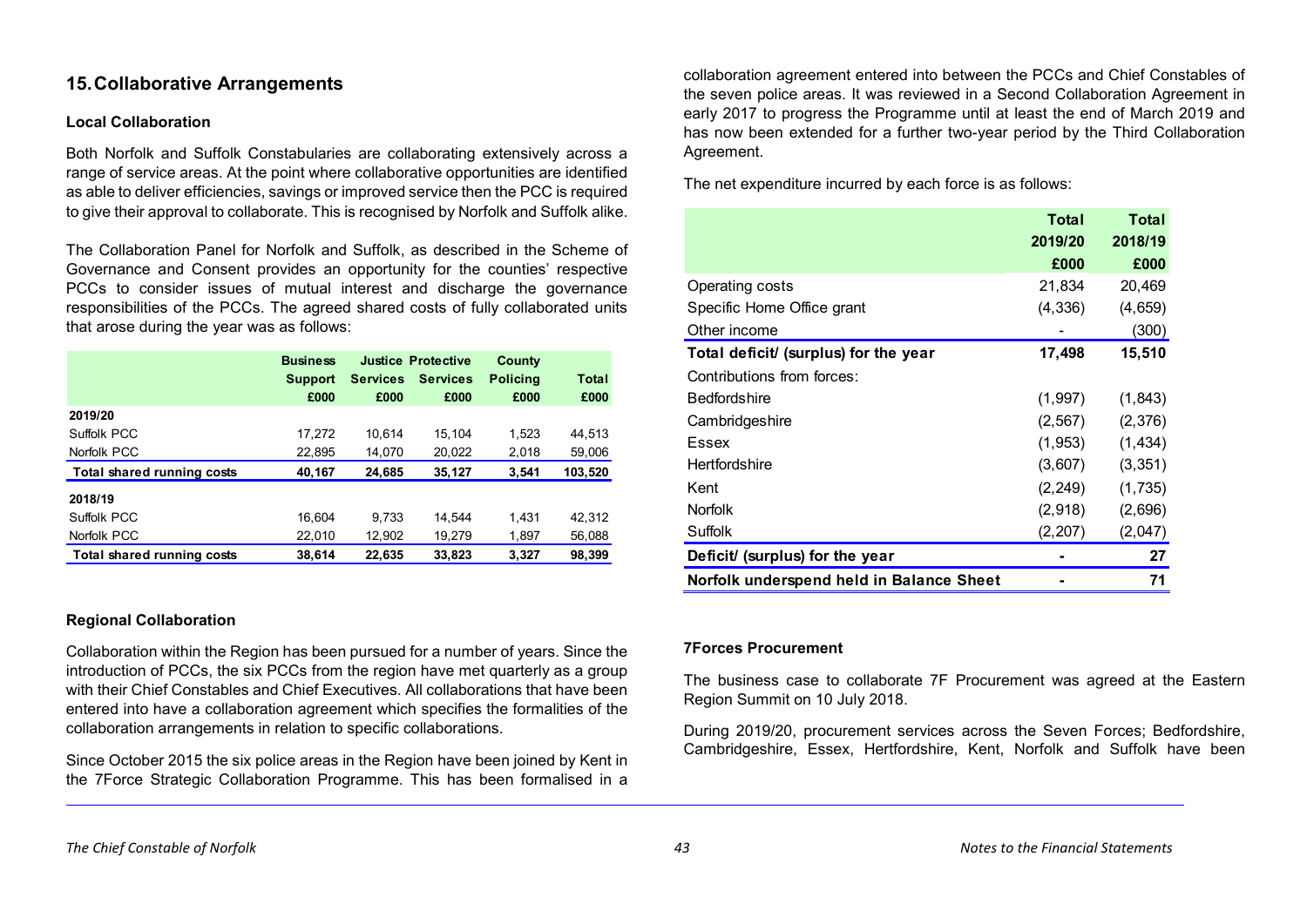collaborated to a single 7F Procurement function. This is the first full seven force function to go live across the Eastern region.

As a partnership of seven forces, this will create the second largest contracting body in police procurement nationally. This provides greater economies of scale and better presence and 'buying power' for value for money contracts in the market place.

The 7Forces Procurement vision is to enable the delivery of an effective police service and provide support for victims of crime in the eastern region by procuring and managing a high quality, value for money supply chain.

The 7Forces single procurement function was implemented during 2019/20 using a phased approach. The Senior Leadership Team went live on 1 September 2019, the Commercial Development and Governance team on 1 November 2019 and the Category Management team on 6 January 2020.

The net expenditure incurred by each force is as follows:

|                            | Total   |
|----------------------------|---------|
|                            | 2019/20 |
|                            | £000    |
| Operating costs            | 1,033   |
| Contributions from forces: |         |
| Bedfordshire               | 85      |
| Cambridgeshire             | 110     |
| Hertfordshire              | 154     |
| Essex                      | 226     |
| Kent                       | 238     |
| <b>Norfolk</b>             | 125     |
| Suffolk                    | 94      |
|                            | 1,033   |

#### **National Collaboration**

West Yorkshire Police is the lead force for the National Police Air Service (NPAS). Police staff engaged in provision of the service were employed by the Commissioner and police officers were seconded to West Yorkshire Police. Expenditure relating to NPAS incurred by forces will be charged to West Yorkshire and they will charge forces for the service. The Home Office provides a capital grant to cover the capital investment required.

The service is governed by a section 22A collaboration agreement and is under the control of a Strategic Board made up of Commissioners and Chief Constables from each region. The Board determines the budget and the charging policy and monitors performance.

During the year £130k was payable to West Yorkshire PCC in respect of the NPAS service provided.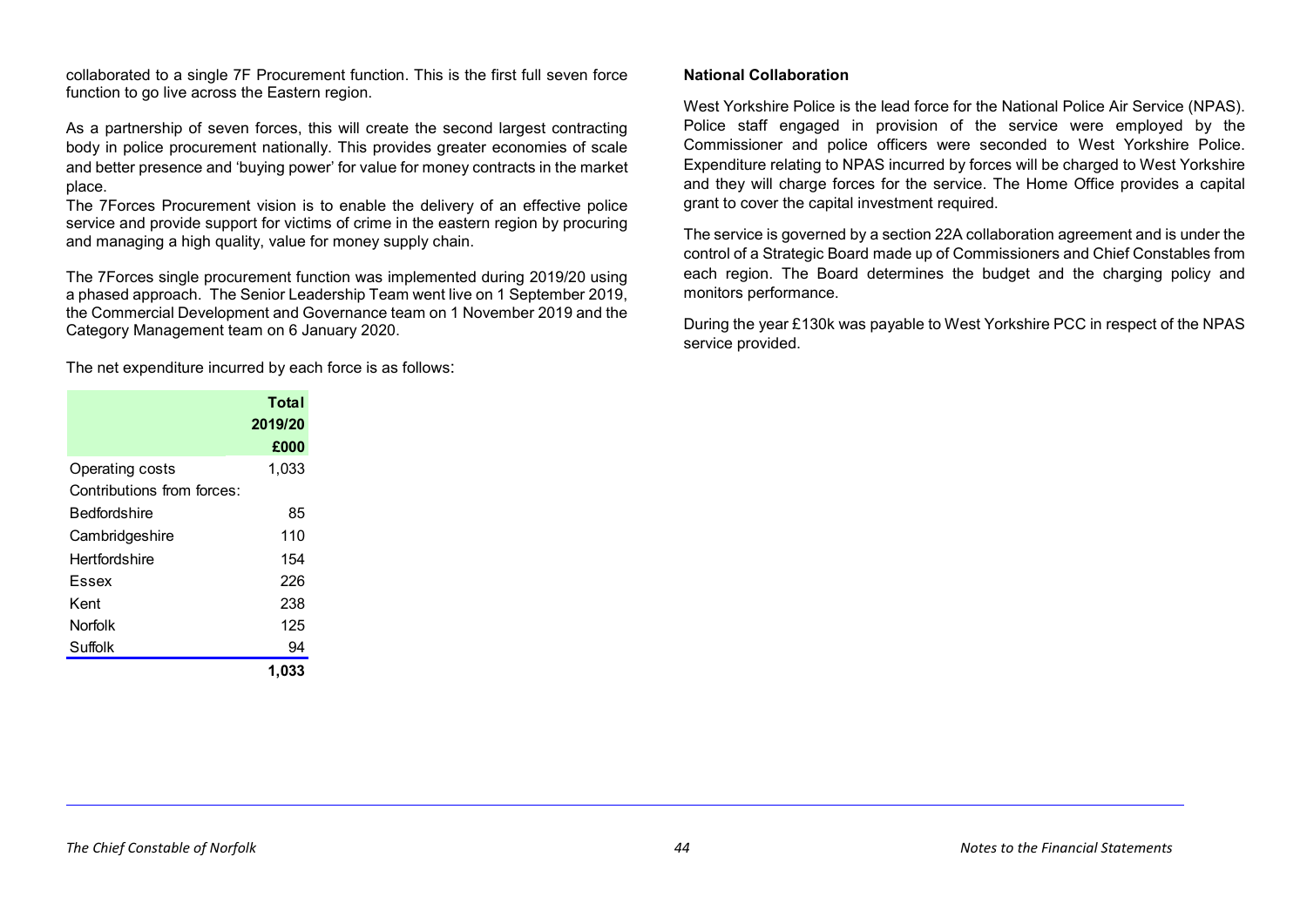# <span id="page-51-0"></span>**16.Contingent Liabilities**

# **MMI Ltd**

The insurance company Municipal Mutual Insurance Limited (MMI) ceased trading in 1992 and ceased to write new or renew policies. Potentially claims can still be received as the company continues to settle outstanding liabilities. A scheme of arrangement is in place; however, this arrangement will not meet the full liability of all claims and a current levy of 25% will be chargeable in respect of successful claims on MMI's customers. There is currently one open claim against Norfolk Constabulary. At this point in time, it is not possible to calculate the full amount payable on MMI claims.

## **Capped Overtime Claims**

The organisation has a liability in respect of historic overtime claims including Covert Human Intelligence Source (CHIS) handlers and other officers in analogous roles. Officers from Devon and Cornwall Police claimed successfully in the County Court (October 2013) that they were owed payments under Police Regulations 2003. Their claims were upheld at the Court of Appeal. The claims relate to a cap being placed on overtime claims by the Chief Constable. Overtime caps were generally applied across the Police Service for CHIS handlers and other similar roles. Provision has been made in the Statement of Accounts for known claims. However, as with other forces, Norfolk Constabulary may receive further claims from officers working in non-handler and undercover roles. The potential number of claims or an estimate of their value has yet to be made. Many claims cover the period when the units were under joint collaborative control with Suffolk Constabulary, therefore where applicable any settlements will be shared in the appropriate cost sharing ratio.

Overtime claims relating to ERSOU officers are currently being assessed, at this point in time it is unclear whether Norfolk Constabulary will be liable to a proportion of the claims associated with ERSOU officers employed by other forces, a regional agreement has yet to be confirmed.

In addition to the settlement costs, Norfolk Constabulary will also be liable to a share of the legal costs arising for national lead claims, presently these costs are unknown.

## **Forensic Service Uncertainty**

The validity of evidence provided by a forensic testing company to the police service is currently under investigation. It is reasonable to anticipate that some people may have been convicted of offences based on flawed data and that conviction will have had a significant impact on their personal circumstances. As a result, some kind of litigation is possible. At this point in time it is not possible to assess the number of claims or the financial exposure arising from them.

#### **Unlawful Discrimination – Pension Fund Regulations**

The Chief Constable of Norfolk currently has 65 Employment Tribunal claims lodged against him in respect of alleged unlawful discrimination arising from the Transitional Provisions in the Police Pension Regulations 2015. Similar claims have been lodged against all forces in the UK.

The McCloud and Sargeant judgements concerned the introduction of career average revalued earnings (CARE) pension schemes to replace the former final salary based pension schemes as part of the Hutton recommendation to reform public service pension schemes.

There was protection provided for older members under each scheme. The McCloud and Sargeant judgements have upheld the claimants' cases that the method of implementation of the new schemes discriminated against younger members. The government was refused leave to appeal the McCloud and Sargeant Judgements on 27 June 2019. This means that the various parties return to the respective employment tribunals to formulate a remedy which will resolve the age discrimination of the pension changes.

Paragraph 6.4.3.1 of the Code of Practice on Local Authority Accounting in the United Kingdom 2019/20 (the Code) requires authorities to account for postemployment benefits for defined benefit schemes where there is either a legal obligation, under the formal terms of the defined benefit plan or a constructive obligation.

While the regulations underpinning the Local Government Pension Scheme (LGPS), and Police Pension Schemes have not been amended, the outcome of the two tribunals have been deemed to provide evidence that a legal obligation has been created under age-discrimination legislation, resulting in a liability. Furthermore, the 15 July 2019 written statement by the chief secretary to the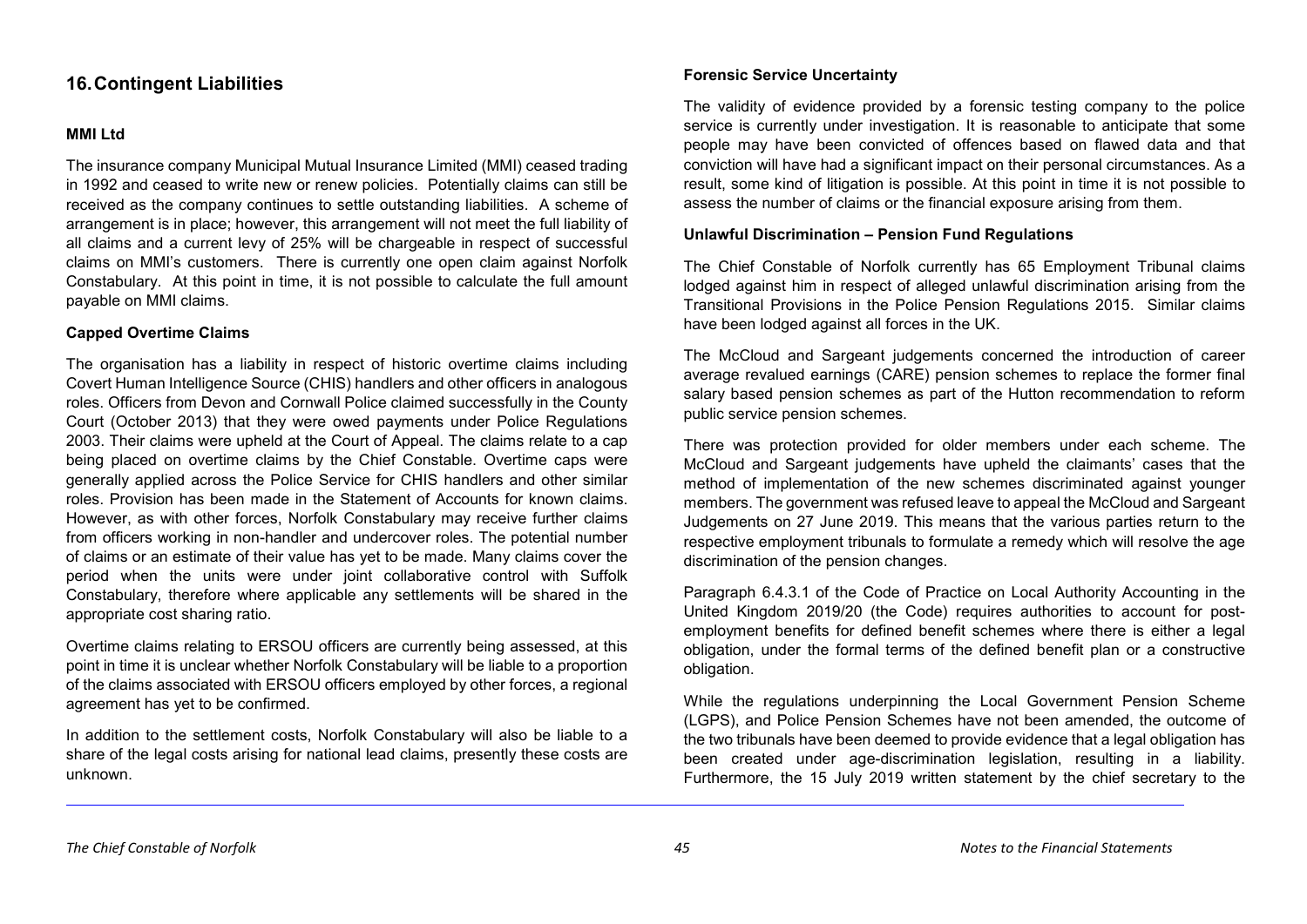treasury that the McCloud and Sargeant judgements would apply to all public service pension schemes has also been deemed to provide evidence that there is a legal obligation.

In the 2018/19 statement of accounts, an actuarial assessment of liabilities arising from the judgement was accounted as a past service cost in the CIES, subsequent changes to the liability assessment in 2019/20 have been accounted as an actuarial gain/loss within the remeasurement of the defined benefit liability line within the CIES.

The impact of an increase in annual pension payments arising from the above judgment is determined through The Police Pension and LGPS Regulations. These require the PCC and Chief Constable to maintain pension funds into which members and employer contributions are paid and out of which pension payments to retired members are made. Presently remedies for settlement have not been formalised in Pension Regulations, therefore it is questionable whether until then additional liabilities can be measured with sufficient reliability. It is also unclear whether the Government or the PCC and Chief Constable will carry the financial burden for remedy.

# <span id="page-52-0"></span>**17.Going Concern**

The concept of a going concern assumes that the functions of the PCC and the Constabulary will continue in operational existence for the foreseeable future. The provisions in the Code in respect of going concern reporting requirements reflect the economic and statutory environment in which police forces operate. These provisions confirm that, as the Office of the Police and Crime Commissioner and the Constabulary cannot be created or dissolved without statutory prescription, they must prepare their financial statements on a going concern basis of accounting.

PCCs and Chief Constables carry out functions essential to the local community and are themselves revenue-raising bodies (with limits on their revenue-raising powers arising only at the discretion of central government). If a police force were in financial difficulty, the prospect is that alternative arrangements would be made by central government either for the continuation of the functions it provides or for assistance with the recovery of a deficit over more than one financial year. As a result of this, it would not therefore be appropriate for the financial statements to be provided on anything other than a going concern basis. Accounts drawn up under the Code therefore assume that a police force will continue to operate for the foreseeable future.

The current restrictions in place within the UK in response to Covid-19 have created issues for police forces in terms of policing the government lockdown policy in addition to continuing normal policing functions. An assessment of additional costs of policing arising from Covid-19 has been made in respect of the impact on 2020/21. The Home Office have now confirmed additional funding to be provided to cover medical grade PPE spending as well as for lost transactional income. In addition, the Constabulary has undertaken an in-year review of spending to eliminate the risk of overspending, and currently the forecast (at month 5) is that the Group will have a modest underspend (£0.549m) by the end of the financial year.

As a last resort, the PCC maintains a General Reserve of £4.475m, Budget Support Reserve of £1.310m and an Invest to Save Reserve of £2.125m that in extremis would be used to manage the financial risks of major incidents. However, at this point in time, the additional costs of Covid-19 incurred between March and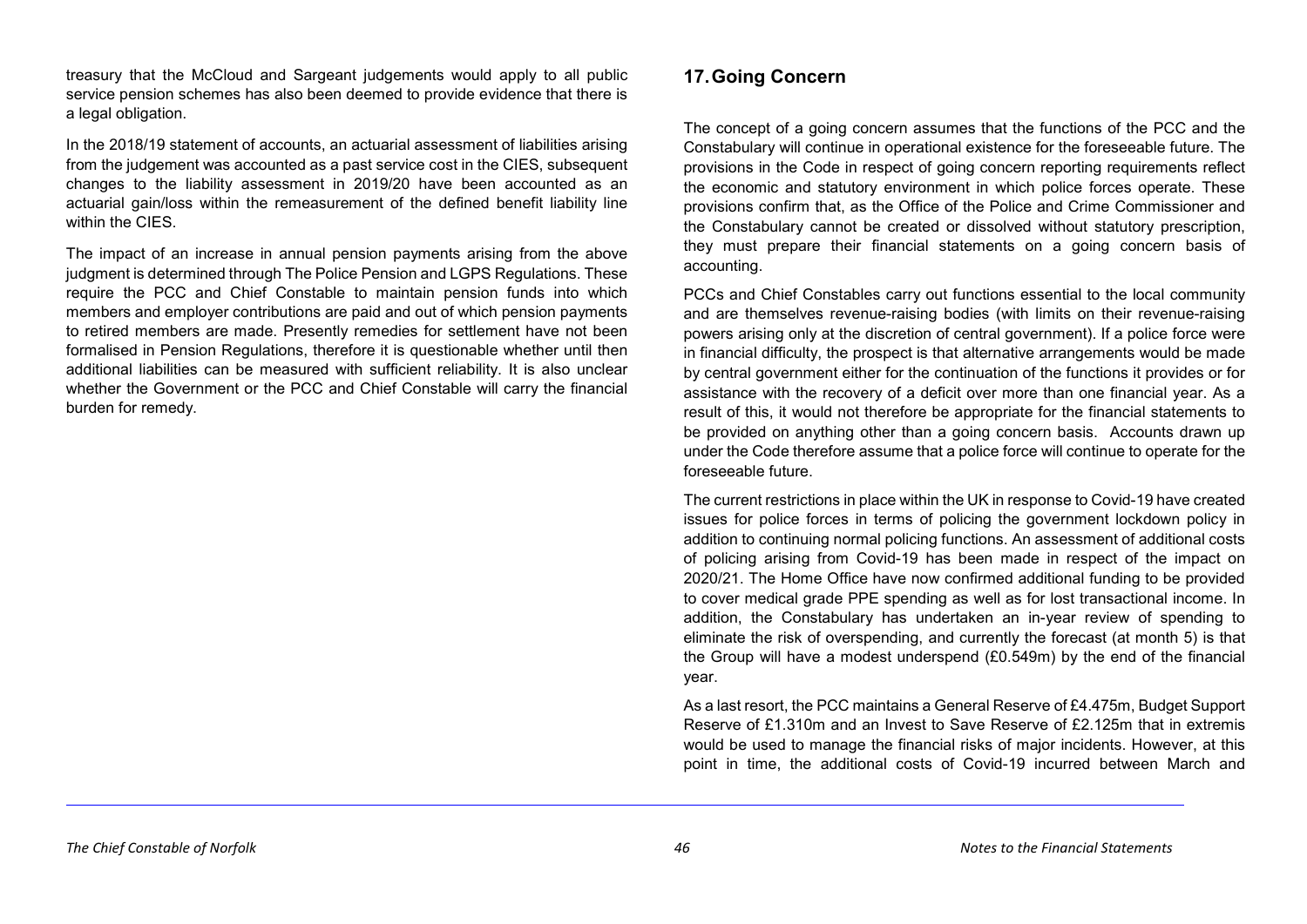September 2020 were less than 2% of these reserves, and as described spending is being controlled and no significant additional use of these reserves is expected (over and above the planned use within our current MTFP).

Although the local district councils are reviewing if potential deficits may arise on the Collection Fund for Council Tax, this did not affect the PCC's income in 2019/20 and is not expected to affect the PCC's income in 2020/21. Any deficit arising on the Collection Fund will be declared during 2020/21 and following recent guidance from MHCLG will be distributed over 3 years, 2021/22 to 2023/24.

It is recognised that there remains uncertainty over how long lockdown arrangements will remain in place, and therefore the total costs which will be incurred as a result. The strategy of government has recently moved to a three-tier model of restrictions, based on infection rates in different localities. However, we are confident that the impact can be managed in 2020/21 by the in-year review of spending, additional funding expected from the Home Office for PPE and therefore there will be minimal impact on any of the reserves outlined above, and the general reserve will not be impacted.

A high-level scenario planning exercise has been completed and compared against our current MTFP assumptions. The budget gap for 2021/22 ranges between best case (£1.3m) to worst case (£7.5m) given a range of assumptions on government funding, precept decisions, tax base growth and collection fund deficits. As already described an in-year review of spending is being undertaken to identify savings to mitigate against these risks. In addition, the guidelines to Heads of Department in regard of the new Strategic & Financial Planning process (using Outcome Based Budgeting principles) have taken into account the scenario plans. The constabulary has been rated as outstanding in terms of efficiency, and has a proven track record on delivering required savings in order to balance the budget.

Taking a worst-case funding scenario, and a worst-case assumption that no savings are identified (which will not happen), general fund balances including earmarked reserves at 31 March 2022 would reduce to approximately £7.7m. This still remains above our minimum level of general fund balance as set by the PCC CFO of £4.475m.

Taking into account the availability of useable reserves, the capacity to finance the current gap between external borrowing and the capital financing requirement and the ability to borrow on a short-term basis to prudently fund any temporary shortfall of cash; the PCC is able to demonstrate that he has sufficient liquid resources until 12 months from the date the audit report is signed to meet all liabilities as they fall due.

Therefore, following our review of the financial impact of Covid-19 on current and future finances, it has been concluded that there is no material uncertainty relating to going concern.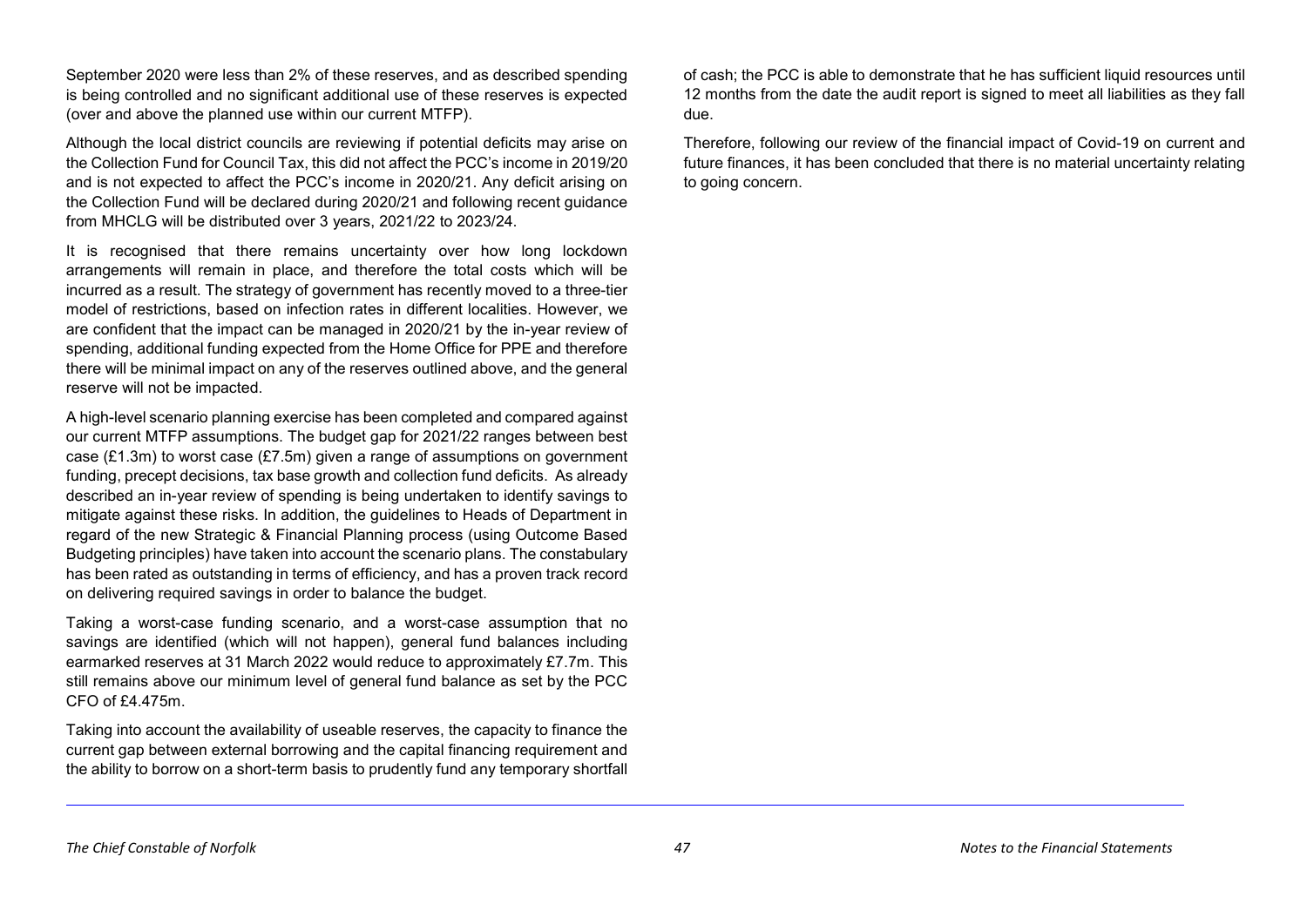# **Police Pension Fund Accounting Statements Fund Account**

| 2018/19   |                                   |                                                                                  | 2019/20        |           |
|-----------|-----------------------------------|----------------------------------------------------------------------------------|----------------|-----------|
| £000      | £000                              |                                                                                  | £000           | £000      |
|           |                                   | <b>Contributions receivable</b>                                                  |                |           |
|           |                                   | Employer                                                                         |                |           |
|           | 11,638                            | Normal                                                                           | 17,764         |           |
|           | 271                               | Early retirements                                                                | 399            |           |
| 11,909    |                                   |                                                                                  |                | 18,162    |
|           |                                   | <b>Members</b>                                                                   |                |           |
|           | 7,373                             | Normal                                                                           | 7,682          |           |
| 7,373     |                                   |                                                                                  |                | 7,682     |
|           |                                   | <b>Transfers in</b>                                                              |                |           |
|           | 623                               | Individual transfers in from other schemes                                       | 900            |           |
| 623       |                                   |                                                                                  |                | 900       |
|           |                                   | <b>Benefits payable</b>                                                          |                |           |
|           | (36, 728)                         | Pensions                                                                         | (38, 456)      |           |
|           | (9,767)                           | Commutations and lump sum retirement benefits                                    | (8,708)        |           |
|           | (55)                              | Lump sum death benefits                                                          | $\overline{a}$ |           |
|           |                                   | Other                                                                            | (490)          |           |
| (46, 550) |                                   |                                                                                  |                | (47, 653) |
|           |                                   | Payments to and on account of leavers                                            |                |           |
|           |                                   | (29) Refunds on contributions                                                    | (18)           |           |
|           | (53)                              | Individual transfers out to other schemes                                        |                |           |
| (82)      |                                   |                                                                                  |                | (18)      |
| (26, 727) |                                   | Net amount payable for the year before contribution from the Police General Fund |                | (20, 927) |
| 25,142    |                                   | <b>Contribution from the Police General Fund</b>                                 |                | 20,927    |
| 1,585     |                                   | Additional funding payable by the local policing body                            |                |           |
|           |                                   | Net balance receivable for the year                                              |                |           |
|           |                                   |                                                                                  |                |           |
|           | <b>Net Assets and Liabilities</b> |                                                                                  |                |           |
|           | 2018/19                           | 2019/20                                                                          |                |           |
|           | £000                              | £000                                                                             |                |           |
|           |                                   | <b>Net current assets</b>                                                        |                |           |
|           |                                   | Net balance receivable from the Police General Fund                              |                |           |
|           | $\sim$                            | Net Current Assets at 31 March                                                   |                |           |

**2018/19 2019/20** The actuarial valuation has set the employer contribution rate for all three police pension schemes from 1 April 2019 at 31% of pensionable pay. A pensions top-up grant from the Home Office is received which funds contributions to a level of 21.3% and in 2019/20 a specific grant of £1.6m was received to part fund the cost of the recent change in contribution rates. The Constabulary funds the resulting balance.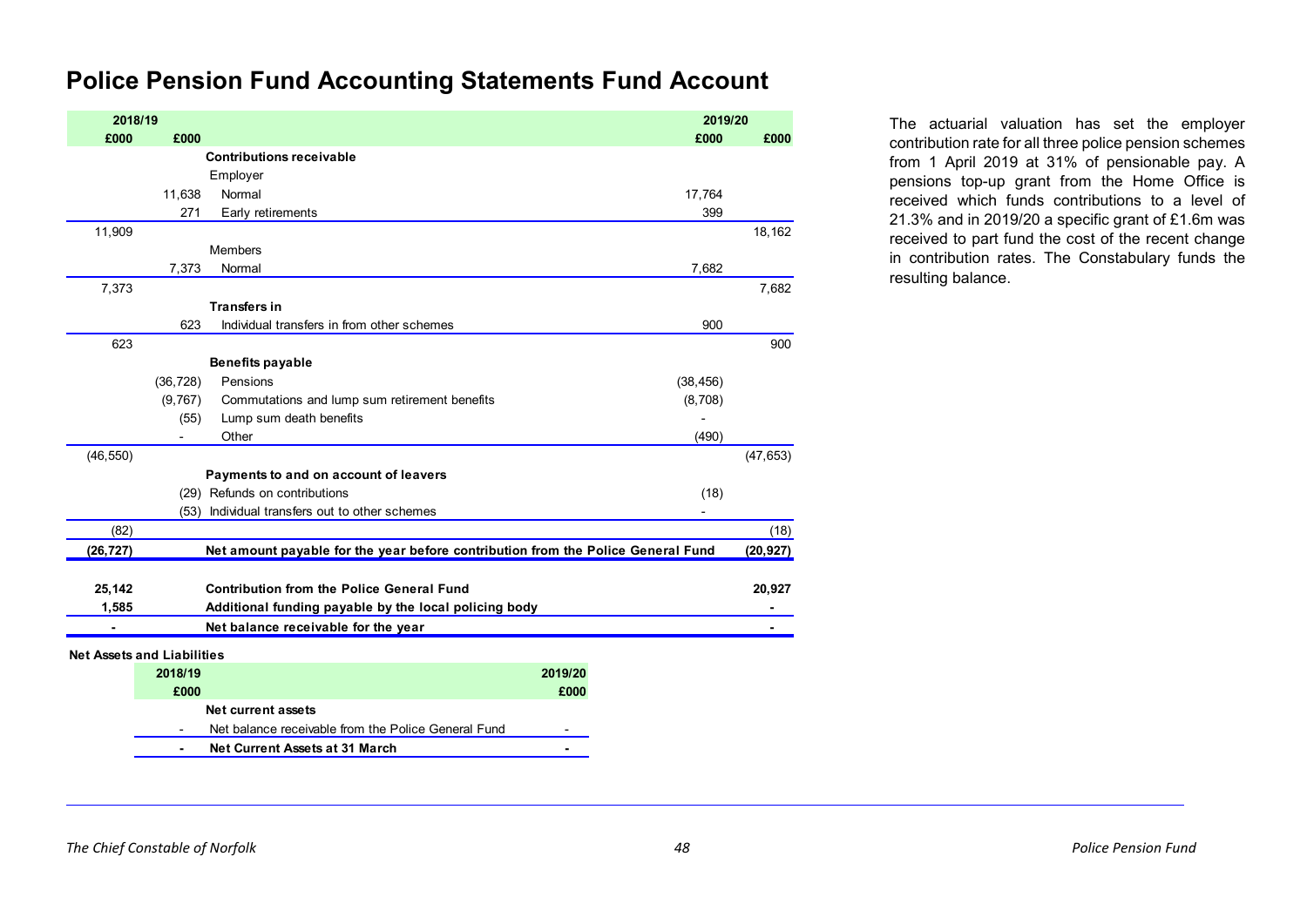# **Glossary of terms**

For the purposes of the statement of accounts the following definitions have been adopted:

# **Accruals basis**

The concept that income and expenditure are recognised as they are earned or incurred, not as money is received or paid.

# **Actual return on plan assets**

The difference between the fair value of plan assets at the end of the period and the fair value at the beginning of the period, adjusted for contributions and payments of benefits.

# **Actuarial gains and losses**

For a defined benefit pension scheme, the changes in actuarial deficits or surpluses that arise because:

- a) Events have not coincided with the actuarial assumptions made for the last valuations (experience gains and losses) or
- b) The actuarial assumptions have changed

# **CIPFA**

The Chartered Institute of Public Finance and Accountancy.

# **Contingent liability**

A contingent liability is either:

- a) A possible obligation arising from past events; it may be confirmed only if particular events happen in the future that are not wholly within the local authority's control; or
- b) A present obligation arising from past events, where economic transactions are unlikely to be involved or the amount of the obligation cannot be measured with sufficient reliability.

# **Current Service Costs**

The increase in pension liabilities as a result of years of service earned this year.

# **Defined benefit scheme**

A pension or other retirement benefit scheme other than a defined contribution scheme. Usually, the scheme rules define the benefits independently of the contributions payable and the benefits are not directly related to the investments of the scheme. The scheme may be funded or unfunded (including notionally funded).

# **Government grants**

Part of the cost of service is paid for by central government from its own tax income. Specific grants are paid by the Home Office to the Group towards both revenue and capital expenditure.

# **Group**

The term Group refers to the Police and Crime Commissioner (PCC) for Norfolk and the Chief Constable (CC) for Norfolk.

# **Outturn**

The actual amount spent in the financial year.

# **Past Service Costs**

The increase in pension liabilities as a result of a scheme amendment or curtailment whose effect relates to year of service earned in earlier years.

# **Projected Unit Credit Method**

An accrued benefits valuation method in which the scheme liabilities make allowance for projected earnings.

An accrued benefits valuation method is a valuation method in which the scheme liabilities at the valuation date relate to:

- a) The benefits for pensioners and deferred pensioners (i.e. individuals who have ceased to be active members but are entitled to benefits payable at a later date) and their dependants, allowing where appropriate for future increases, and
- b) The accrued benefits for members in service on the valuation date.

The accrued benefits are the benefits for service up to a given point in time, whether vested rights or not. Guidance on the projected unit credit method is given in the Guidance Note GN26 issued by the Faculty and Institute of Actuaries.